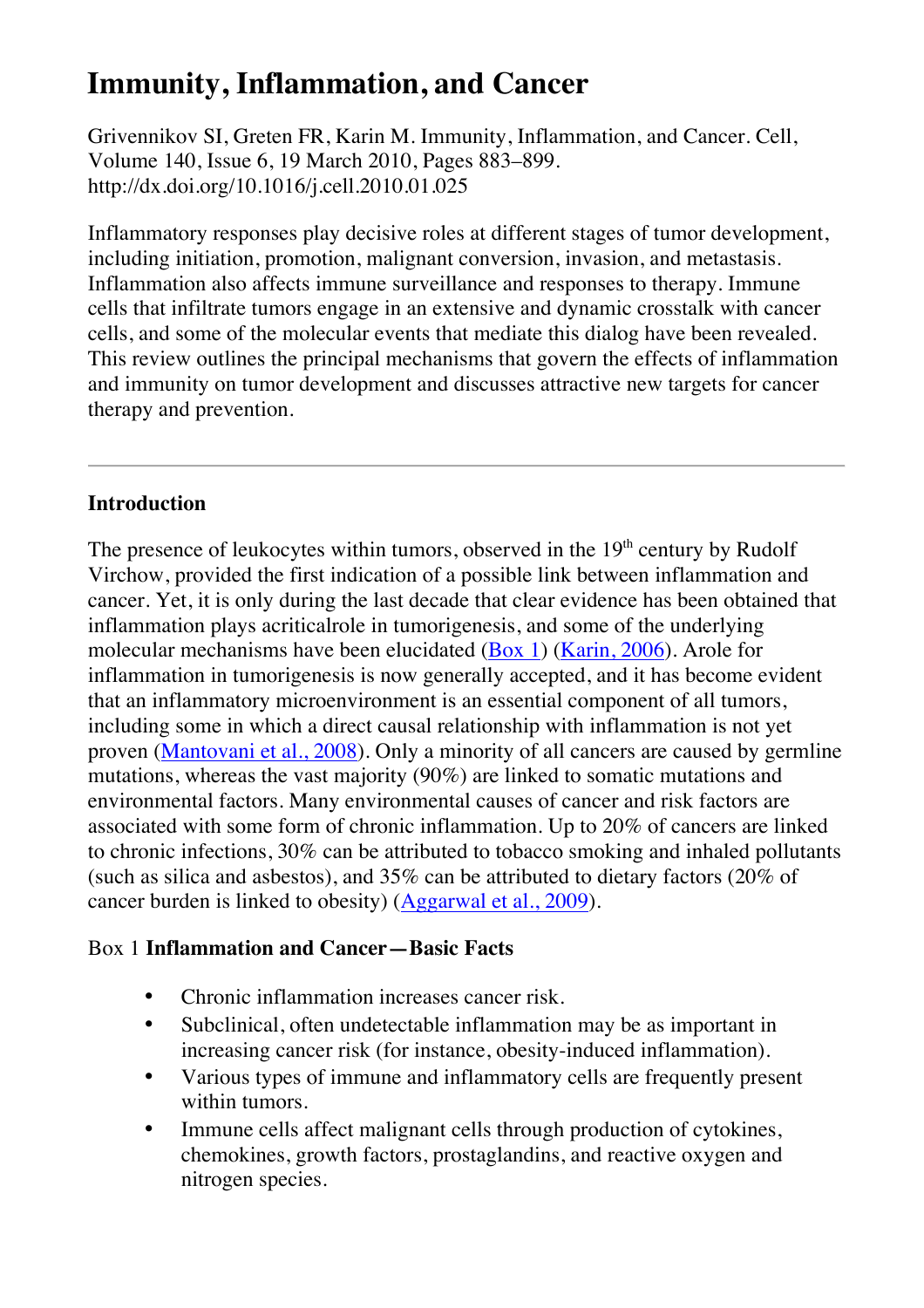- Inflammation impacts every single step of tumorigenesis, from initiation through tumor promotion, all the way to metastatic progression.
- In developing tumors antitumorigenic and protumorigenic immune and inflammatory mechanisms coexist, but if the tumor is not rejected, the protumorigenic effect dominates.
- Signaling pathways that mediate the protumorigenic effects of inflammation are often subject to a feed-forward loop (for example, activation of NF-κB in immune cells induces production of cytokines that activate NF-κB in cancer cells to induce chemokines that attract more inflammatory cells into the tumor).
- Certain immune and inflammatory components may be dispensable during one stage of tumorigenesis but absolutely critical in another stage.

Although it is now well established that the induction of inflammation by bacterial and viral infections increases cancer risk (de Martel and Franceschi, 2009), recent work has shown that in addition to being a tumor initiator by virtue of its high carcinogen content, tobacco smoke is also a tumor promoter because of its ability to trigger chronic inflammation (Takahashi et al., 2010). Likewise, obesity, whose prevalence is growing at an alarming rate, promotes tumorigenesis in the liver (Park et al., 2010) and pancreas (Khasawneh et al., 2009). Most solid malignancies appear in older individuals, and even old age (Ershler and Keller, 2000) and cell senescence (Rodier et al., 2009) are postulated to be tumor promoters that act through inflammatory mechanisms. Along with its protumorigenic effects, inflammation also influences the host immune response to tumors and can be used in cancer immunotherapy (Dougan and Dranoff, 2009) and to augment the response to chemotherapy (Zitvogel et al., 2008). Yet, in some cases, inflammation can diminish the beneficial effects of therapy (Ammirante et al., 2010). This review is mainly focused on the protumorigenic effects of inflammation but also touches on the relationship between inflammation and antitumor immunity.

## **Types of Inflammation and General Mechanisms**

Several types of inflammation—differing by cause, mechanism, outcome, and intensity—can promote cancer development and progression (Figure 1). Persistent Helicobacter pylori infection is associated with gastric cancer and mucosa-associated lymphoid tissue (MALT) lymphoma. Infections with hepatitis B (HBV) or C (HCV) viruses increase the risk of hepatocellular carcinoma (HCC), and infections with Schistosoma or Bacteroides species are linked to bladder and colon cancer, respectively ( [Karin, 2006] and [Wu et al., 2009a]). The inflammatory response triggered by infection precedes tumor development and is a part of normal host defense, whose goal is pathogen elimination. However, tumorigenic pathogens subvert host immunity and establish persistent infections associated with low-grade but chronic inflammation. By contrast, acute inflammation induced by certain microbial preparations was used by Coley with some success to treat cancer in the 1890s, and one such preparation is currently used in the treatment of bladder cancer (Rakoff-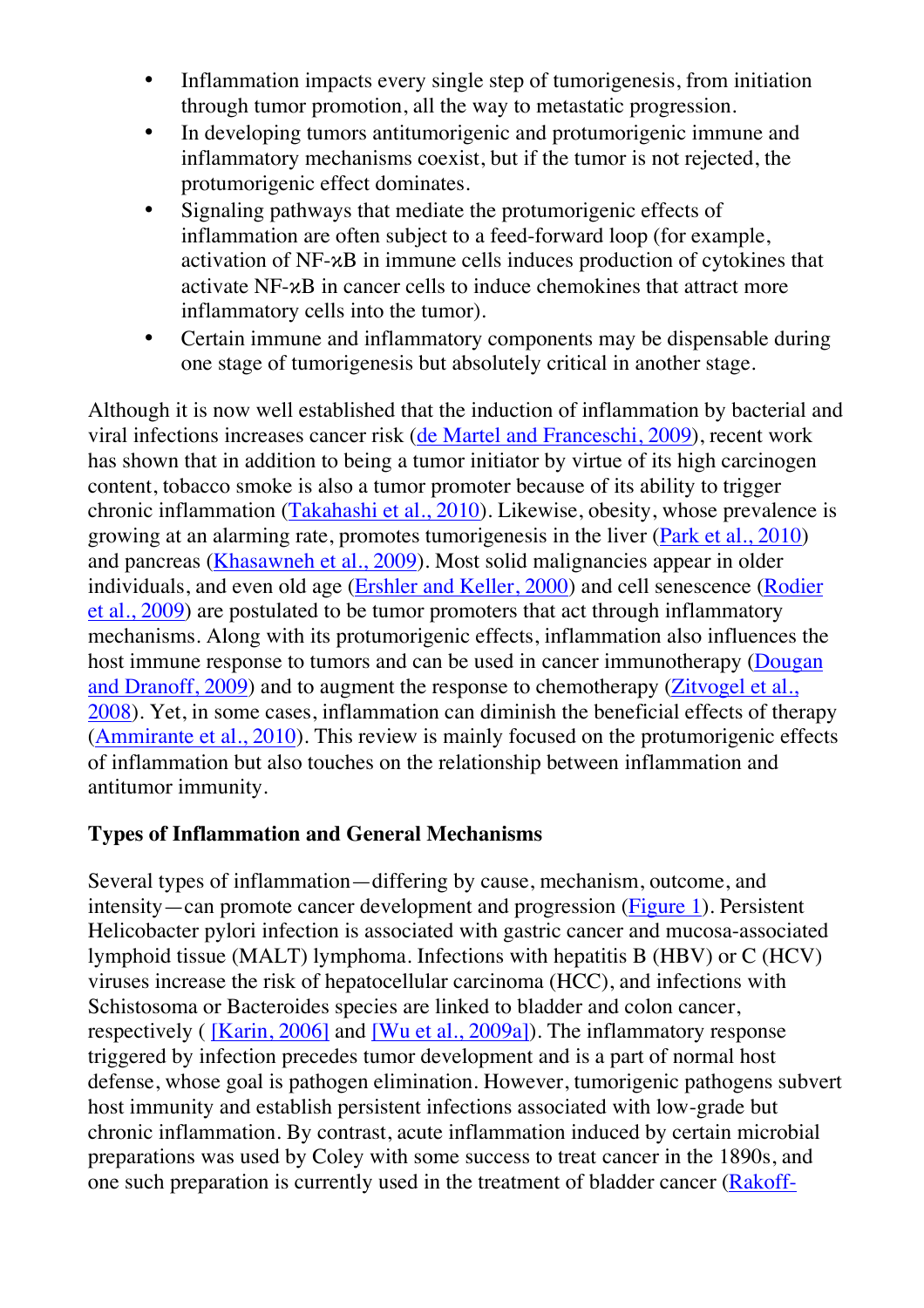Nahoum and Medzhitov, 2009). What makes bladder carcinoma uniquely sensitive to acute inflammation, even though it is promoted by chronic inflammation, is currently unknown. This is an important problem whose solution should reveal how to successfully deploy inflammation in cancer therapy. Another type of chronic inflammation that precedes tumor development is caused by immune deregulation and autoimmunity. An example is inflammatory bowel disease (IBD), which greatly increases the risk of colorectal cancer (Waldner and Neurath, 2009).



**Figure 1. Types of Inflammation in Tumorigenesis and Cancer**

Chronic inflammation associated with infections or autoimmune disease precedes tumor development and can contribute to it through induction of oncogenic mutations, genomic instability, early tumor promotion, and enhanced angiogenesis. Prolonged exposure to environmental irritants or obesity can also result in low-grade chronic inflammation that precedes tumor development and contributes to it through the mechanisms mentioned above. Tumor-associated inflammation goes hand in hand with tumor development. This inflammatory response can enhance neoangiogenesis, promote tumor progression and metastatic spread, cause local immunosuppression, and further augment genomic instability. Cancer therapy can also trigger an inflammatory response by causing trauma, necrosis, and tissue injury that stimulate tumor re-emergence and resistance to therapy. However, in some cases, therapy-induced inflammation can enhance antigen presentation, leading to immune-mediated tumor eradication. Tumor-promoting mechanisms are in red and antitumorigenic mechanisms are in blue.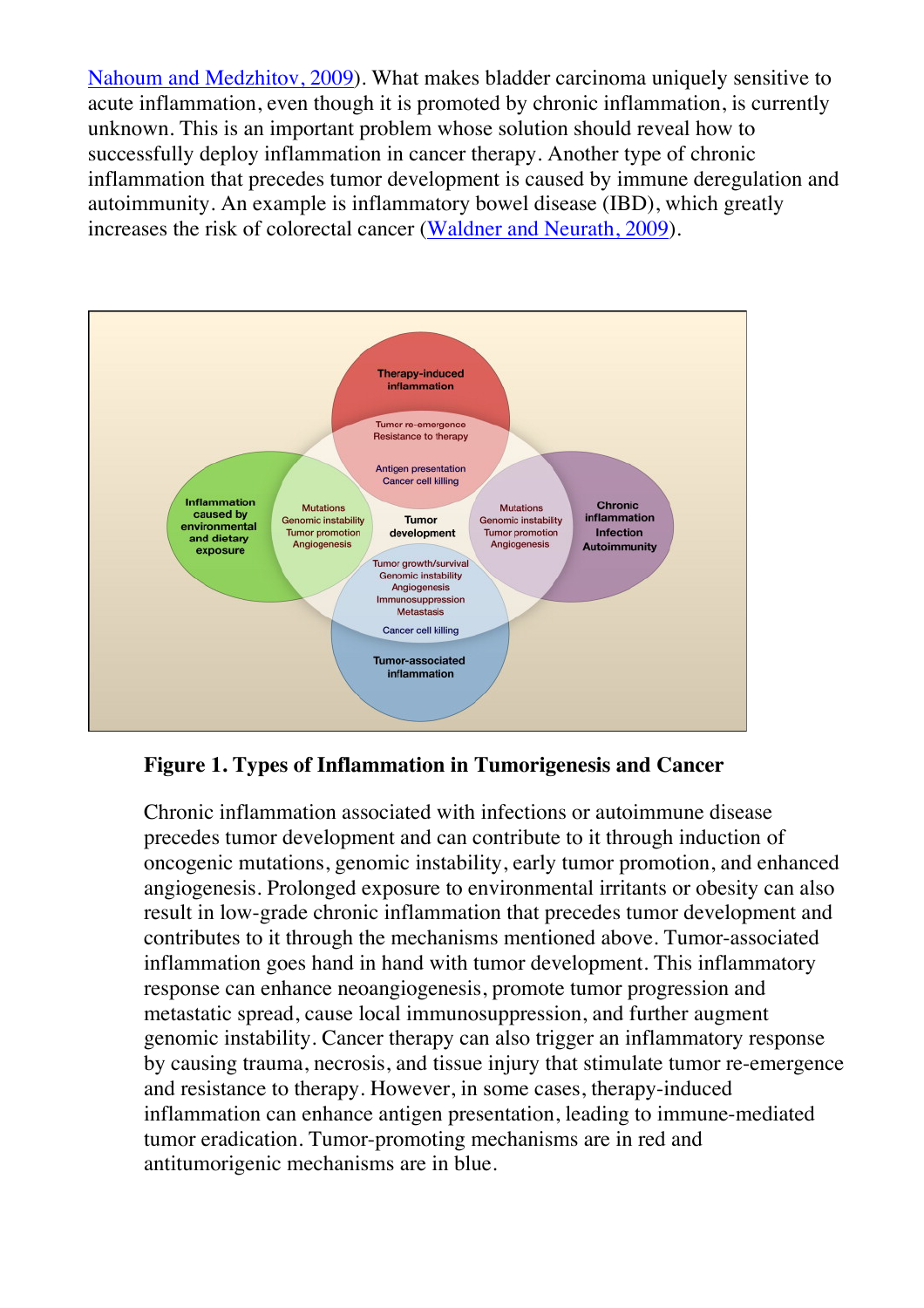However, not all chronic inflammatory diseases increase cancer risk, and some of them, such as psoriasis, may even reduce it (Nickoloff et al., 2005). It is not clear what makes IBD or chronic hepatitis tumor promoting, in comparison with conditions such as rheumatoid arthritis or psoriasis, which do not significantly promote tumorigenesis. One possibility could be related to the exposure of the gastrointestinal tract and liver to dietary and environmental carcinogens, which never make their way into joints or the skin. Chronic inflammation can also be induced by environmental exposure. Particulate material from tobacco smoke and other irritants can precipitate chronic obstructive pulmonary disease, a condition associated with higher lung cancer risk (Punturieri et al., 2009). Inflammatory mechanisms account for the tumor-promoting effect of exposure to tobacco smoke on lung cancer in mice (Takahashi et al., 2010). Inhaled asbestos or silica particles also give rise to lung cancer but have no obvious mutagenic activity. Such particles, however, can trigger inflammation through effects on prointerleukin-1β (IL-1β) processing by the inflammasome (Dostert et al., 2008), and this may mediate their tumorigenic activity. Even obesity, which increases cancer risk by 1.6-fold (Calle, 2007), can lead to chronic inflammation (Tuncman et al., 2006) that promotes development of hepatocellular carcinoma (Park et al., 2010). Accumulation of damaged DNA and cell senescence can also give rise to tumorpromoting chronic inflammation ( [Rodier et al., 2009] and [Zheng et al., 2007]).

A completely different type of inflammation is the one that follows tumor development. Most, if not all, solid malignancies trigger an intrinsic inflammatory response that builds up a protumorigenic microenvironment (Mantovani et al., 2008). In addition to cell-autonomous proliferation, certain oncogenes, such as RAS and MYC family members, induce a transcriptional program that leads to remodeling of the tumor microenvironment through recruitment of leukocytes, expression of tumorpromoting chemokines and cytokines, and induction of an angiogenic switch ( [Soucek et al., 2007] and [Sparmann and Bar-Sagi, 2004]). All solid malignancies at some point outpace their blood supply and become oxygen and nutrient deprived. This results in necrotic cell death at the tumor's core and the release of proinflammatory mediators, such as IL-1 and HMGB1 (Vakkila and Lotze, 2004). The ensuing inflammatory response promotes neoangiogenesis and provides surviving cancer cells with additional growth factors, produced by newly recruited inflammatory and immune cells (Karin, 2006).

Other tumors, for instance lung cancer, can promote inflammation through active secretion of molecules, such as the extracellular matrix component versican, which activates macrophages through Toll-like receptor (TLR) 2 (Kim et al., 2009). Based on the continuous cell renewal and proliferation induced by tumor-associated inflammation, tumors have been referred to as "wounds that do not heal" (Dvorak, 1986). This type of inflammation is largely a subverted wound healing and tissue regenerative response. Even dominant oncogenes such as v-Src or K-Ras are unable to induce cancer in adult animals unless accompanied by injury and subsequent tissue regeneration ( [Guerra et al., 2007] and [Sieweke et al., 1990]).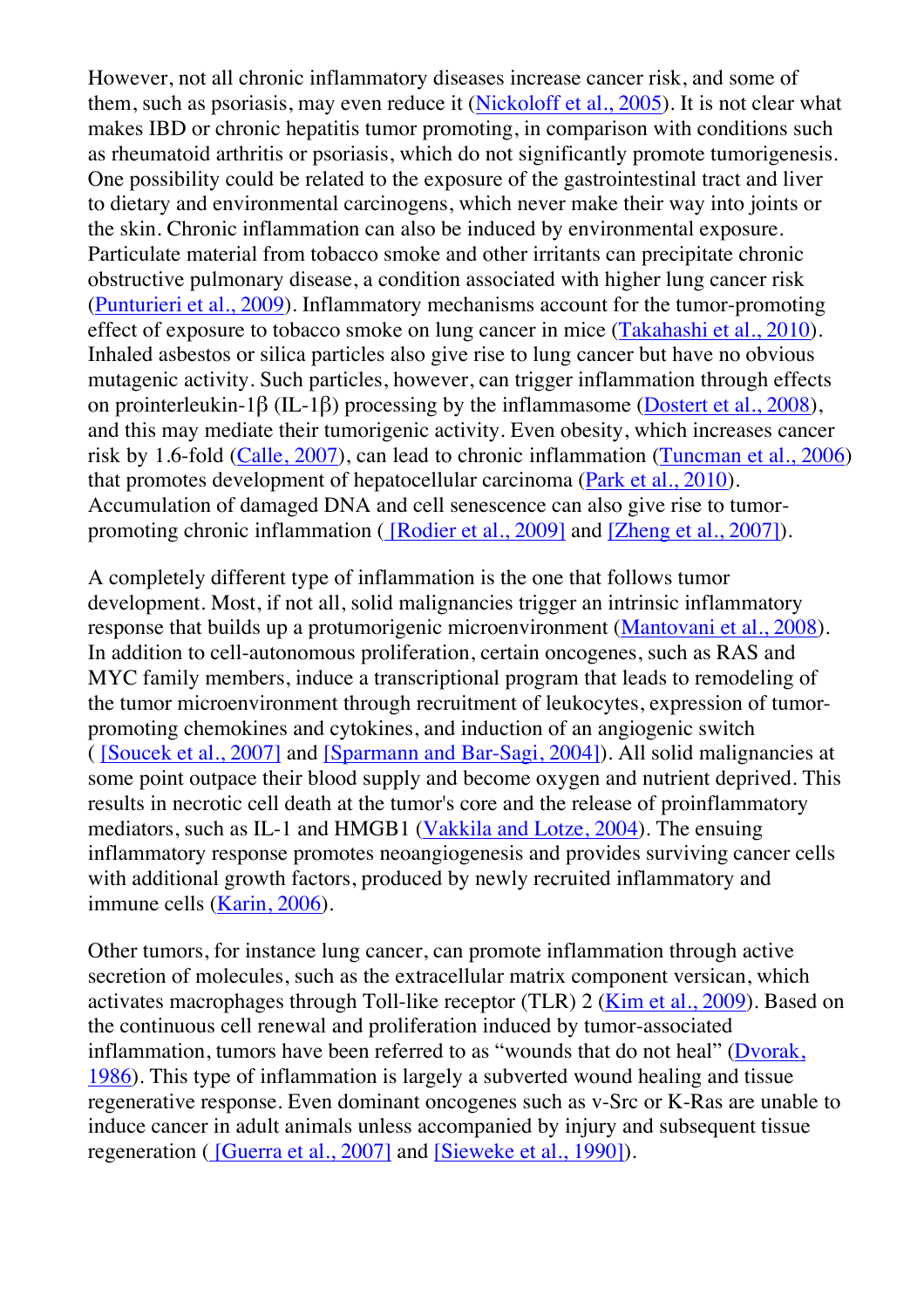Lastly, a strong tumor-associated inflammatory response can be initiated by cancer therapy. Radiation and chemotherapy cause massive necrotic death of cancer cells and surrounding tissues, which in turn triggers an inflammatory reaction analogous to a wound-healing response (Zong and Thompson, 2006). The net outcome of therapyinduced inflammation is controversial, as on the one hand it can have tumorpromoting functions just like the necrosis that accompanies rapid tumor growth ( [Ammirante et al., 2010] and [Vakkila and Lotze, 2004]), but on the other hand it can enhance the cross-presentation of tumor antigens and subsequent induction of an antitumor immune response (Zitvogel et al., 2008). The latter and its importance will be discussed below.

#### **Immune Cells in Tumorigenesis**

As a result of these different forms of inflammation, the tumor microenvironment contains innate immune cells (including macrophages, neutrophils, mast cells, myeloid-derived suppressor cells, dendritic cells, and natural killer cells) and adaptive immune cells (T and B lymphocytes) in addition to the cancer cells and their surrounding stroma (which consists of fibroblasts, endothelial cells, pericytes, and mesenchymal cells) (de Visser et al., 2006) (Table 1). These diverse cells communicate with each other by means of direct contact or cytokine and chemokine production and act in autocrine and paracrine manners to control and shape tumor growth. It is the expression of various immune mediators and modulators as well as the abundance and activation state of different cell types in the tumor microenvironment that dictate in which direction the balance is tipped and whether tumor-promoting inflammation or antitumor immunity will ensue ( [Lin and Karin, 2007] and [Smyth et al., 2006]). In established tumors, this balance is profoundly tilted toward protumor inflammation, as without therapeutic intervention advanced tumors rarely regress. Yet, it is difficult to unequivocally assess the overall impact of immunity and inflammation on early tumorigenic events, because direct in vivo models for evaluating the effects of these phenomena on initial tumor growth are missing. In addition, our current knowledge is based on measurement of tumor load at a point where malignant cells may have already escaped early surveillance mechanisms. However, it is safe to assume that tumor-promoting inflammation and antitumor immunity coexist at different points along the path of tumor progression (Figure 2) and that environmental and microenvironmental conditions dictate the balance between the two ( [Bui and Schreiber, 2007] and [Swann et al., 2008]).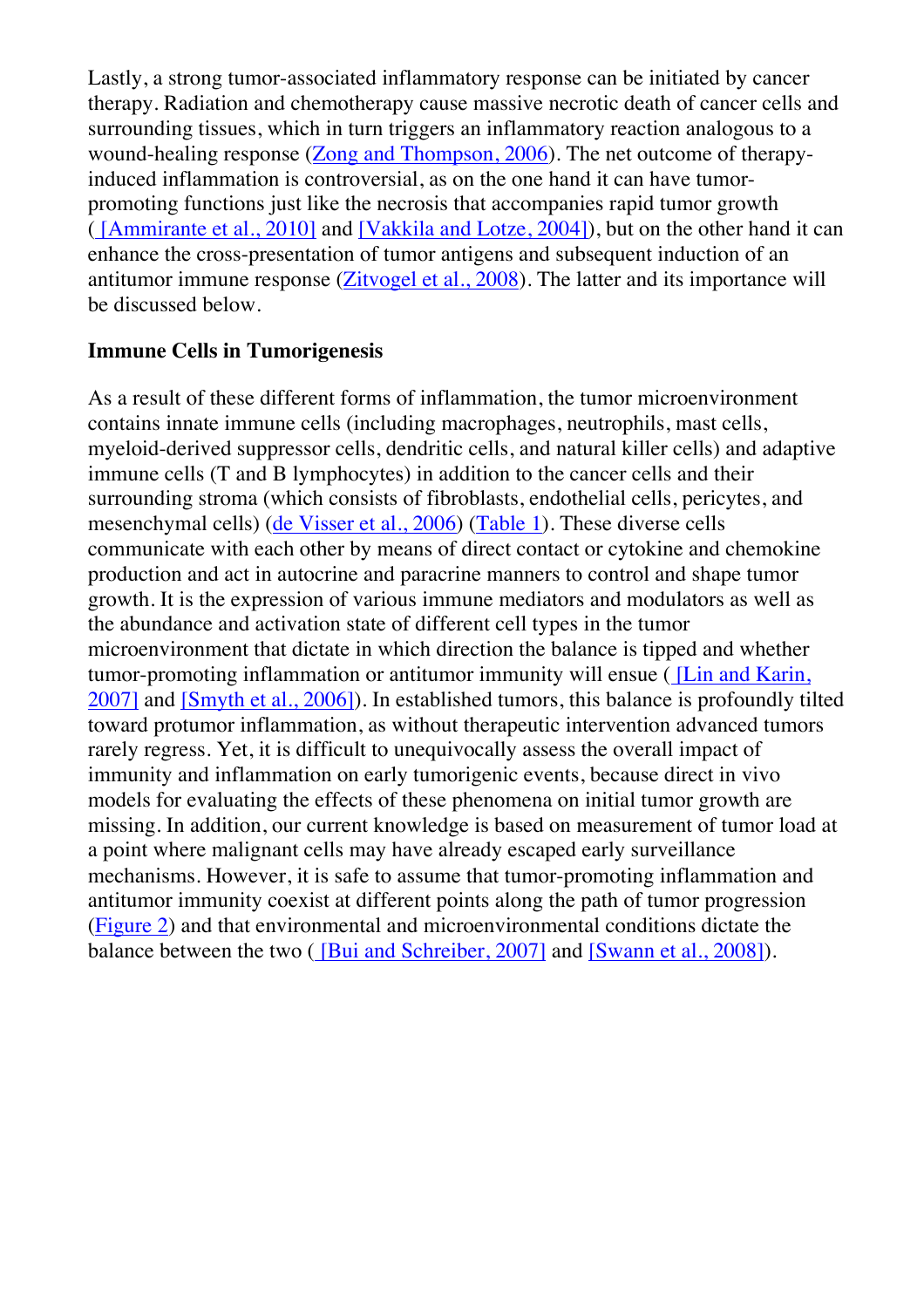Table 1. Roles of Different Subtypes of Immune and Inflammatory Cells in Antitumor Immunity and Tumor-Promoting Inflammation

| Cell Types                                                           | Antitumor                                                                                       | <b>Tumor-Promoting</b>                                                                                          |
|----------------------------------------------------------------------|-------------------------------------------------------------------------------------------------|-----------------------------------------------------------------------------------------------------------------|
| Macrophages, dendritic cells,<br>myeloid-derived suppressor<br>cells | Antigen presentation; production of<br>cytokines (IL-12 and type I IFN)                         | Immunosuppression; production of cytokines,<br>chemokines, proteases, growth factors, and<br>angiogenic factors |
| Mast cells                                                           |                                                                                                 | Production of cytokines                                                                                         |
| <b>B</b> cells                                                       | Production of tumor-specific<br>antibodies?                                                     | Production of cytokines and antibodies;<br>activation of mast cells; immunosuppression                          |
| CD8 <sup>+</sup> T cells                                             | Direct lysis of cancer cells;<br>production of cytotoxic cytokines                              | Production of cytokines?                                                                                        |
| CD4 <sup>+</sup> Th <sub>2</sub> cells                               |                                                                                                 | Education of macrophages; production of<br>cytokines; B cell activation                                         |
| CD4 <sup>+</sup> Th1 cells                                           | Help to cytotoxic T lymphocytes<br>(CTLs) in tumor rejection; production<br>of cytokines (IFNy) | Production of cytokines                                                                                         |
| CD4 <sup>+</sup> Th17 cells                                          | <b>Activation of CTLs</b>                                                                       | Production of cytokines                                                                                         |
| CD4 <sup>+</sup> Treg cells                                          | Suppression of inflammation<br>(cytokines and other suppressive<br>mechanisms)                  | Immunosuppression; production of cytokines                                                                      |
| Natural killer cells                                                 | Direct cytotoxicity toward cancer<br>cells; production of cytotoxic<br>cytokines                |                                                                                                                 |
| Natural killer T cells                                               | Direct cytotoxicity toward cancer<br>cells; production of cytotoxic<br>cytokines                |                                                                                                                 |
| Neutrophils                                                          | Direct cytotoxicity; regulation of CTL<br>responses                                             | Production of cytokines, proteases, and ROS                                                                     |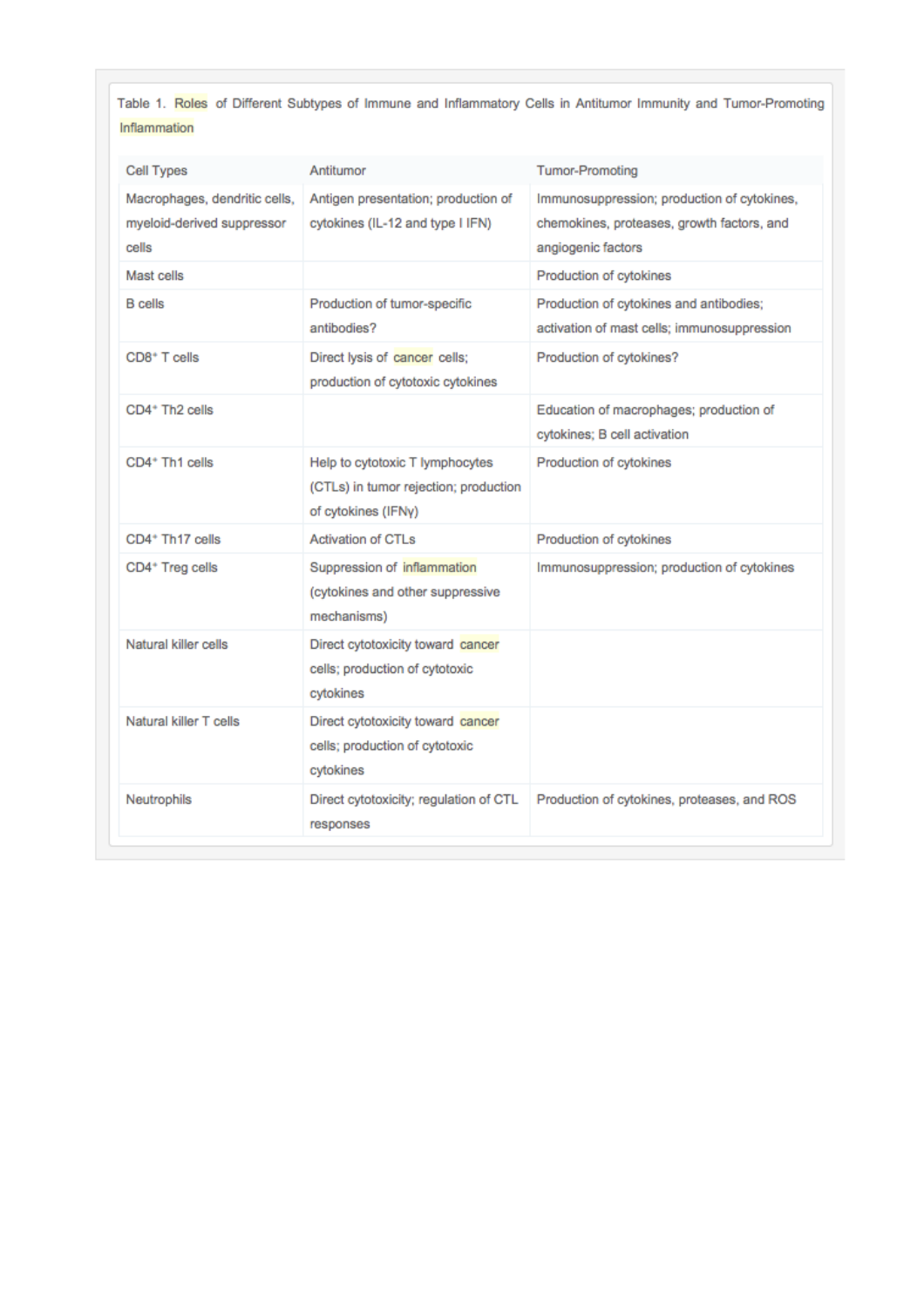

**Figure 2. The Multifaceted Role of Inflammation in Cancer**

Inflammation acts at all stages of tumorigenesis. It may contribute to tumor initiation through mutations, genomic instability, and epigenetic modifications. Inflammation activates tissue repair responses, induces proliferation of premalignant cells, and enhances their survival. Inflammation also stimulates angiogenesis, causes localized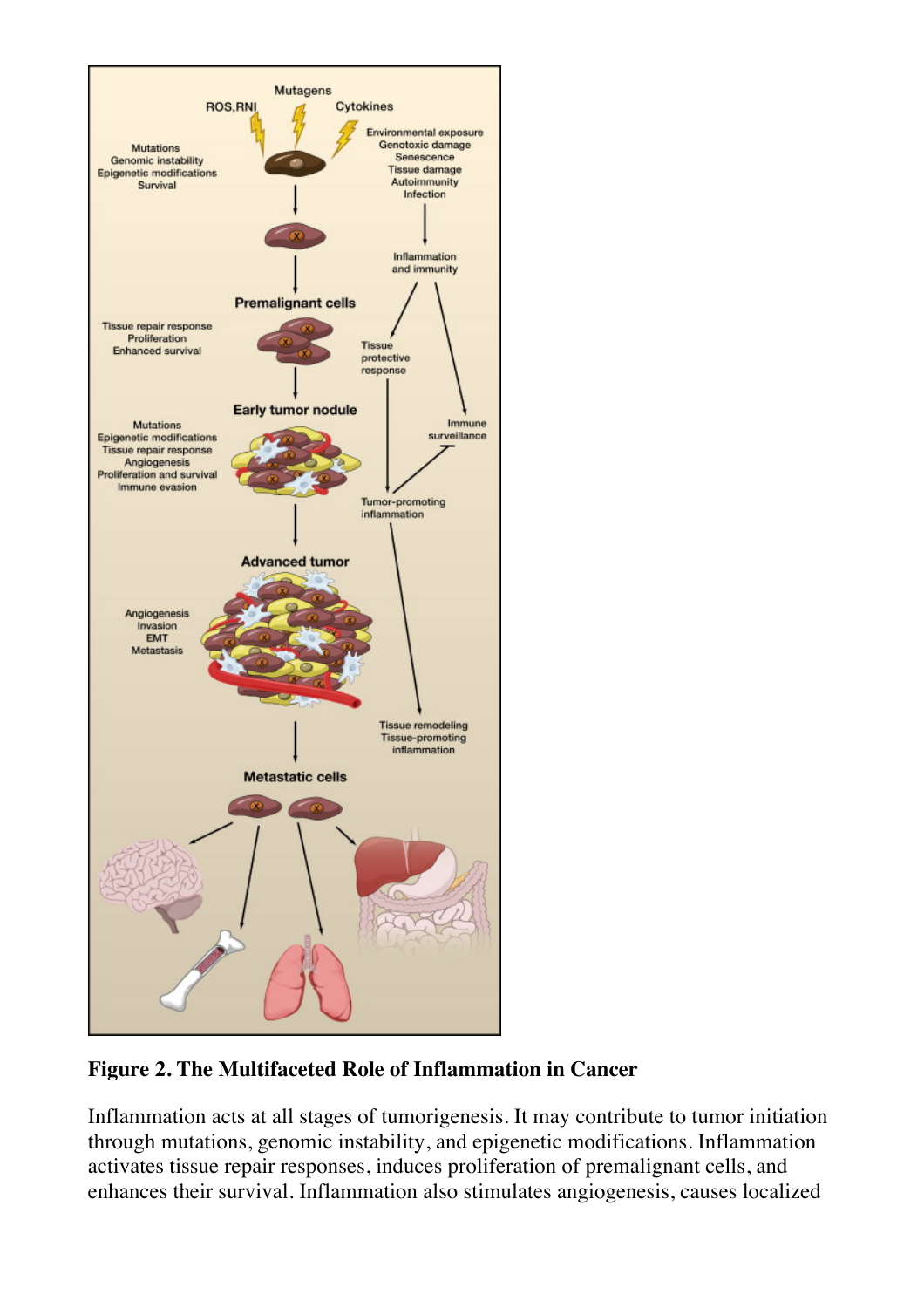immunosuppression, and promotes the formation of a hospitable microenvironment in which premalignant cells can survive, expand, and accumulate additional mutations and epigenetic changes. Eventually, inflammation also promotes metastatic spread. Mutated cells are marked with "X." Yellow, stromal cells; brown, malignant cells; red, blood vessels; blue, immune and inflammatory cells. EMT, epithelial-mesenchymal transition; ROS, reactive oxygen species; RNI, reactive nitrogen intermediates.

The most frequently found immune cells within the tumor microenvironment are tumor-associated macrophages (TAMs) and T cells. TAMs mostly promote tumor growth and may be obligatory for angiogenesis, invasion, and metastasis (Condeelis and Pollard, 2006), and high TAM content generally correlates with poor prognosis (Murdoch et al., 2008). Mature T cells are divided into two major groups based on the T cell receptors (TCRs) they express:  $\gamma\delta$  and  $\alpha\beta$ .  $\alpha\beta T$  cells are further classified according to their effector functions as  $CD8<sup>+</sup>$  cytotoxic T cells (CTLs) and  $CD4<sup>+</sup>$ helper T (Th) cells, which include Th1, Th2, Th17, and T regulatory (Treg) cells, as well as natural killer T (NKT) cells. Importantly, T cells can exert both tumorsuppressive and -promoting effects, as determined by their effector functions ( [DeNardo et al., 2009], [Langowski et al., 2007] and [Smyth et al., 2006]). Increased T cell numbers, specifically activated CTLs and Th1 cells, correlate with better survival in some cancers, including invasive colon cancer, melanoma, multiple myeloma, and pancreatic cancer ( [Galon et al., 2006], [Laghi et al., 2009] and [Swann and Smyth, 2007]). Correspondingly, T cell deficiency or disruption of specific cytotoxic mechanisms can render experimental animals more susceptible to spontaneous or chemical carcinogenesis ( [Shankaran et al., 2001] and [Swann and Smyth, 2007]). However, there is also evidence that many of the T cell subsets found in solid tumors are involved in tumor promotion, progression, or metastasis, including CD8+ T cells (Roberts et al., 2007), IFNγ-producing Th1 cells (Hanada et al., 2006), Th2 cells ( [Aspord et al., 2007] and [DeNardo et al., 2009]), and Th17 cells ( [Langowski et al., 2006] and [Wang et al., 2009]). The only cells that lack a protumorigenic role, so far, are NK cells. Similar to TAMs, the tumor-promoting functions of T lymphocytes are mediated by cytokines, whereas both cytokines and cytotoxic mechanisms mediate the antitumorigenic functions of T lymphocytes ( [Lin and Karin, 2007] and [Swann and Smyth, 2007]).

Interestingly, Treg cells, which are presumed to act mostly in a protumorigenic fashion through suppression of antitumor immune responses (Gallimore and Simon, 2008), may also exert an antitumorigenic function under certain circumstances by virtue of their ability to suppress tumor-promoting inflammation (Erdman et al., 2005). In breast cancer, the presence of tumor-infiltrating lymphocytes with high CD4+/CD8+ and Th2/Th1 ratios is indicative of poor prognosis (Kohrt et al., 2005). Th2 CD4+ T cells stimulate mammary cancer progression and metastasis by educating TAMs to produce proangiogenic and prometastatic factors (DeNardo et al., 2009). In colitisassociated cancer (CAC), infiltrating T cells also appear to play a tumor-promoting function (Waldner and Neurath, 2009). What makes the same T cell subset antitumorigenic in one cancer and protumorigenic in another remains largely unknown and may hold the key to the development of successful immunotherapy.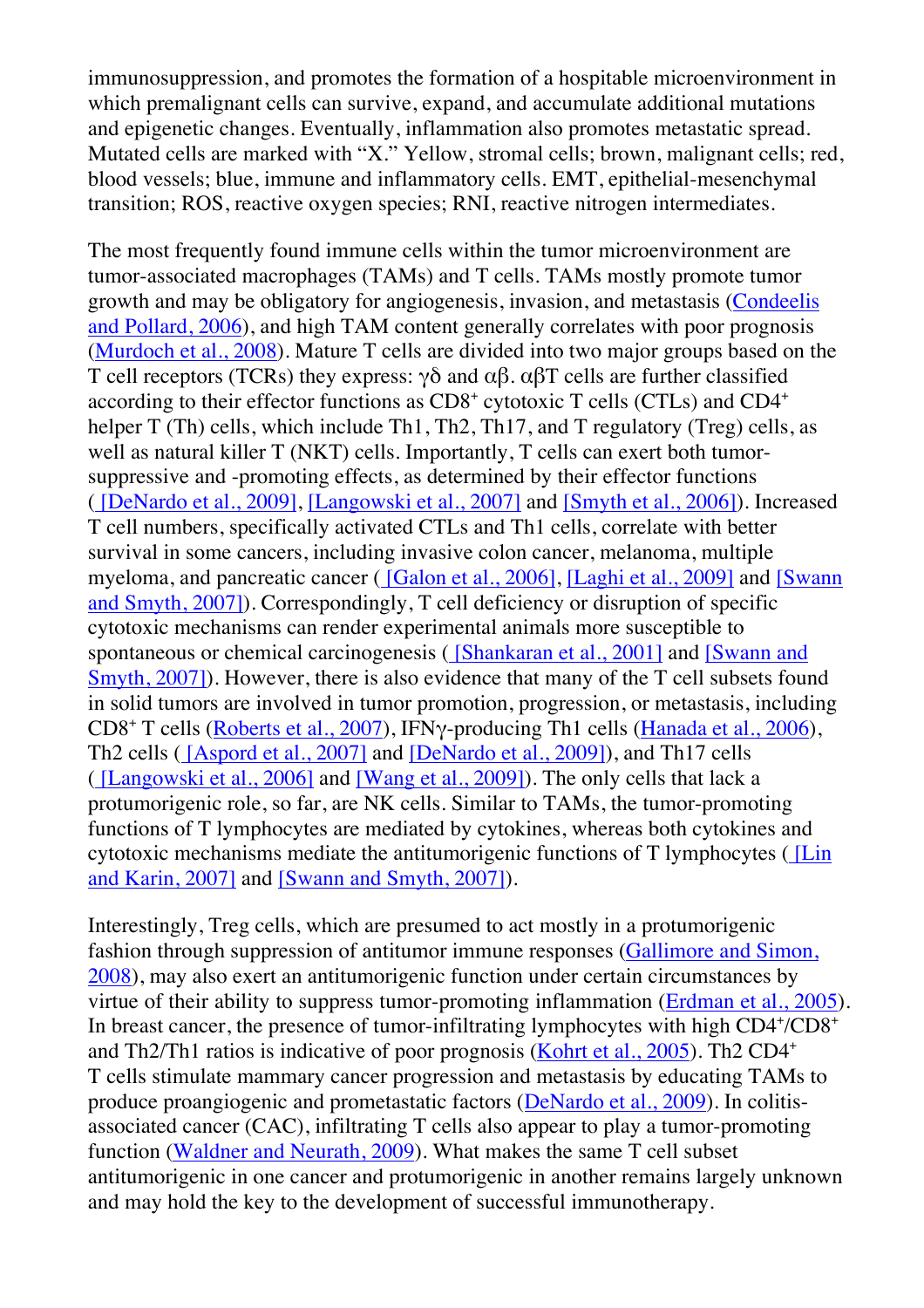The cytokine and chemokine expression profile of the tumor microenvironment may be more relevant than its specific immune cell content. Different cytokines can either promote or inhibit tumor development and progression, regardless of their source (Lin and Karin, 2007). Through activation of various downstream effectors, such as NF-κB, AP-1, STAT, and SMAD transcription factors, as well as caspases, cytokines control the immune and inflammatory milieu to either favor antitumor immunity (IL-12, TRAIL, IFNγ) or enhance tumor progression (IL-6, IL-17, IL-23) and also have direct effects on cancer cell growth and survival (TRAIL, FasL, TNF- $\alpha$ , EGFR ligands, TGF- $\beta$ , IL-6).

TAMs are one of the most important players in the inflammation and cancer arena and an important source of cytokines (Mantovani et al., 2008). Analogous to Th1 and Th2 T cells, macrophages can be classified into M1 and M2 types (Sica et al., 2008). M1 macrophages, activated by IFNγ and microbial products, express high levels of proinflammatory cytokines (TNF- $\alpha$ , IL-1, IL-6, IL-12 or IL-23), major histocompatibility complex (MHC) molecules, and inducible nitric oxide synthase and are capable of killing pathogens and priming antitumor immune responses. By contrast, M2 or "alternatively" activated macrophages, which are induced in vitro by IL-4, IL-10, and IL-13, downregulate MHC class II and IL-12 expression and show increased expression of the anti-inflammatory cytokine IL-10, scavenger receptor A, and arginase. Most TAMs are considered to have an M2 phenotype while promoting tumor angiogenesis and tissue remodeling (Sica et al., 2008). However, most confirmed tumor-promoting cytokines are "M1 cytokines," whereas IL-10, an M2 cytokine, may be tumor suppressive as shown in colorectal cancer ( [Berg et al., 1996] and [Lin and Karin, 2007]). Furthermore, unlike Th1 and Th2 cells, M1 and M2 macrophages are plastic and their phenotype is defined by their gene expression prolife rather than by deterministic differentiation pathways and lineage choices.

Other immune cells also affect tumorigenesis (Table 1). Neutrophils can play both tumor-promoting and tumoricidal functions, depending on their differentiation status and the presence of TGF-β (Fridlender et al., 2009). B lymphocytes and mast cells are also important contributors to immune-mediated tumor growth  $($   $[Ammirante et al.,]$ 2010], [Andreu et al., 2010], [de Visser et al., 2006] and [Soucek et al., 2007]), and conventional macrophages and dendritic cells are important for antigen presentation and T cell activation during antitumor immunity as well as for cytokine production and immunosuppression in established tumors (Table 1).

#### **Inflammation and Tumor Initiation**

Tumor initiation is a process in which normal cells acquire the first mutational hit that sends them on the tumorigenic track by providing growth and survival advantages over their neighbors. In most cases, however, a single mutation is insufficient and many cancers require at least four or five mutations (IFearon and Vogelstein, 1990] and [Hanahan and Weinberg, 2000]). It is also imperative that each mutation be transmitted to the cell's progeny, and in cancers that arise within rapidly renewed epithelia (intestinal and skin cancers), oncogenic mutations must occur in either long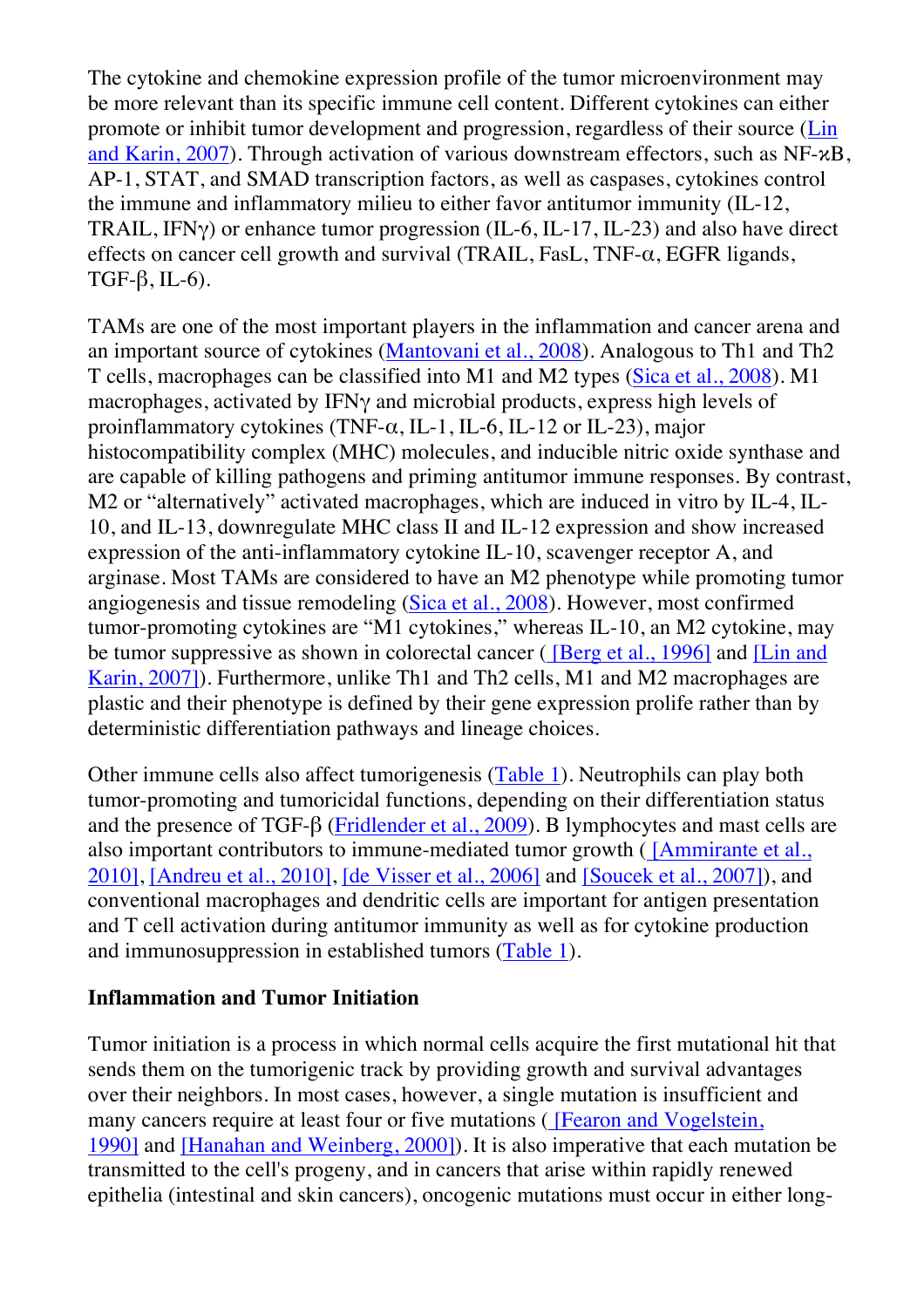lived stem cells or transient amplifying cells rather than within differentiated cells, which are rapidly eliminated before the next mutation can strike. Alternatively, oncogenic mutations can occur within differentiated epithelial cells, such as hepatocytes, which are capable of proliferation and are sufficiently long lived to allow subsequent mutational hits.

It has been suggested that an inflammatory microenvironment can increase mutation rates, in addition to enhancing the proliferation of mutated cells. Activated inflammatory cells serve as sources of reactive oxygen species (ROS) and reactive nitrogen intermediates (RNI) that are capable of inducing DNA damage and genomic instability (Figure 3A). However, it is not clear whether ROS and RNI produced and released by neutrophils or macrophages (mainly during acute inflammation) are sufficiently long lived to diffuse through the extracellular matrix, enter epithelial cells, cross their cytoplasm, enter the nucleus, and react with DNA packaged into chromatin. Alternatively, inflammatory cells may use cytokines such as  $TNF-\alpha$  to stimulate ROS accumulation in neighboring epithelial cells (Figure 3A). It has therefore been debated whether immune-mediated mechanisms as opposed to dietary and environmental mutagens are the critical driving forces behind tumor initiation (Hussain et al., 2003). Nonetheless, p53 mutations, presumably caused by oxidative damage, were found in both cancer cells and in inflamed, but nondysplastic, epithelium in CAC, suggesting that chronic inflammation causes genomic changes (Kraus and Arber, 2009). Chronic inflammation triggered by the colonic irritant dextran sodium sulfate (DSS) may induce DNA damage that gives rise to colonic adenomas (Meira et al., 2008). However, on its own DSS is a poor carcinogen (Okayasu et al., 1996).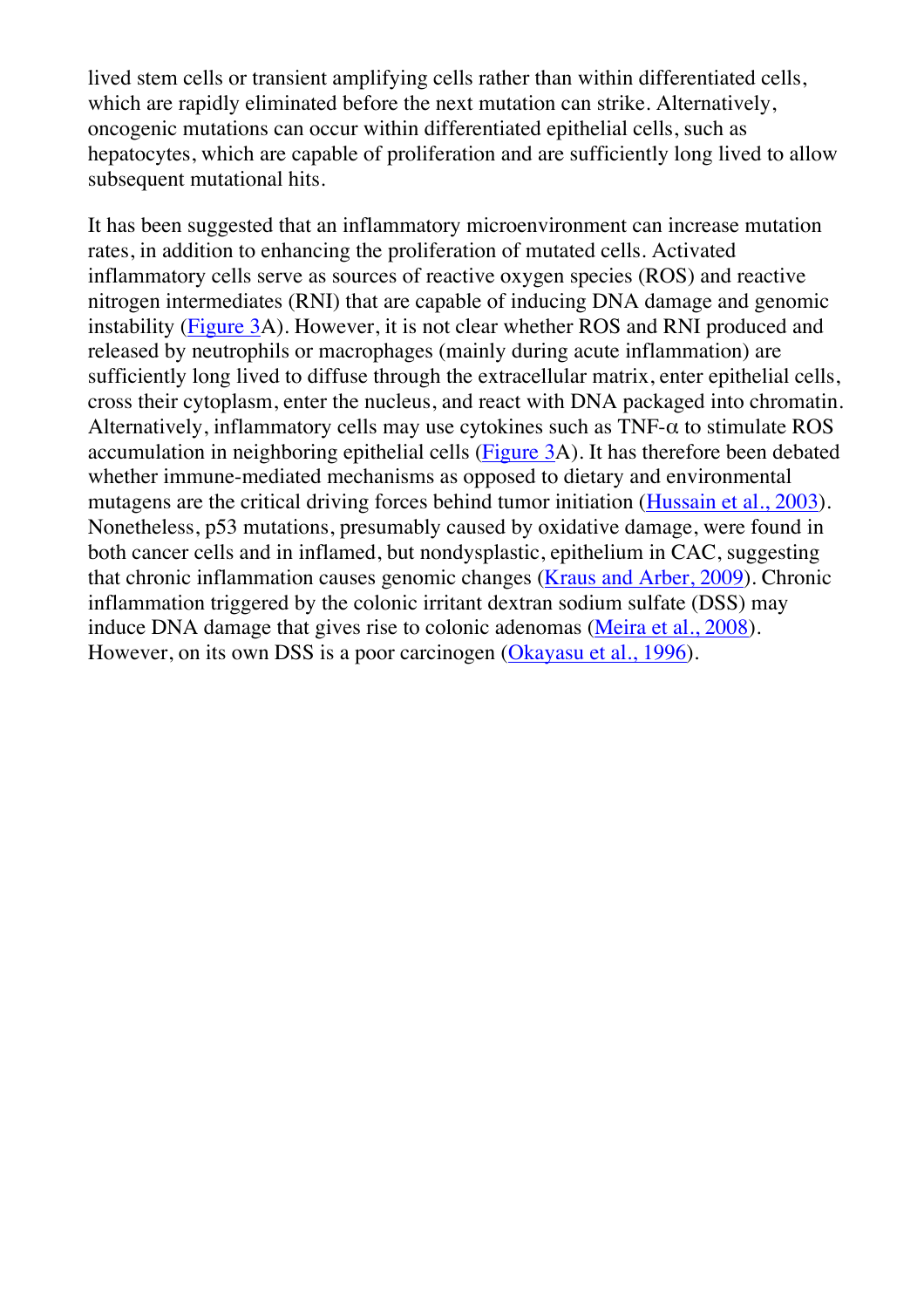

**Figure 3. Role of Inflammation in Tumor Initiation and Promotion**

(A) Tumor initiation. Reactive oxygen species (ROS) and reactive nitrogen intermediates (RNI) produced by inflammatory cells may cause mutations in neighboring epithelial cells. Also, cytokines produced by inflammatory cells can elevate intracellular ROS and RNI in premalignant cells. In addition, inflammation can result in epigenetic changes that favor tumor initiation. Tumor-associated inflammation contributes to further ROS, RNI, and cytokine production.(B) Tumor promotion. Cytokines produced by tumor-infiltrating immune cells activate key transcription factors, such as NF-κB or STAT3, in premalignant cells to control numerous protumorigenic processes, including survival, proliferation, growth, angiogenesis, and invasion. As parts of positive feed-forward loops, NF-κB and STAT3 induce production of chemokines that attract additional immune/inflammatory cells to sustain tumor-associated inflammation.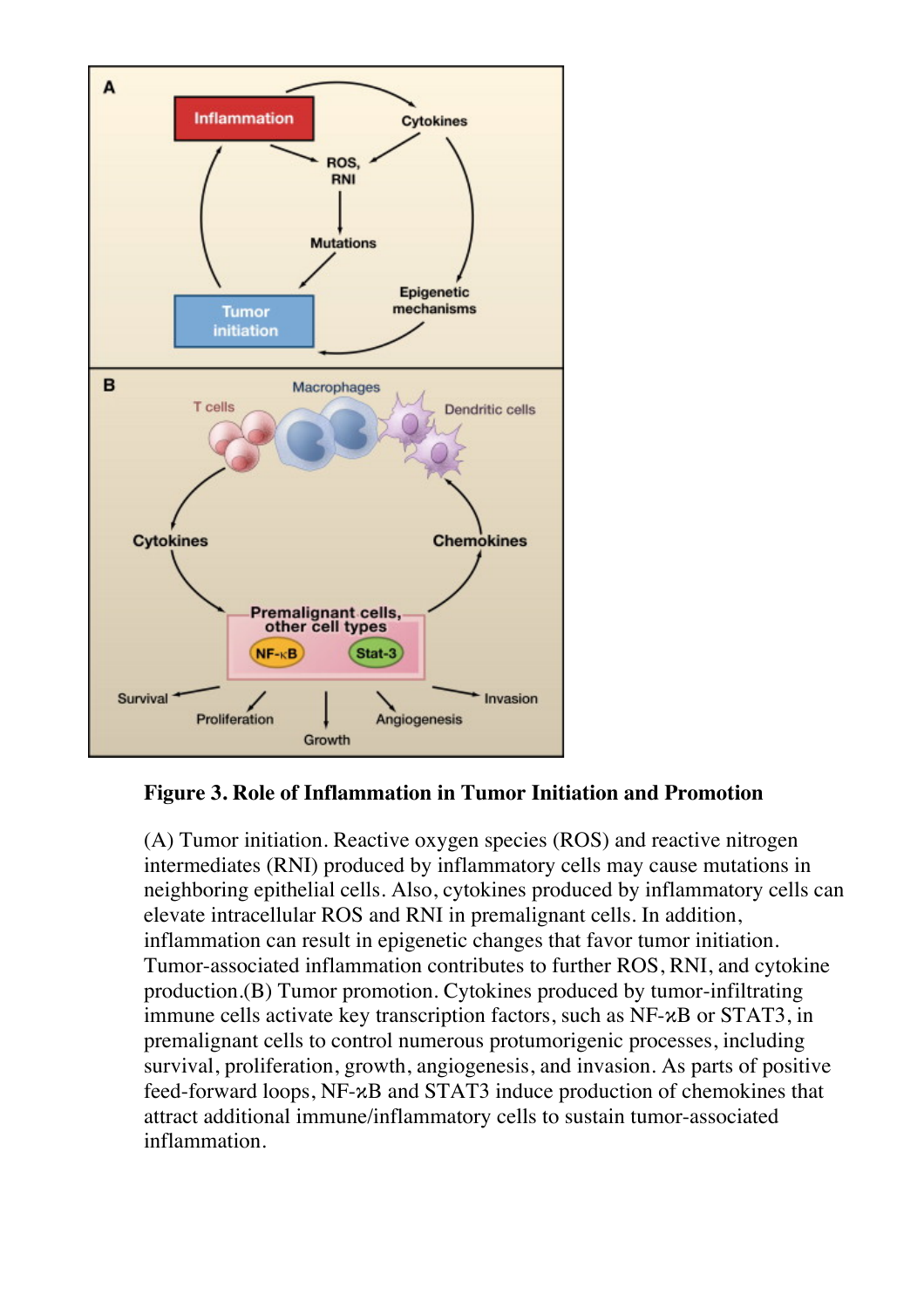Inflammation-induced mutagenesis may also result in inactivation or repression of mismatch repair response genes, and ROS can also cause direct oxidative inactivation of mismatch repair enzymes ( [Colotta et al., 2009] and [Hussain et al., 2003]). Once the mismatch repair system has been dismantled, inflammation-induced mutagenesis is enhanced and several important tumor suppressors, such as Tgfbr2 and Bax, which harbor microsatellite sequences, may be inactivated (Colotta et al., 2009).

Another mechanism linking inflammation to oncogenic mutations is upregulation of activation-induced cytidine deaminase (AID), an enzyme that promotes immunoglobulin gene class switching by catalyzing deamination of cytosines in DNA (Okazaki et al., 2007). In addition to B cells, where it was discovered, AID is overexpressed in many cancers of diverse origins, and its expression is induced by inflammatory cytokines in an NF-κB-dependent manner or by TGFβ (Okazaki et al., 2007). AID induces genomic instability and increases mutation probability during error-prone joining of double-stranded DNA breaks, a process found to introduce mutations into criticalcancer genes, including Tp53, c-Myc, and Bcl-6 (Colotta et al., 2009). AID contributes to formation of lymphomas and gastric and liver cancers ( [Okazaki et al., 2007] and [Takai et al., 2009]). Other mechanisms of inflammationinduced mutagenesis have also been suggested, including effects of inflammation on nonhomologous recombination and NF-κB-mediated inactivation of p53-dependent genome surveillance (Colotta et al., 2009).

In Giα2 knockout mice, which develop spontaneous colonic inflammation and cancer, enterocytes selectively lose expression of components involved in mismatch repair, namely MLH1 and PMS2, as a result of histone deacetylase- and DEC-1-mediated epigenetic repression of the Mlh1 promoter (Edwards et al., 2009). Other findings implicate epigenetic mechanisms, including microRNA-based silencing and DNA methylation, in inactivation of tumor suppressors, such as INK4a and APC, and other changes that accompany tumor initiation (Cooper and Foster, 2009). Recently, inflammation has been connected to epigenetic reprogramming by the JmjC-domain protein Jmjd3, which is encoded by an NF-κB target gene (De Santa et al., 2007). In inflammation-associated intestinal cancer in Gpx1/2 knockout mice, inflammation induces DNA methyltransferase (DNMT)-dependent DNA methylation and silencing of a large cohort of Polycomb group target genes, some of which are also silenced by methylation in human colon cancer (Hahn et al., 2008). However, it remains to be shown that any of these inflammation-induced epigenetic mechanisms actually make acritical contribution to tumor initiation, either in a suitable mouse model or through prospective analysis of human specimens.

Another mechanism through which inflammation may enhance tumor initiation is the production of growth factors and cytokines that can confer a stem cell-like phenotype upon tumor progenitors or stimulate stem cell expansion, thereby enlarging the cell pool that is targeted by environmental mutagens. Indeed, STAT3 is linked to both stem cell reprogramming and stem cell renewal (Chen et al., 2008), whereas NF-κB can enhance Wnt/β-catenin signaling in colonic crypts (Umar et al., 2009). The proinflammatory cytokine TNF-α promotes nuclear entry of β-catenin during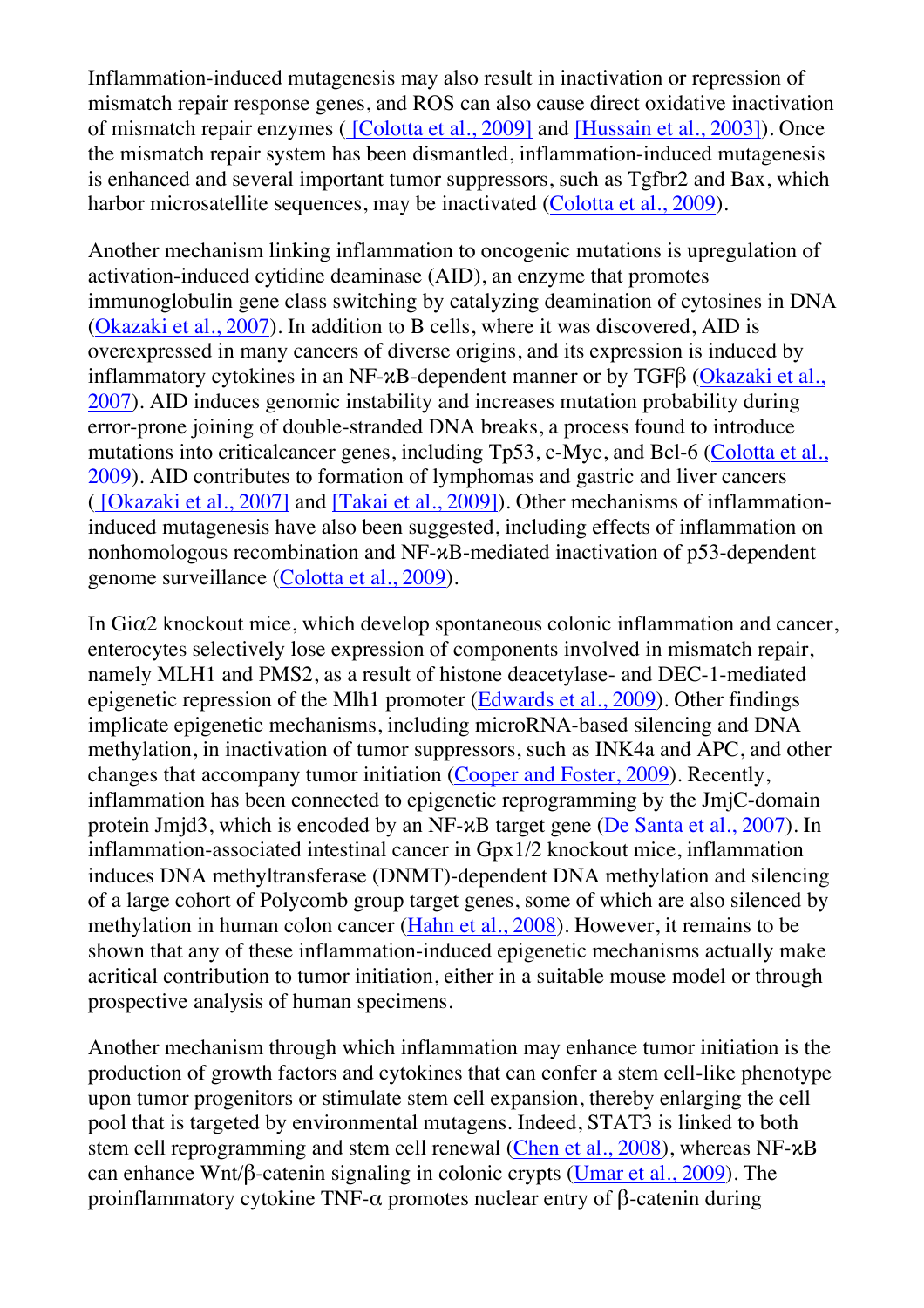inflammation-associated gastric cancer in the absence of any mutations in Wnt/βcatenin pathway components (Oguma et al., 2008).

The connection between inflammation and tumor initiation is not a one-way street, and there is also evidence that DNA damage can lead to inflammation and thereby promote tumorigenesis. One of the best examples is provided by the model of hepatocellular carcinoma induced by the carcinogen diethylnitrosamine (DEN), in which DNA damage contributes to necrotic cell death, resulting in an inflammatory reaction that promotes tumor development ( [Maeda et al., 2005] and [Sakurai et al., 2008]). A number of oncoproteins (Ras, Myc, RET) can activate signaling pathways that drive production of proinflammatory cytokines and chemokines (IL-6, IL-8, IL-1β, CCL2, CCL20) (Mantovani et al., 2008). Genotoxic stress can also induce expression of NKG2D family members, which serve as ligands for NK and  $\gamma \delta T$  cell receptors (Strid et al., 2008), resulting in either elimination of stressed cells or a local inflammatory response. In the same vein, mosaic deletion of the DNA repair gene ATR and Tp53 in the skin results in recruitment of  $CD11b<sup>+</sup>Gr1<sup>+</sup>$  myeloid cells, as a part of a prototypical immune response to "altered self" (Ruzankina et al., 2009). Defective DNA repair caused by a deficiency of the Fen1 exonuclease also results in a tumor-promoting inflammatory response that is driven by damaged DNA, most likely through activation of a pattern recognition receptor (Zheng et al., 2007).

## **Inflammation and Tumor Promotion**

Tumor promotion is the process of tumor growth from a single initiated cell into a fully developed primary tumor. Initial tumor growth depends on increased cell proliferation and reduced cell death, both of which are stimulated by inflammationdriven mechanisms. In fact, many of the enhancing effects of inflammation on cancer are exerted at the level of tumor promotion, and most known tumor promoters, for instance phorbol esters, are potent inducers of inflammation (Karin, 2006). Inflammation-induced tumor promotion may occur early or late in tumor development and can lead to activation of premalignant lesions that were dormant for many years. The mechanisms through which inflammation affects tumor promotion are numerous and, in addition to increased proliferation and enhanced survival, can also involve the so-called angiogenic switch, which allows a small dormant tumor to receive the blood supply necessary for the next growth phase (Lewis and Pollard, 2006). Mechanisms of inflammation-driven tumor promotion are discussed below.

#### **Tumor-Promoting Cytokine Signaling**

Production of tumor-promoting cytokines by immune/inflammatory cells that activate transcription factors, such as NF-κB, STAT3, and AP-1, in premalignant cells to induce genes that stimulate cell proliferation and survival is a major tumor-promoting mechanism (Figure 3B). Initial evidence for inflammation-mediated tumor promotion came from mouse models of skin, colon, and liver cancer. Although counterintuitive at the time, TNF- $\alpha$  was found to be required for two-stage skin carcinogenesis (Moore et al., 1999). TNF- $\alpha$  activates both AP-1 and NF- $\alpha$ B transcription factors, but in the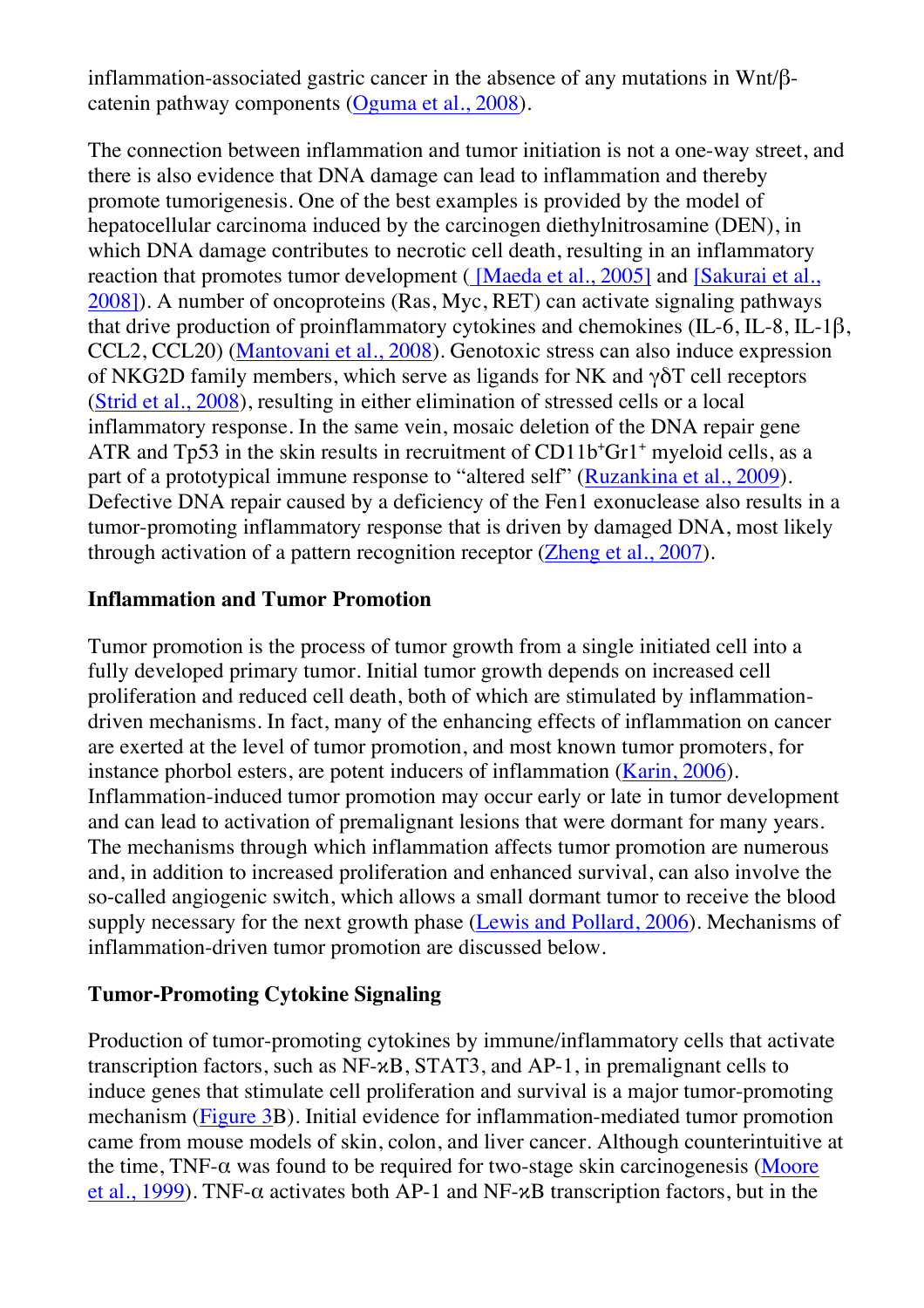skin its tumor-promoting effects are mediated by AP-1 (Eferl and Wagner, 2003), which was identified as a transcription factor whose activity is stimulated by the classic tumor promoter tetradecanoyl phorbol acetate (TPA) (Angel et al., 1987). By contrast, NF-κB inhibits the development of skin cancer (Zhang et al., 2004). Thus, although a given cytokine may activate several transcription factors, its tumorpromoting activity may be mediated by only one of them and antagonized by another. As discussed below, a similar situation may apply to liver cancer. Among the different transcription factors that are part of this mechanism, NF-κB and STAT3 are activated in the majority of cancers and act as nonclassical oncogenes, whose activation in malignant cells is rarely the result of direct mutations, and instead depends on signals produced by neighboring cells or more rarely on mutational activation of upstream signaling components. NF-κB and STAT3 activate genes that control cell survival, proliferation, and growth, as well as angiogenesis, invasiveness, motility, chemokine, and cytokine production ( [Grivennikov and Karin, 2010] and [Yu et al., 2009]).

Oncogenic transcription factors can also be activated through pattern recognition receptors by components of bacteria and viruses (Rakoff-Nahoum and Medzhitov, 2009). However, the overall contribution of pattern recognition receptors on epithelial cells versus those expressed by immune/inflammatory cells to tumor promotion is far from being clear and will require the analysis of cell-type-specific knockout mice. Even the specific agonists that activate these receptors in cancer are not defined. Nonetheless, the role of the cytokines that are produced in response to dangerassociated (DAMP) or pathogen-associated (PAMP) molecular patterns in tumor development is more firmly established. For example, AP-1 activation in skin cancer is largely dependent on TNF-TNFR1 signaling (Balkwill, 2009), whereas STAT3 activation in cancer cells is largely dependent on a plethora of growth factors and cytokines, including IL-6, IL-11, IL-22, HGF, and EGF, and on oncogenic tyrosine kinases, such as c-Met and Src ( [Bollrath et al., 2009], [Grivennikov et al., 2009], [Naugler et al., 2007] and [Yu et al., 2009]).

The first critical genetic evidence for inflammatory cells as a source of tumorpromoting cytokines was obtained in a mouse model of CAC, where inactivation of NF-κB in myeloid cells reduced tumor growth and blocked production of IL-6 and other cytokines in response to colitis (Greten et al., 2004). Subsequent work demonstrated that the effect of immune cells (macrophages, T cells) on CAC growth is mediated through IL-6, IL-11, TNF- $\alpha$ , and IL-1 $\beta$  ( [Becker et al., 2004], [Bollrath et al., 2009], [Grivennikov et al., 2009] and [Popivanova et al., 2008]), as well as other cytokines, such as IL-23. IL-11 plays a similar role in gastric cancer (Ernst et al., 2008), in which IL-1β is also a tumor promoter (Tu et al., 2008). TNF- $\alpha$  also promotes HCC in mice lacking the P-glycoprotein Mdr2, which develop cholestatic inflammation followed by hepatocellular carcinoma (HCC) (Pikarsky et al., 2004). HCC can also be promoted by another member of the TNF family, lymphotoxin β (Haybaeck et al., 2009). TNF- $\alpha$  along with IL-6 contributes to obesity-mediated tumor promotion in HCC (Park et al., 2010). The latter effect correlates with the ability of TNF- $\alpha$  and IL-6 to promote hepatosteatosis and steatohepatitis (Park et al., 2010). One of the most critical tumor-promoting cytokines in HCC is IL-6. Mice deficient in IL-6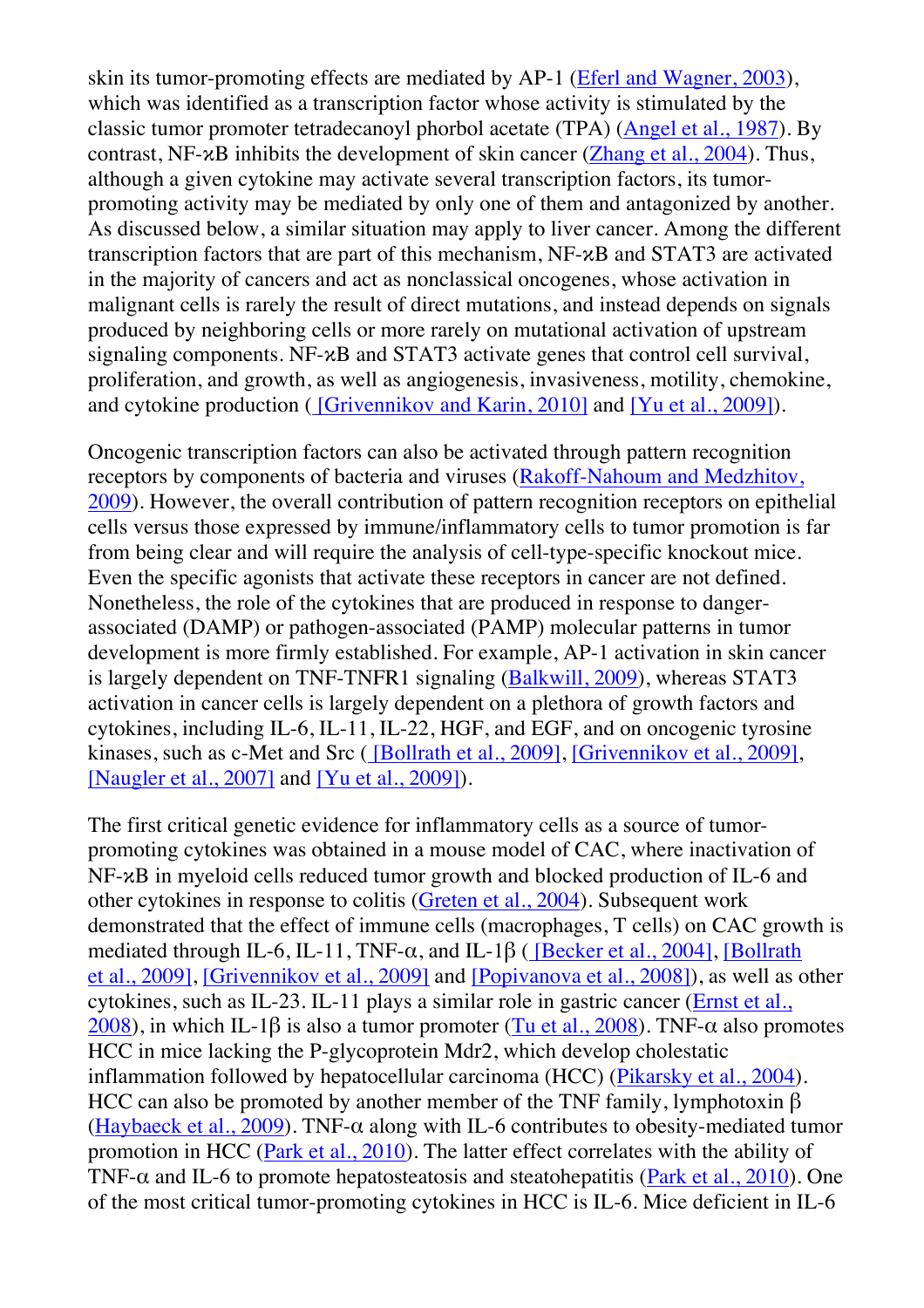develop much less HCC in response to the chemical procarcinogen DEN, and the gender-biased production of IL-6 accounts for the much higher HCC load in males (Naugler et al., 2007). High levels of circulating IL-6 are associated with HCC risk factors, including hepatosteatosis, obesity, and liver cirrhosis, and are the best predictors of rapid progression from viral hepatitis to HCC in humans (Wong et al., 2009).

In CAC and HCC, the tumor-promoting effect of IL-6 is mainly exerted via STAT3, whose cell-type-specific inactivation in hepatocytes and enterocytes inhibits the development of these malignancies in mice treated with DEN or azoxymethane (AOM) and DSS, respectively ( [Bollrath et al., 2009], [Grivennikov et al., 2009] and [Park et al., 2010]). Development of CAC in mice is also dependent on IKKβ-mediated NFκB activation in enterocytes, whose major function in this model is increased survival of premalignant cells (Greten et al., 2004). A similar role was proposed for NF-κB in HCC development in mice deficient in Mdr2 and in lymphotoxin-transgenic mice, both of which exhibit chronic liver inflammation (Haybaeck et al., 2009). However, in the DEN model of HCC and Helicobacter-driven gastric cancer, NF-κB promotes hepatocyte and epithelial cell survival and acts as an inhibitor of tumor development ( [Maeda et al., 2005] and [Shibata et al., 2010]). Most likely, the diverse effects of NF-κB in different models are determined by the mechanism of tumor induction and the type of inflammatory response involved in tumor promotion. Mdr2 knockout and lymphotoxin-transgenic mice exhibit a very low level of normal hepatocyte death, which is not enhanced by the absence of NF-*κ*B ( [Haybaeck et al., 2009] and [Pikarsky et al., 2004]). In these mice, NF-κB in hepatocytes is mainly responsible for propagating inflammation through induction of chemokines, which recruit immune/inflammatory cells into the liver. By contrast, DEN-treated mice exhibit an acute inflammatory response triggered by IL-1 $\alpha$  release from necrotic hepatocytes (Sakurai et al., 2008). IL-1 $\alpha$  induces IL-6 production by Kupffer cells, and this response drives the compensatory proliferation of surviving hepatocytes (a type of a wound-healing response); the greater the amount of cell death, the greater the regenerative response. By suppressing accumulation of ROS and preventing hepatocyte necrosis, NF-κB inhibits HCC induction in DEN-treated mice (Maeda et al., 2005).

Another tumor-promoting cytokine is IL-23 (Langowski et al., 2006). IL-23 is mostly expressed by TAMs in a manner dependent on STAT3 and NF-κB (Kortylewski et al., 2009). IL-23 blockade with neutralizing antibodies or genetic inactivation of the IL-23p19 gene dramatically decreases tumor multiplicity and growth in the two-step model of skin carcinogenesis (Langowski et al., 2006). In part, the protumorigenic effects of IL-23 may be mediated by IL-17 and IL-22 production by Th17 cells, but other effects of IL-23 on CTLs, Tregs, and myeloid cells should not be discounted. A close relative of IL-23 is IL-12, which shares with IL-23 the IL-12p40 subunit and is involved in Th1 differentiation, IFNγ production, and activation of antitumor immunity (Trinchieri et al., 2003). Secretion of IL-23 and IL-12 is reciprocally regulated, and the switch from IL-12 to IL-23 production may be an important tumorpromoting event. STAT3 activation,  $PGE<sub>2</sub>$ , ATP, and lactic acid increase IL-23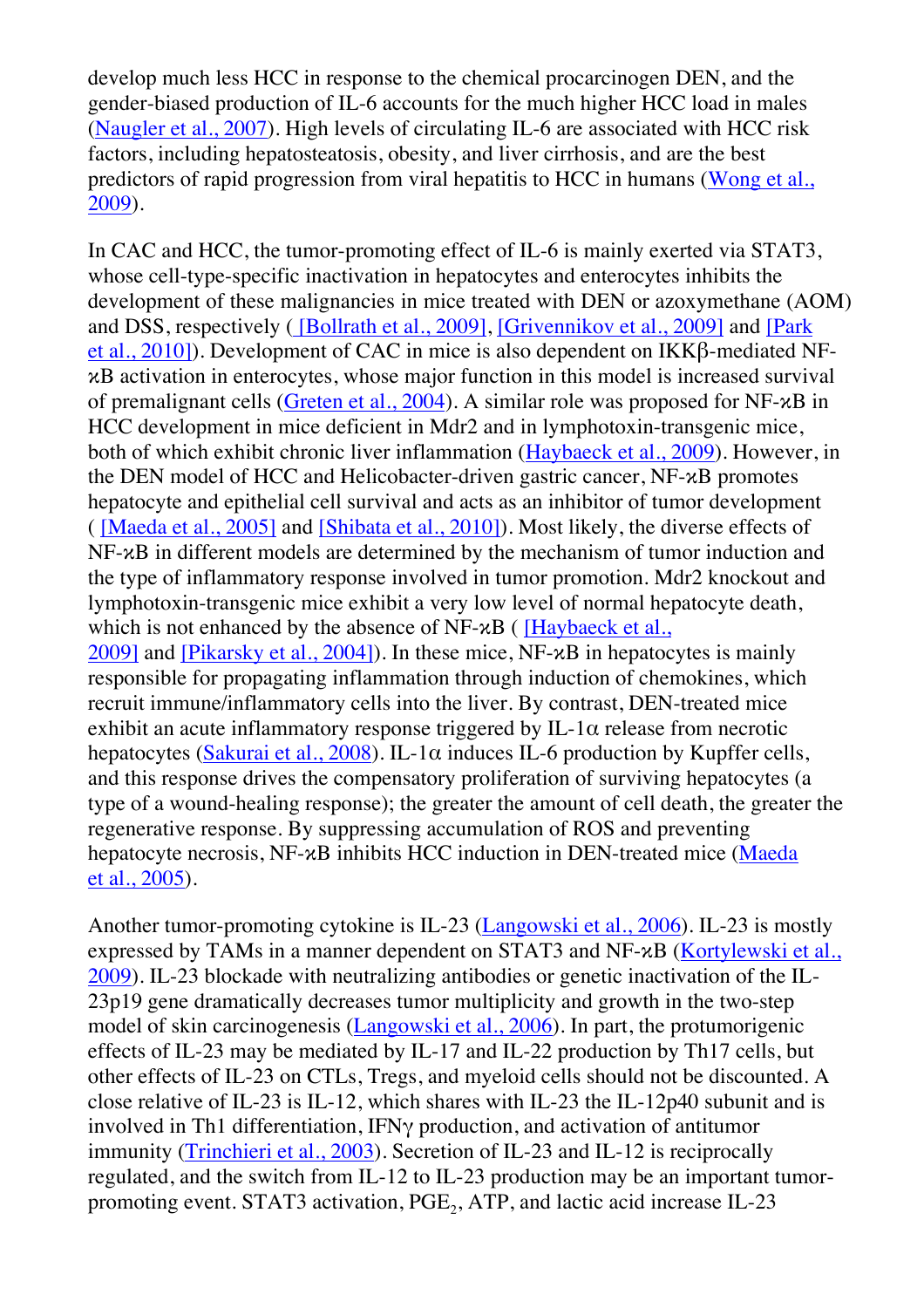production by TAMs ( [Kortylewski et al., 2009] and [Shime et al., 2008]). The latter two agonists link cancer cell necrosis (induced by hypoxia or therapy) and the Warburg effect (the switch from oxidative phosphorylation to glycolysis) to IL-23 production, thereby shifting antitumor immunity to tumor promotion.

A similar circuit can be executed by myeloid-derived suppressor cells (MDSC) that produce arginase1 and indoleamine-2,3-dioxygenase, which are enzymes that dampen antitumor immunity through interference with T cell activation (Gabrilovich and Nagaraj, 2009). Taken together, tumor-associated inflammation drives tumor growth and angiogenesis and can perpetuate itself through an extensive network of cytokines and chemokines, which are produced by immune, stromal, and malignant cells in response to diverse signals (Figure 3B).

Given that several cytokines (IL-1, TNF, IL-6, IL-23) and transcription factors (AP-1, NF-κB, STAT3) are critical for both inflammation and tumor growth, they control hubs of protumorigenic signaling that may be targeted to curtail both tumor-associated inflammation and tumor growth (see below). Pharmacological interference with cytokine signaling decreases tumorigenesis as well as cancer growth ( [Becker et al., 2004], [Grivennikov et al., 2009] and [Hedvat et al., 2009]) and may therefore serve as a basis for preventive and therapeutic approaches. Altogether, cytokine production by immune and inflammatory cells is an important tumor-promoting mechanism that provides malignant cells with a continuous supply of growth and survival signals in an initially hostile microenvironment. In most cases, tumor-promoting cytokines act in a paracrine manner, yet several types of cancer cells produce their own cytokines, including IL-6, to achieve the same effect (Gao et al., 2007).

## **Inflammation and Angiogenesis**

Growth of large tumors requires an increased intratumoral blood supply. This is triggered by tumor hypoxia, which promotes angiogenesis and increases the probability of metastasis. In addition to hypoxia, tumor angiogenesis depends on recruitment of TAMs, which sense hypoxic signals and in turn produce chemokines and proangiogenic factors. Recruitment of TAM precursors is largely dependent on angiogenic mediators such as angiopoetin 2 and vascular endothelial growth factor (VEGF). Important proangiogenic genes, such as IL-8, CXCL1, CXCL8, VEGF, and hypoxia-inducible factor 1 alpha (HIF1 $\alpha$ ), are directly regulated by NF- $\alpha$ B, STAT3, and AP-1 in TAMs, MDSCs, and other cell types ( [Kujawski et al., 2008] and [Rius et al., 2008]).

Under hypoxic conditions,  $HIF-1\alpha$  stimulates expression of CXCL12, which activates and recruits endothelial cells in a CXCR4-dependent manner (Sica et al., 2008). Formation of new lymphatic vessels is regulated by VEGF-C and VEGF-D, whereas VEGF-A facilitates the recruitment of monocytes, which activate lymphoangiogenesis (Murdoch et al., 2008). VEGF-A produced by myeloid cells also inhibits pericyte maturation and endothelial coverage of newly formed blood vessels, and its conditional ablation accelerates tumorigenesis (Stockmann et al., 2008). The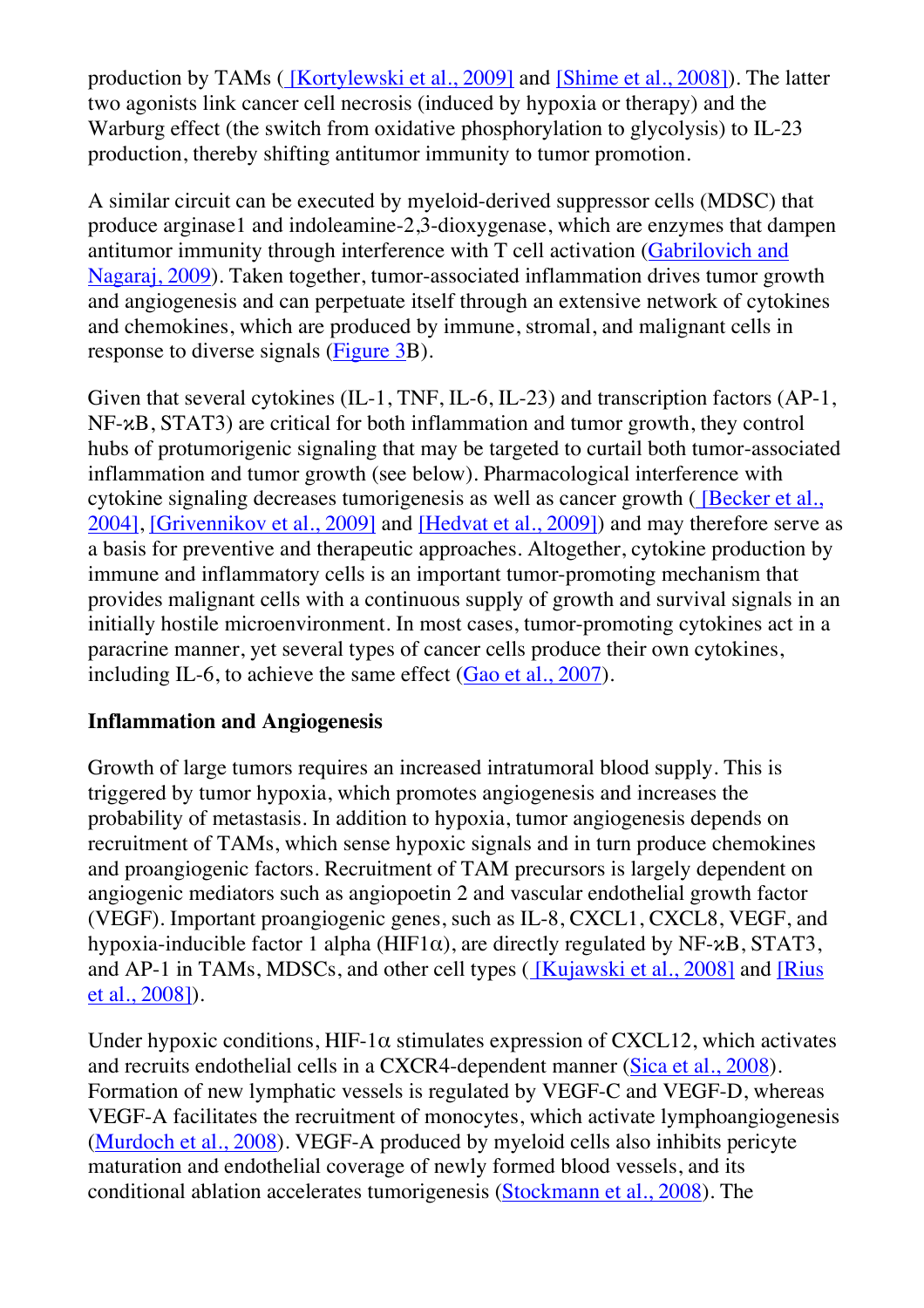recruitment of Gr1<sup>+</sup> myeloid cells (presumably MDSC and TAM precursors) into tumors curtails the effects of anti-VEGF therapy, presumably bypassing the requirement for local VEGF production by cancer cells for recruitment of TAM precursors (Shojaei et al., 2007). As most growing tumors contain some areas of hypoxia, it is not clear whether hypoxia is the direct driver of tumor angiogenesis or whether hypoxic stimuli generate inflammatory signals that drive angiogenesis. Inactivation of NF-κB or STAT3, neutralization of CCL2 or CXCL12, or TAM depletion unequivocally results in disrupted angiogenesis and decreased tumor growth, underscoring the criticalrole of inflammatory mediators in tumor angiogenesis ( [Joyce and Pollard, 2009] and [Kujawski et al., 2008]).

## **Target Genes that Mediate Tumor Promotion**

Most of the genes that mediate the tumor-promoting functions of NF-κB, STAT3, and AP-1 have not been fully defined, and most likely the protumorigenic effects of these transcription factors are exerted through multiple effectors. Some targets may be controlled by more than one transcription factor and may be more important in one cell type than in another. The expression of the antiapoptotic proteins Bcl-2 and Bcl- $X_L$ , for instance, is promoted by both NF- $\alpha$ B and STAT3, as is the expression of c-IAP1, c-IAP2, Mcl-1, c-FLIP, and survivin  $($  [Karin, 2006] and [Yu et al., 2007]). Whereas Bcl- $X_L$  may be the most prominent antiapoptotic gene in enterocytes (Greten et al., 2004), c-FLIP seems to fulfill the same function in hepatocytes (Chang et al., 2006). Both NF- κB and STAT3 interfere with p53 synthesis and attenuate p53 mediated genomic surveillance, representing another potential tumor-promoting mechanism (Colotta et al., 2009).

STAT3 controls expression of cyclins D1, D2, and B, as well as the proto-oncogene c-Myc, and through them it may stimulate cell proliferation (*[Bollrath et al.,* 2009] and [Yu et al., 2007]). Although cyclin D and c-Myc are also thought to be regulated by NF-κB, inactivation of IKKβ in enterocytes does not interfere with cell proliferation (Greten et al., 2004), and in Ras-transformed keratinocytes (Zhang et al., 2004) or DEN-initiated hepatocytes (Maeda et al., 2005) NF- $\kappa$ B inhibition actually enhances cyclin D expression and cell proliferation. The AP-1 protein c-Jun cooperates with STAT3 in repression of Fas expression by tumor cells, thereby attenuating their sensitivity to instructive apoptosis (Eferl and Wagner, 2003). Additional NF-κB and STAT3 targets control cell and tissue resistance to stress and injury and include antimicrobial proteins (RegIIIβ, RegIIIγ, Tff3), heat shock proteins, and antioxidants, such as superoxide dismutase 2 (SOD2) and ferritin heavy chain (FHC) ( [Bollrath et al., 2009] and [Karin, 2006]).

Lastly, another category of target genes that promote tumorigenesis are chemokines and cytokines that act in autocrine or paracrine manners to ensure the continuous recruitment of inflammatory cells into the tumor microenvironment. The perpetuation of chronic inflammation is largely achieved through positive feedback loops, which include inflammatory cells producing cytokines that induce chemokine synthesis in malignant and stromal cells leading to prolonged recruitment of inflammatory cells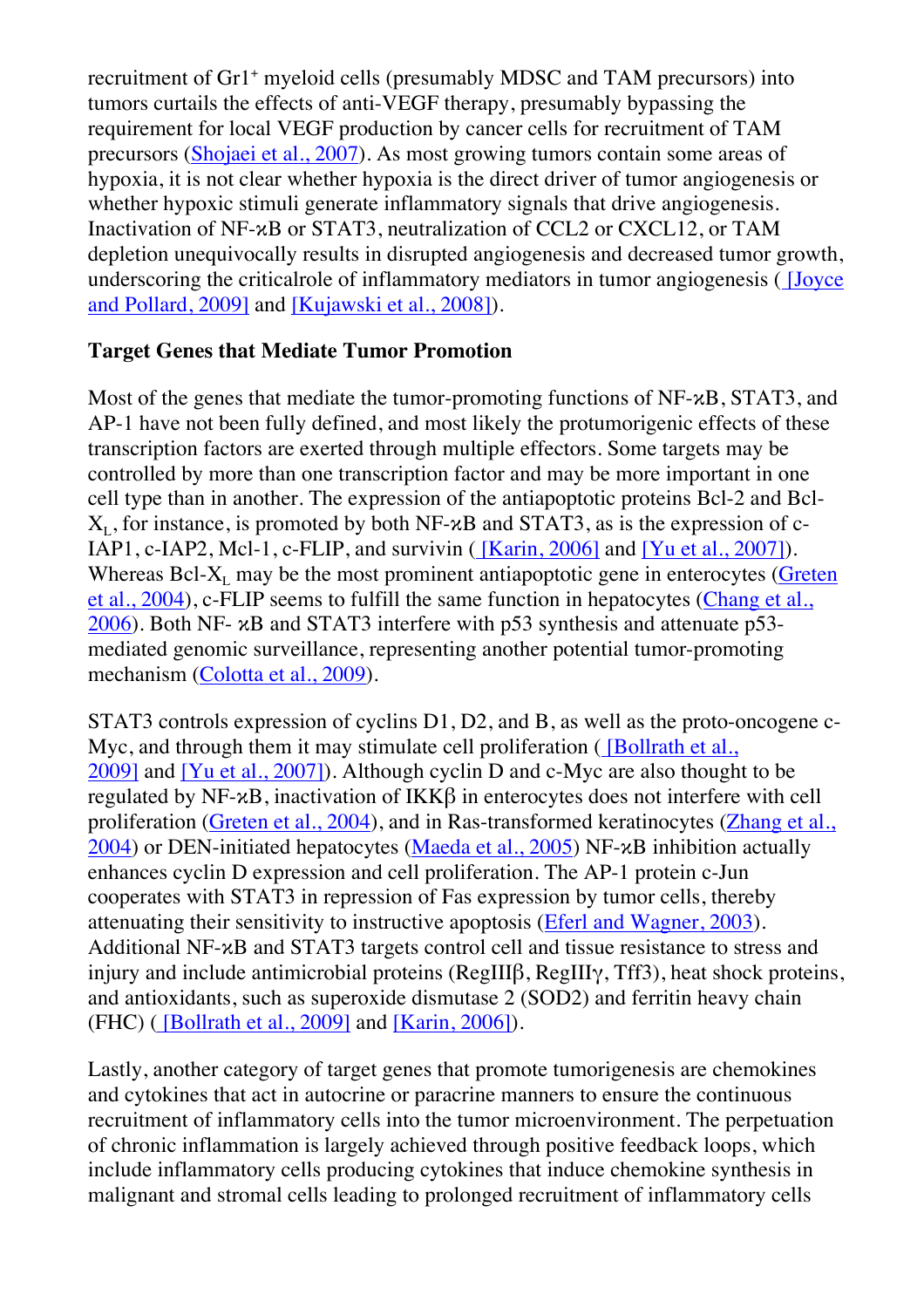into the tumor microenvironment (Figure 3). TAMs, MDSCs, Tregs, and Th17 cells are the most critical immune cell subsets in this respect. Recruitment of myeloid cells is governed by multiple pathways, including CCL2-CCR2, CCL1-CXCR2, S100A proteins-RAGE, and IL-1-IL-1R interactions (Bonecchi et al., 2009). Signaling through CCR6 is critical for Th17 infiltration, whereas Treg cells are attracted mostly through CCR4 and CCR7 (Bonecchi et al., 2009). In some cases, the critical chemokines are not produced by cancer cells but are induced in tumor-associated fibroblasts upon interaction with carcinoma cells ( [Liao et al., 2009], [Orimo et al., 2005] and [Orimo and Weinberg, 2006]).

## **Inflammation and Lymphoid Malignancies**

Chronic inflammatory conditions are also associated with lymphoid malignancies. An excellent example is provided by mucosa-associated lymphoid tissue (MALT) lymphomas, which occur in the context of chronic inflammation caused by infectious agents, such as Helicobacter pylori (the most commonly found gastric lymphoma), Chlamydia psittacii (ocular adnexal MALT lymphoma), and Borrelia burgdorferi (cutaneous MALT lymphoma) (Ferreri et al., 2009). Another example is Epstein-Barr virus (EBV), which is responsible for large B cell lymphoma in immunocompromised patients, Burkitt's lymphoma, and Hodgkin's lymphoma (Ferreri et al., 2009).

It has been proposed that repeated antigenic stimulation, autoimmunity, and inflammation are risk factors for chronic lymphocytic leukemia (CLL), the most common hematopoietic malignancy that accounts for 30% of all leukemias (Chiorazzi et al., 2005). One mechanism through which such stimuli promote CLL development is induction of B cell activating factor (BAFF), a member of the TNF family, recently shown to accelerate development of CLL-like disease in mice (Enzler et al., 2009). Cytokines (such as IL-4 and VEGF), chemokines (such as SDF-1), and interactions with bone marrow stromal cells support CLL expansion and suppress apoptosis through upregulation of Bcl-2, survivin, and MCL-1 ( [Granziero et al., 2001] and [Pedersen et al., 2002]). This occurs in lymph node pseudofollicles and bone marrow clusters where leukemic cells interact with components of the inflammatory microenvironment that support their survival. Another example for the role of inflammation in lymphoid malignancies are the lymphomas that appear in GM-CSF- and IFNγ-deficient mice, which are caused by infections and regress upon treatment with antibiotics (Enzler et al., 2003).

A similar situation may occur in multiple myeloma. Through secretion of IL-6, IGF-1, VEGF, TNF- $\alpha$ , SDF-1, and BAFF, stromal elements promote the survival and migration of neoplastic plasma cells and also confer drug resistance (Kastritis et al., 2009). IL-6 is of particular importance, as it acts both in paracrine and autocrine manners, and IL-6-deficient mice are resistant to induction of multiple myeloma (Hodge et al., 2005). Despite constitutive NF-κB activation, multiple myeloma remains dependent on extrinsic factors, and drugs targeting IL-6 are being evaluated in combination with the proteasome inhibitor bortezomib for the treatment of this malignancy (Kastritis et al., 2009).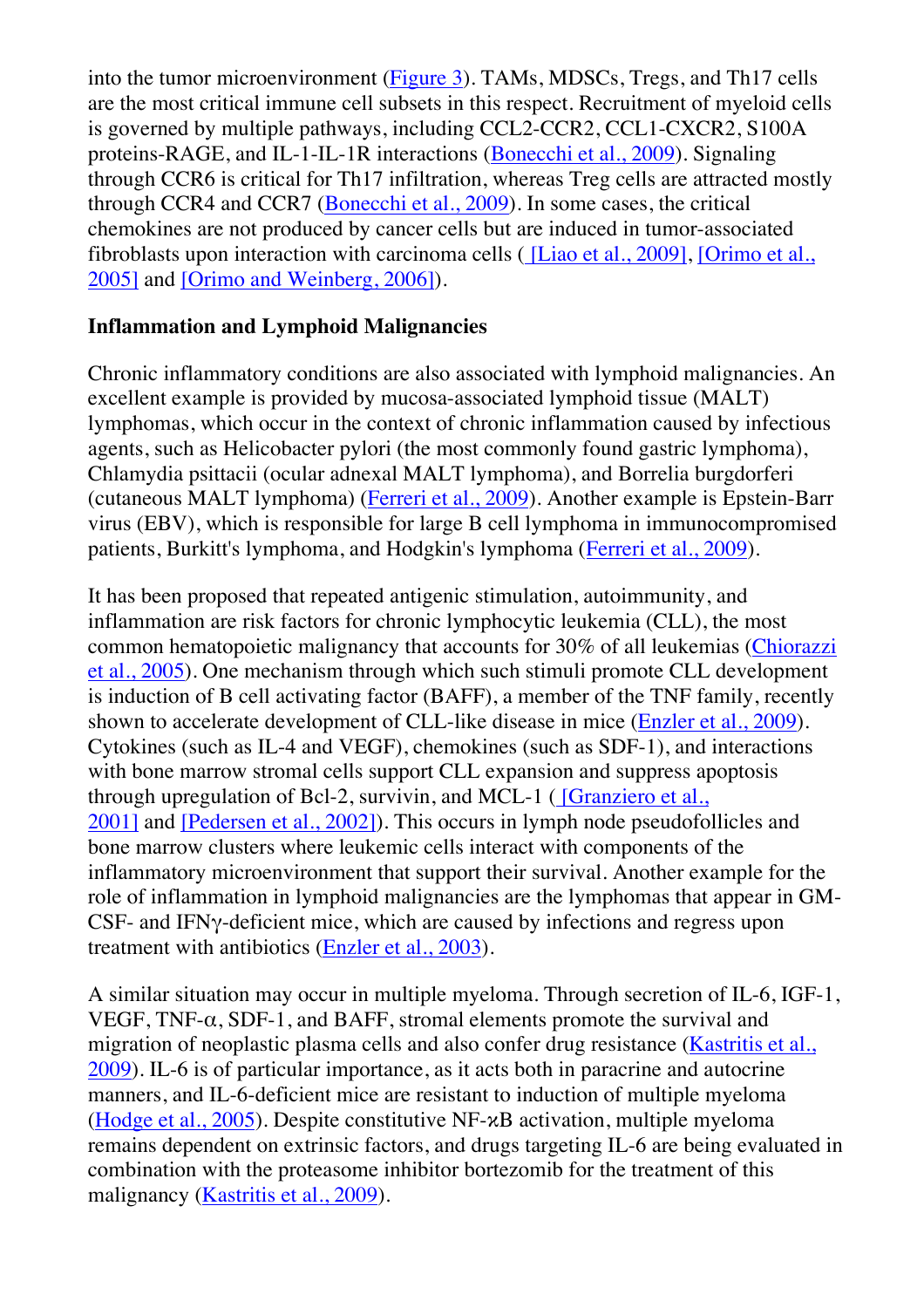#### **Inflammation and Metastasis**

From a clinical perspective, metastasis is the most critical aspect of tumorigenesis, because over 90% of cancer mortality is caused by metastasis. Recent studies unambiguously show that metastasis requires close collaboration between cancer cells, immune and inflammatory cells, and stromal elements. The process of metastasis can be grossly divided into four major steps. The first step is represented by epithelialmesenchymal transition, in which cancer cells acquire fibroblastoid characteristics that increase their motility and allow them to invade epithelial linings/basal membranes and reach efferent blood vessels or lymphatics (Kalluri and Weinberg, 2009). Loss of E-cadherin expression is envisioned as a key event in the epithelial-mesenchymal transition. In the second step, cancer cells intravasate into blood vessels and lymphatics. Inflammation may promote this through production of mediators that increase vascular permeability. This is followed by the third step, in which metastasisinitiating cells survive and travel throughout the circulation. It has been estimated that only about 0.01% of cancer cells that enter the circulation will eventually survive and give rise to micrometastases (Joyce and Pollard, 2009). Next, integrin-mediated arrest allows the extravasation of circulating cancer cells. Finally, single metastatic progenitors interact with immune, inflammatory, and stromal cells and start to proliferate (Polyak and Weinberg, 2009). Some of these cells may already be targeted to the premetastatic niche in response to tumor-generated inflammatory signals prior to the arrival of metastasis-initiating cancer cells (Kaplan et al., 2005). One of these inflammatory signals is the extracellular matrix component versican, which leads to macrophage activation and production of the metastasis-promoting cytokine  $TNF-\alpha$ (Kim et al., 2009). However, it has been difficult to determine whether versican production by metastatic cancer cells conditions the future metastatic site prior to their arrival.

TGFβ is an anti-inflammatory cytokine produced by cancer cells, myeloid cells, and T lymphocytes. TGFβ signaling is an important regulator of the epithelial-mesenchymal transition and metastasis, and elevated TGFβ is often associated with poor prognosis (Yang and Weinberg, 2008). TGFβ activates SMAD transcription factors and MAPKs, which control expression of other regulators of the epithelial-mesenchymal transition, such as Slug (Yang and Weinberg, 2008). TGFβ, however, also suppresses epithelial cell proliferation and early tumor growth, causing some tumors to acquire inactivating mutations in TGFβ signaling components (Yang and Weinberg, 2008). Despite the defects in TGFβ signaling, such tumors can still metastasize. These opposing effects of TGFβ at different stages of tumor development await mechanistic explanation. Disruption of TGFβ signaling in cancer cells also results in upregulation of the SDF1 (CXCL12)-CXCR4 and CXCL5-CXCR2 chemokine-chemokine receptor pairs and induces rapid recruitment of MDSCs that promote metastasis and dampen antitumor immune responses (Yang et al., 2008). Inactivation of TGFβ signaling was proposed to result in elevated local TGFβ concentrations that inhibit antitumor T cell responses and induce differentiation of tumor-promoting Th17 cells (Langowski et al., 2007).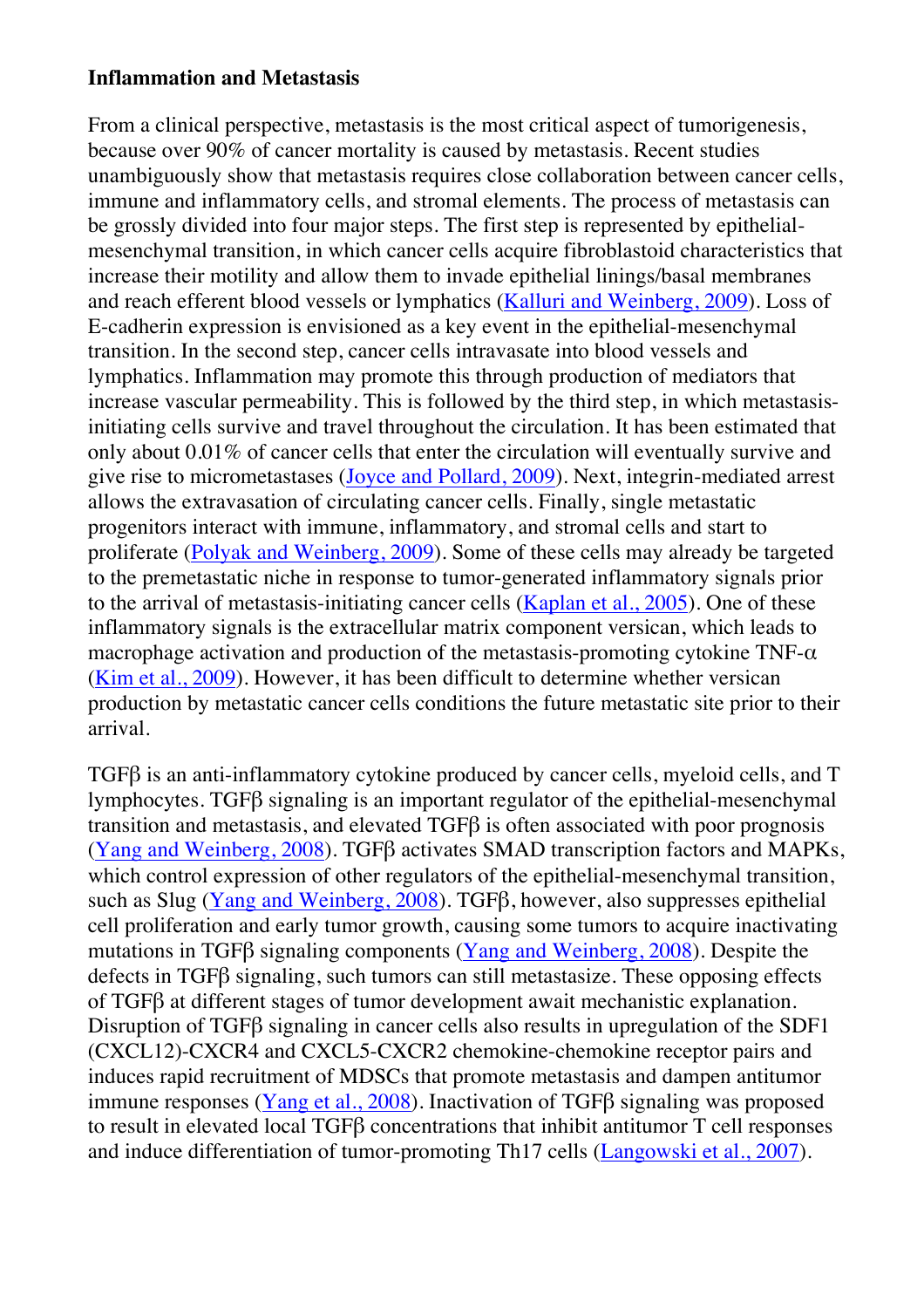Another critical regulator of the epithelial-mesenchymal transition is Snail, a repressor of E-cadherin transcription in epithelial cells. Recent findings suggest that Snail is stabilized in response to TNF-α signaling, a process that is critical for cancer cell migration and metastasis (Wu et al., 2009b). Other mechanisms through which proinflammatory cytokines can affect the epithelial-mesenchymal transition is via STAT3-mediated induction of Twist transcription and NF-κB-mediated induction of both Twist and Kiss (Yu et al., 2009). However, these mechanisms remain to be confirmed in vivo, and a recent report suggests that STAT3 is a negative regulator of adenoma-carcinoma transition in colon cancer (Musteanu et al., 2010).

Cancer cell invasion requires extensive proteolysis of the extracellular matrix at the invasive front. Inflammatory cells are important sources of proteases that degrade the extracellular matrix. In a model of invasive colon cancer, CCR1<sup>+</sup> myeloid cells, whose recruitment is driven by the chemokine CCL9 produced by cancer cells, promote invasiveness through secretion of the matrix metalloproteinases MMP2 and MMP9 (Kitamura et al., 2007). IL-1, TNF- $\alpha$ , and IL-6 promote MMP expression, invasiveness, and metastasis via NF-κB and STAT3 (Yu et al., 2007).

A different metastatic mechanism dependent on  $IKK\alpha$  operates in prostate and breast cancers. As these cancers progress, their malignant cells progressively accumulate activated IKK $\alpha$  in their nuclei (Luo et al., 2007). In prostate cancer, accumulation of activated nuclear IKKα correlates with reduced expression of maspin, an inhibitor of metastasis (Luo et al., 2007). IKK $\alpha$  activation in metastatic prostate and mammary cancer cells is mediated by members of the TNF family, namely lymphotoxin and RANKL, and its repressive effects on maspin transcription are NF-κB independent (Luo et al., 2007). How these lymphocytes are recruited into progressing breast and prostate tumors is still unknown. Recruitment of such cells may be a consequence of tumor necrosis, but as mentioned above certain carcinomas actively secrete factors that upregulate fibronectin and cause migration of VEGF receptor 1 (VEGFR1) positive hematopoietic progenitors to the premetastatic niche (Kaplan et al., 2005). However, the premetastatic niche concept is somewhat mysterious as it is not clear how primary tumor cells direct inflammatory cells to such sites.

Alternatively, a small number of metastatic cells can interact with and activate different myeloid cell types through secreted factors such as versican (Kim et al., 2009). Breast cancer cells use CSF1 and CXCL12 to induce the recruitment of TAMs, which in turn produce EGF receptor (EGFR) ligands (Joyce and Pollard, 2009). These cytokines may also mediate a physical interaction between TAMs and carcinoma cells (Condeelis and Pollard, 2006). TAMs can be also "programmed" by tumor-infiltrating T cells, particularly Th17 cells (Wang et al., 2009) and Th2 cells (DeNardo et al., 2009). IL-13 and IL-4 produced by tumor-infiltrating CD4+ T cells stimulate the M1 to M2 transition of TAMs and thereby support pulmonary metastasis of mammary cancer cells (DeNardo et al., 2009). Depletion of TAMs (Joyce and Pollard, 2009) or CD4+ T cells (DeNardo et al., 2009) dramatically reduces metastasis of mouse mammary cancer.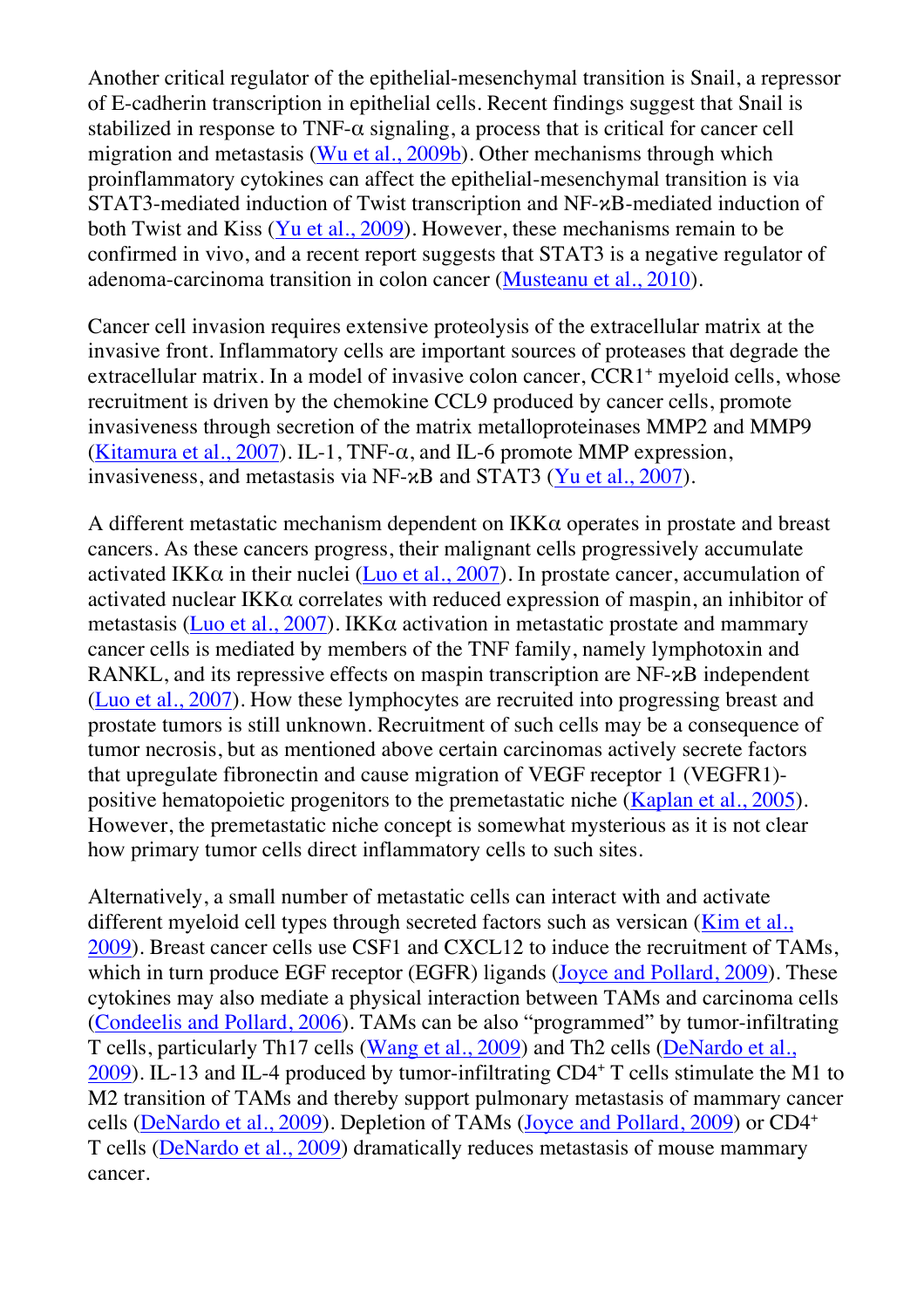Once metastatic cells enter the circulation, they need to survive in suspension and resist detachment-induced cell death or anoikis. The survival of circulating cancer cells is affected by inflammatory mediators released by immune cells in response to cancer-derived or pathogen-derived stimuli ( [Kim et al., 2009] and [Luo et al., 2004]). Some of these effects depend on activation of NF-κB in either inflammatory cells or cancer cells. A variety of cytokines present in the tumor microenvironment, including TNF- $\alpha$ , IL-6, and epiregulin, can promote the survival of circulating metastatic seeds (Nguyen et al., 2009). In addition to NF-κB and STAT3 activation, some of these cytokines can physically link cancer cells to TAMs, allowing them to travel together throughout the circulation (Condeelis and Pollard, 2006). On the other hand, single metastatic cells, which are no longer present within an immunosuppressive environment, may be targeted again by immunosurveillance. Indeed, in some cases, infiltration of tumors by activated T cells decreases the rate of metastasis ( [Galon et al., 2006] and [Pagès et al., 2005]). The interaction of circulating cancer cells with platelets or macrophages may protect them from NK cell-mediated killing, thereby overcoming immunosurveillance (Palumbo et al., 2007).

Intravasation is regulated by prostaglandins (which are produced in a COX2 dependent manner and act on the epithelium), by cytokines (such as epiregulin, which increases cancer cell survival), and by MMPs (which clear the way for the latter to migrate into capillaries) (Nguyen et al., 2009). The migration of metastasis-initiating cells is not random and is directed by chemokine gradients sensed via CXCR4, CCR4, CCR7, CCR9, and CCR10 (Bonecchi et al., 2009).

The journey of the circulating metastatic seed ends upon integrin-dependent arrest on the endothelium, followed by extravasation. Molecules like ANGPTL4, which is regulated by TGFβ, facilitate extravasation into lungs by mediating contact between malignant and endothelial cells (Nguyen et al., 2009). Systemic inflammation enhances attachment of circulating cancer cells to hepatic sinusoids, and this process is governed by neutrophil-dependent upregulation of adhesion molecules (McDonald et al., 2009). Several proinflammatory cytokines that are elevated in the circulation of cancer patients upregulate expression of adhesion molecules on the endothelium or in target organs and thereby increase the probability of metastatic cell attachment (Mantovani et al., 2008).

#### **Immunity and Tumorigenesis**

As discussed above, in tumors that arise in the context of underlying inflammation or in advanced tumors containing inflammatory infiltrates, the net effect of the immune system (both innate and adaptive) is stimulation of tumor growth and progression. However, cancer cells represent an "altered self" and express "non-self" antigens in the context of stress and danger signals that can promote antigen presentation. Thus, even growing tumors may be subject to immunosurveillance and killing by activated T and NK cells (Dunn et al., 2004). It is likely that immunosurveillance and tumorpromoting inflammation can coexist even in the same tumor (Bui and Schreiber, 2007) (Figure 4A).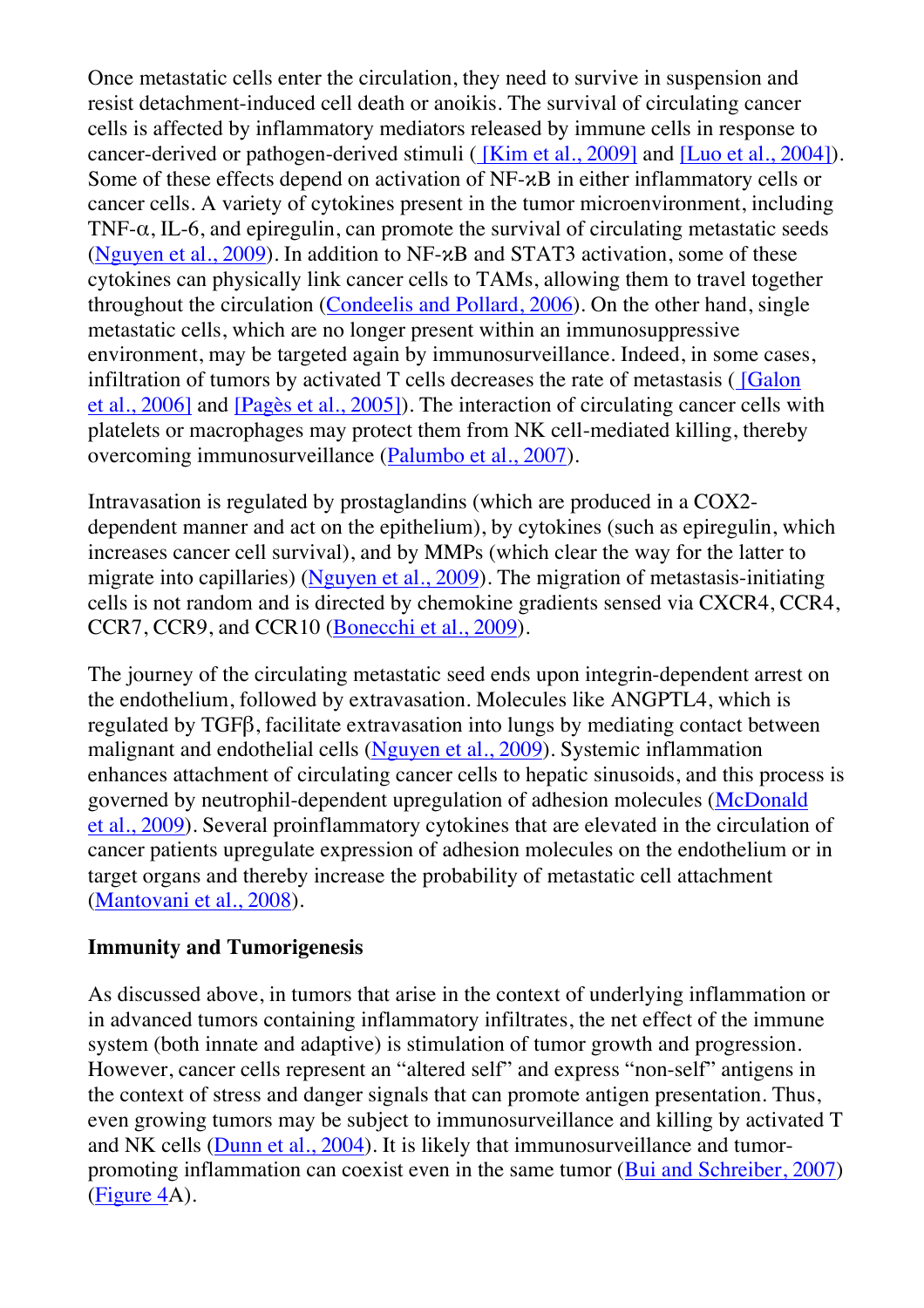

**Figure 4.** Immunosurveillance, Tumor-Promoting Inflammation, and Therapy-Induced Inflammation

(A) Balance between immunosurveillance and tumor-promoting inflammation in the tumor microenvironment. Tumor-promoting cytokines act on immune and malignant cells to tilt the balance toward tumor promotion. Tumor-promoting immunity dampens immunosurveillance, which otherwise inhibits tumor growth.(B) Therapy-induced inflammation. Various forms of therapy induce death (necrosis) of malignant cells resulting in the release of necrotic products and DAMPs that activate cytokine-producing inflammatory cells. These cytokines activate prosurvival genes in residual cancer cells, rendering them resistant to subsequent rounds of therapy. However, in some cases, therapy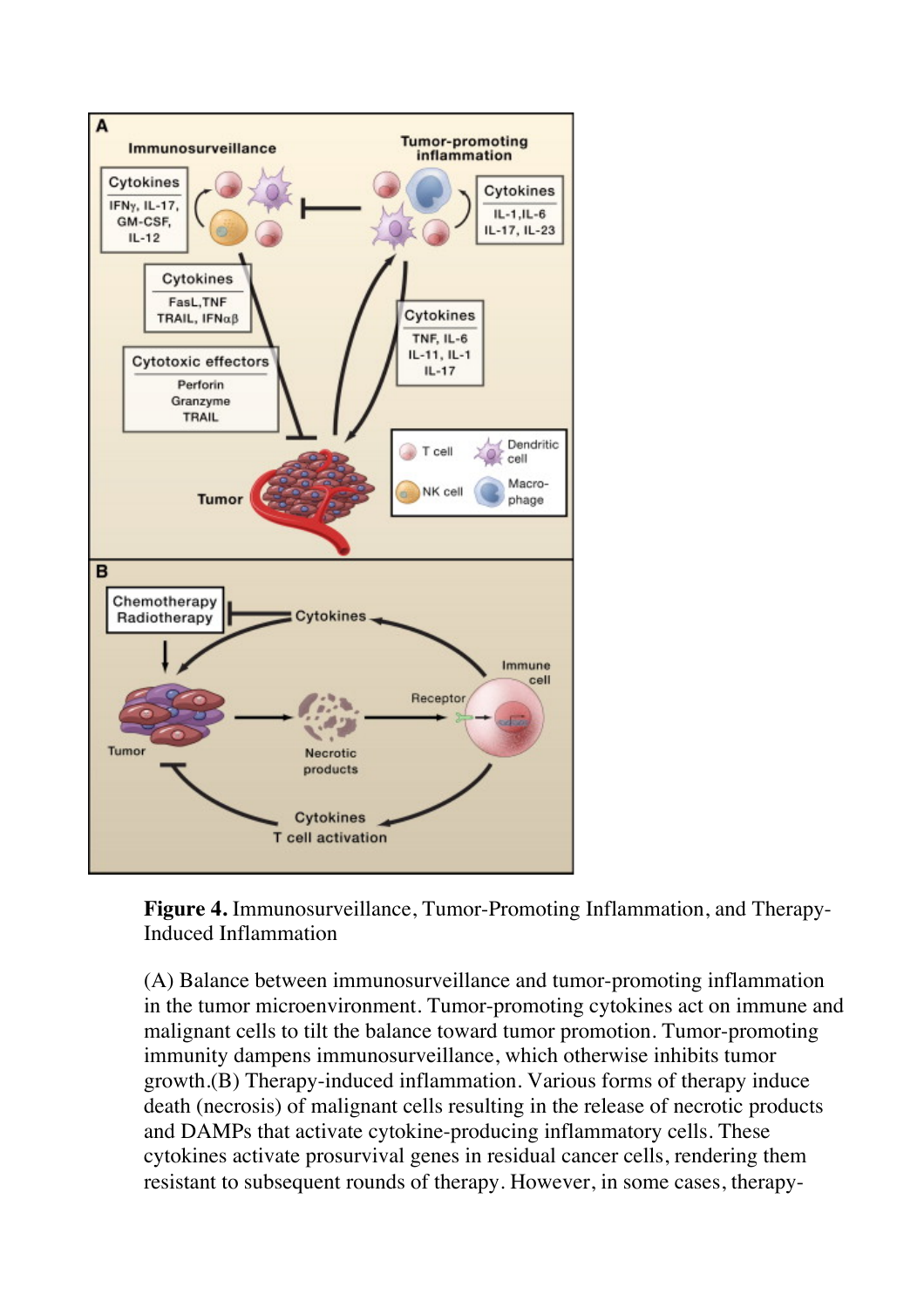induced inflammation augments the presentation of tumor antigens and stimulates an antitumor immune response that improves the therapeutic outcome.

According to the immunosurveillance hypothesis, NK cells and CTLs engage in tumor killing (via perforin, granzyme B, TRAIL, or FasL-dependent mechanisms), whereas Th1 (by virtue of IFNγ production) and in some instances Th17 cells (via production of IL-17A) provide important help that boosts cytotoxic immunity ( [Dunn et al., 2004], [Dunn et al., 2006] and [Martin-Orozco et al., 2009]). On the other hand, Tregs suppress antitumor immune responses and are therefore protumorigenic (Dunn et al., 2004). NKT cells can also be involved in surveillance of hematopoietic and chemically induced tumors ( [Crowe et al., 2005], [Smyth et al., 2000] and [Swann et al., 2009]). Other critical components of this system are dendritic cells and macrophages, which present antigens and respond to danger and stress signals, as well as immunoregulatory and cytotoxic cytokines, such as type I IFN, IFNγ, FasL, TRAIL, GM-CSF, and IL-12 ( [Palucka et al., 2007], [Smyth et al., 2006] and [Swann and Smyth, 2007]).

The first experimental demonstration of tumor immunosurveillance came from analysis of Rag2-deficient mice, which lack mature lymphocytes. These mice show enhanced development of a variety of spontaneous cancers by 14–16 months of age (Shankaran et al., 2001). However, even in immunocompromised mice, tumor development occurs in their postreproductive period, suggesting that the mammalian immune system is not subjected to substantial evolutionary pressure to improve tumor recognition and elimination. Yet, in virally or bacterially promoted cancers, the immune system provides considerable protection through its ability to recognize and eliminate microbes (Smyth et al., 2006). Inactivation of various components of the immunosurveillance system, such as perforin, granzyme, and interferon signaling, renders mice susceptible to tumorigenesis ( [Bui and Schreiber, 2007] and [Dunn et al., 2004]). Mice lacking cytotoxic cytokines, such as membrane-bound forms of FasL or TRAIL, also show enhanced development of sarcomas and other tumors ( [O'Reilly et al., 2009] and [Smyth et al., 2003]).

More evidence for tumor immunosurveillance and immunoediting comes from the presence of tumor-infiltrating lymphocytes (both T and B lymphocytes) that recognize tumor antigens and the favorable prognosis for some patients whose tumors display increased infiltration with activated T cells (Dunn et al., 2004). Such infiltration is even more noticeable in tumors that develop microsatellite instability or have a "mutator" phenotype and therefore express tumor antigens that exhibit greater differences from normal counterparts ( [Buckowitz et al., 2005] and [Guidoboni et al., 2001]). Additional but indirect evidence for antitumor immunity includes various cases of spontaneous tumor regression accompanied by increased infiltration of activated cytotoxic cells and presence of antibodies and T cells that recognize tumor antigens (Swann and Smyth, 2007). The latter suggests that B and T lymphocytes have been activated by tumor-specific antigens but does not necessarily mean that these cells are responsible for tumor regression. Additional evidence is provided by the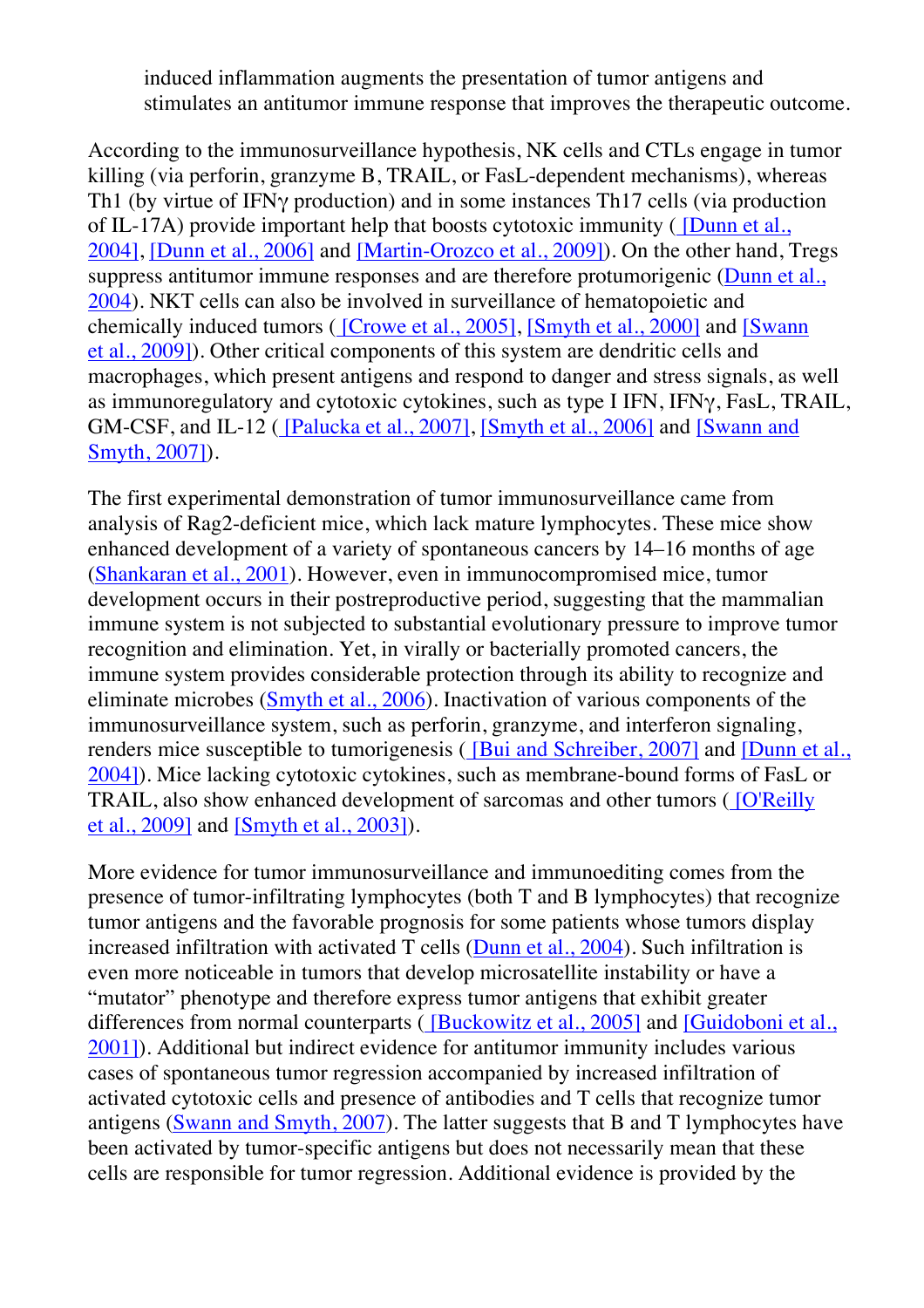increased risk of lymphomas (of viral and nonviral etiology) and some solid tumors in immunosuppressed patients (Swann and Smyth, 2007).

Nonetheless, in the vast majority of established tumors, the presence of tumorinfiltrating lymphocytes is insufficient for curtailing tumor growth. Such considerations have given rise to a revised version of the immunosurveillance theory called immunoediting  $(Dunn et al., 2004]$  and  $(Smyth et al., 2006])$ . According to this concept, cancer cells constantly edit and modulate the host antitumor immune response and the host immune response shapes tumor immunogenicity and clonal selection. During this process the balance between antitumor and tumor-promoting immunity can be tilted in favor of tumor growth. Before a tumor undergoes immune escape, it may be maintained at an "equilibrium" between tumor growth and immune destruction, and this may account for decades of tumor dormancy (Koebel et al., 2007). To tilt the balance in its favor, it is proposed that the cancer cell edits its repertoire of tumor antigens toward lower immunogenicity and also reshapes the tumor microenvironment to become immunosuppressive. Consistent with this hypothesis, cancers that have evolved in alymphocytic mice are more immunogenic than cancers grown in immunocompetent mice (Shankaran et al., 2001).

#### **Therapy-Induced Inflammation—Friend or Foe?**

Surgery, chemotherapy, and radiation are currently the major options for cancer treatment. All three induce local or systemic inflammation triggered by tissue injury and cancer cell death. Surgery results in activation of infection- or stress-sensing pathways, whereas chemo- and radiotherapy kill cancer cells mostly through necrosis, a proinflammatory form of cell death (Vakkila and Lotze, 2004). Inflammatory mediators released by necrotic cells include danger-associated molecular patterns (DAMPs) such as ATP, nucleic acids, heat shock proteins (Hsp70), HMGB-1, S100 calcium binding proteins, and the cytokine IL-1 $\alpha$ . A key question is whether therapyinduced inflammation stimulates the regrowth of residual malignant cells or whether it improves the therapeutic outcome (Figure 4B). In support of the first possibility, inhibition of autophagy in apoptosis-deficient tumors stimulates tumor growth through induction of necrosis and tumor-associated sterile inflammation (Degenhardt et al., 2006). Tumor growth may also be stimulated in response to hypoxia-induced necrosis in the tumor's core (Figure 4B). It has also been found that castration-induced death of androgen-dependent prostate cancer, despite resulting in initial tumor regression, triggers an inflammatory response that accelerates the regrowth of castration-resistant cancer (Ammirante et al., 2010). Hence, inhibition of therapy-induced inflammation may improve the treatment of prostate cancer and provide the patient with several more years of tumor-free survival.

However, in the case of more conventional chemotherapy, therapy-induced inflammation has been found to stimulate antigen presentation by tumor-infiltrating dendritic cells and to induce production of cytokines that stimulate adaptive antitumor immunity ( [Apetoh et al., 2007a] and [Zhang et al., 2007]) (Figure 4B). Curiously, the inflammatory trigger for this beneficial response is also the necrotic death of cancer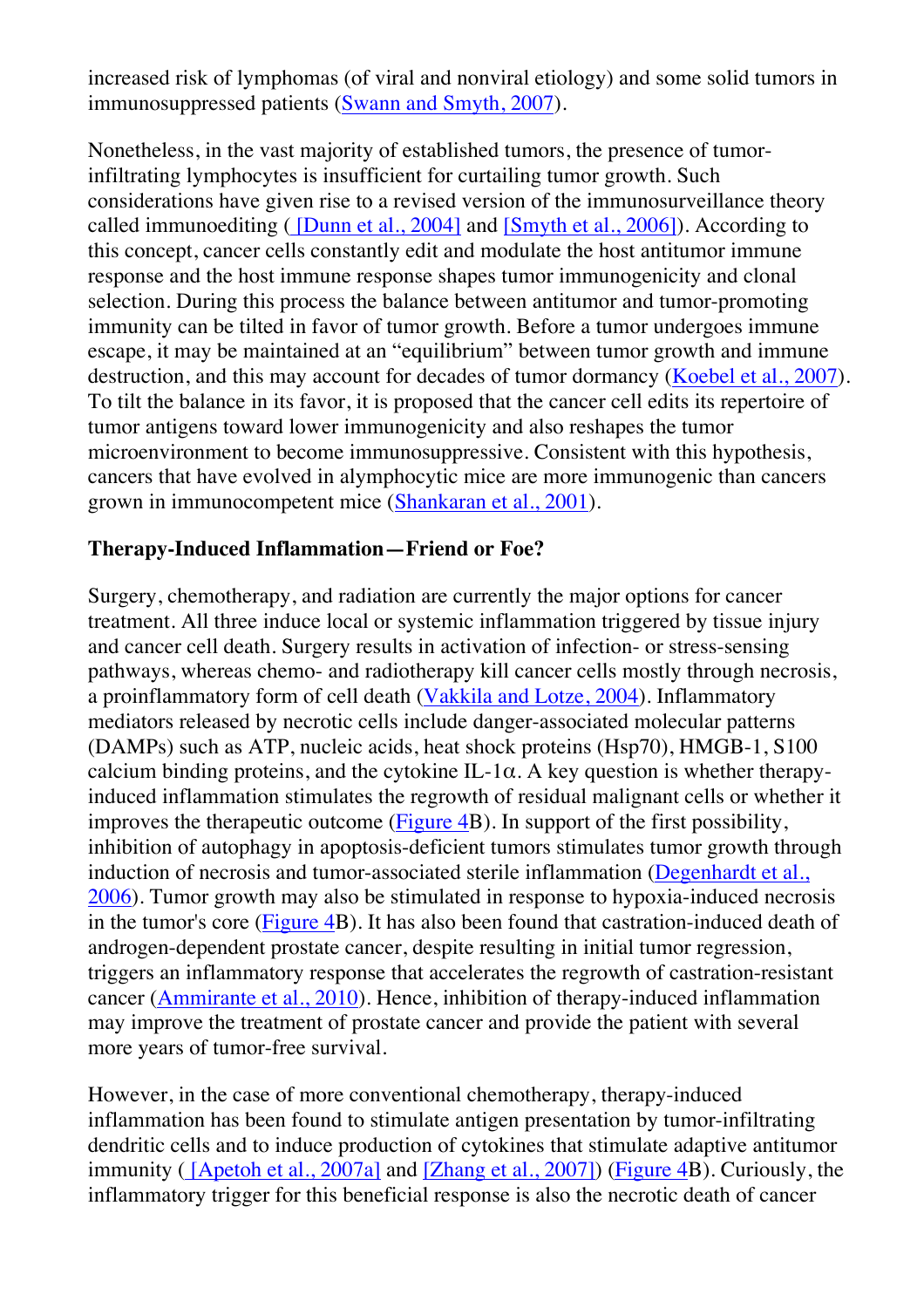cells, resulting in the release of HMG-B1 and ATP, which together activate TLR4 and the inflammasome to stimulate production of IL-1β, which is critical for adaptive antitumor immunity (Ghiringhelli et al., 2009). Interestingly, genetic polymorphisms in the TLR4 and P2X7 (the ATP receptor) loci affect the outcome of chemotherapy ( [Apetoh et al., 2007a] and [Apetoh et al., 2007b]). What makes tumor necrosis either immunostimulatory or immunosuppressive (Vakkila and Lotze, 2004) is not yet clear. Furthermore, therapy-induced antitumor immunity is only seen with certain drugs, including etoposide, oxaliplatin, and doxorubicine, but not with others (*[Apetoh et al.,* 2007a] and [Ghiringhelli et al., 2009]). As these drugs can also kill infiltrating immune and hematopoietic stem cells, which are necessary for a functional immune response, effective therapy-induced antitumor immunity requires the use of small doses of chemotherapy to avoid immunosuppression. Conversely, by causing the death of tumor-promoting immune/inflammatory cells, chemo- and radiotherapy may be used to destroy the tumor-promoting inflammatory microenvironment.

#### **Anti-inflammatory Drugs in Cancer Therapy**

The findings described above provide an improved understanding of the molecular etiology of cancer and lay the foundations for the use of anti-inflammatory drugs in cancer prevention and therapy. One advantage of targeting the inflammatory microenvironment is that the normal genome of inflammatory/immune cells, which, unlike the cancer cell genome, is not subject to mutational and epigenetic changes that result in drug resistance. However, in most cases, anti-inflammatory therapy is not cytocidal on its own and needs to be combined with more conventional therapies that kill cancer cells.

Despite such limitations, several anti-inflammatory drugs have been found to reduce tumor incidence when used as prophylactics, as well as to slow down progression and reduce mortality when used as therapeutics, particularly in the case of sporadic colon cancer (Gupta and Dubois, 2001). Such drugs include COX2 inhibitors, aspirin, and anti-inflammatory steroids, such as dexamethasone. In addition to its well-documented preventive effects in colon cancer, aspirin reduces the incidence of breast cancer (Gierach et al., 2008) and reduces prostate cancer risk, but only in individuals that carry a particular polymorphic allele at the lymphotoxin  $\alpha$  locus, which specifies high lymphotoxin production (Liu et al., 2006). Such findings are of general importance because nonsteroidal anti-inflammatory drugs (NSAIDs), such as aspirin, are not very specific and usually have side effects that preclude their long-term administration except in high-risk individuals. Thus, prescreening for individuals with high cancer risk that are more likely to benefit from such preventive strategies should greatly improve the efficacy and utility of cancer prevention.

Tumor-promoting inflammation can be targeted in several different ways: (1) inhibition of signal transducers and transcription factors that mediate survival and growth of malignant cells in response to inflammatory cytokines; (2) sequestration of chemokines and cytokines that recruit and sustain inflammatory cells in the tumor microenvironment; (3) reducing (or augmenting) the inflammation that follows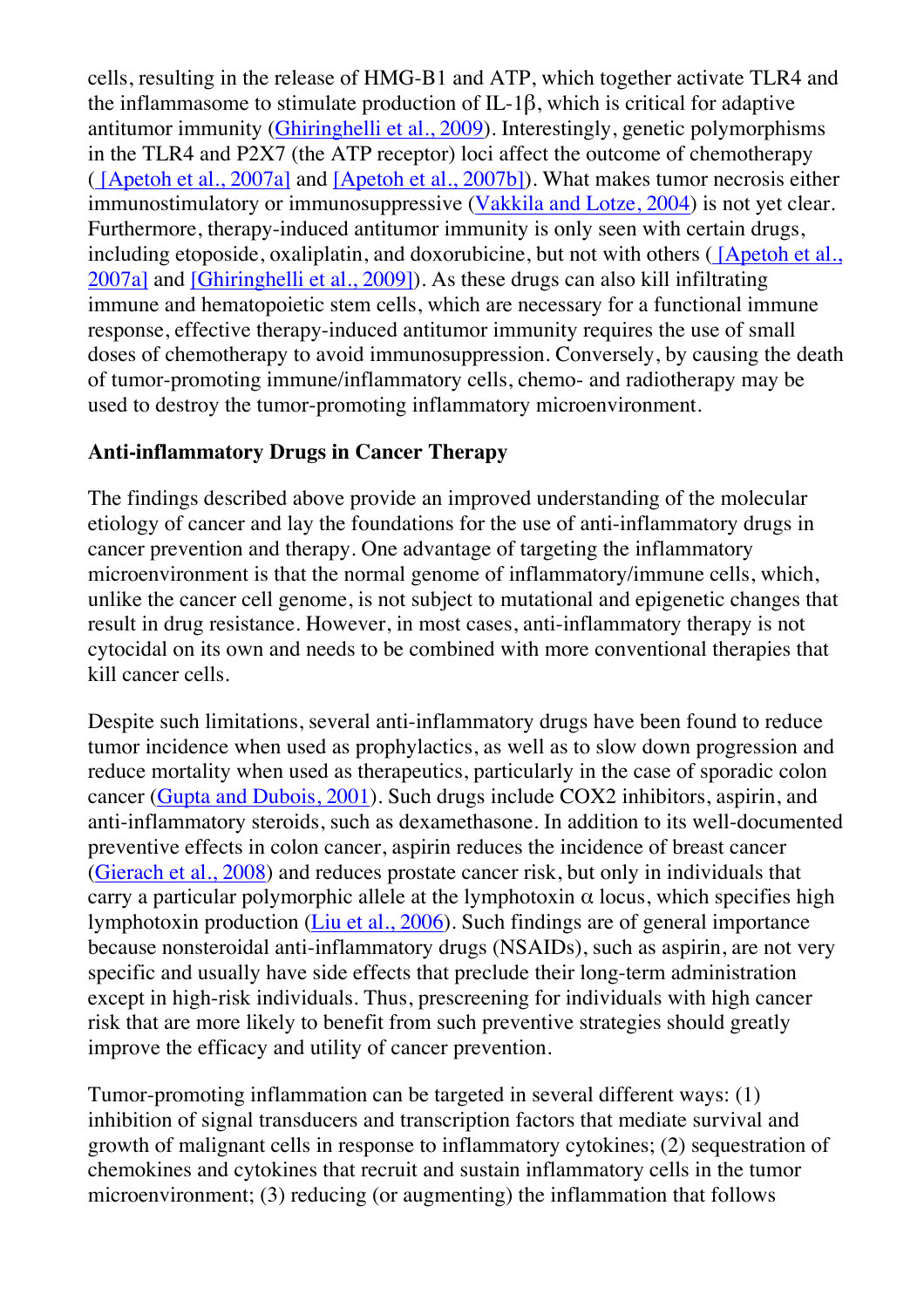anticancer therapy; (4) depletion of immune and inflammatory cells that promote tumor development and progression, while sparing cell types and effector functions that support protective immune responses; (5) selective inhibition of tumor-promoting cytokines without an effect on expression of antitumorigenic cytokines.

In a few cases, a therapy targeting inflammation may be effective as a single agent. For instance, constitutive NF-κB or STAT3 activation in certain lymphoid tumors suggests that inhibitors of these transcription factors can be used as cytocidal agents in such cancers. However in most cases such therapy is likely to be effective only in combination with more conventional approaches. Furthermore, as genotoxic therapies often lead to NF-κB activation in remaining malignant cells, it makes sense to combine genotoxic drugs with NF-κB inhibitors as a way to overcome drug resistance. However, prolonged NF-κB inhibition can result in a severe immune deficiency and may even lead to neutrophilia and greatly enhanced acute inflammation due to enhanced IL-1β secretion (Greten et al., 2007). Such complications as well as increased propensity for liver damage have hindered the clinical development of NFκB and IKKβ inhibitors. Another attractive target is the STAT3 transcription factor and the signaling pathway that leads to its activation (*[Kortylewski et al.,* 2005] and [Yu et al., 2009]). Several STAT3 and JAK2 inhibitors have been described and shown to inhibit the growth of various cancers that exhibit STAT3 activation ( [Hedvat et al., 2009] and [Lin et al., 2009]). So far, none of the complications associated with NF-κB inhibition have been reported for STAT3 or JAK2 inhibitors.

Even fewer complications should be expected from drugs that inhibit receptor binding of protumorigenic cytokines or chemokines. Several anticytokine drugs are already in use for the treatment of chronic inflammatory diseases or are under clinical development for such usage. Although cytokine inhibitors alone are unlikely to cause cancer cell death, several phase I/II clinical trials currently evaluate the efficacy of anti-IL-6 and anti-TNF- $\alpha$  drugs as single agents in various cancers (Balkwill, 2009). The effects obtained so far include disease stabilization and partial responses, but by and large the therapeutic effects are modest and underscore the necessity of evaluating such drugs in combination with conventional therapy. Antichemokine drugs are also being evaluated, including receptor antagonists and blocking antibodies, targeting CCR2, CCR4, and CXCR4 (Balkwill, 2009). IL-1 inhibition in multiple myeloma slows tumor growth and leads to a chronic disease state, thereby preventing progression to active myeloma (Lust et al., 2009).

Metastasis presents another important application and challenge for drugs that target tumor-associated inflammation. Recently, an anti-RANKL antibody, which was developed for the treatment of osteoporosis, has been found effective in inhibition of bone metastasis in prostate cancer (Hurst et al., 2009). Other experiments done in mice have shown that NF-κB inhibition in metastatic cancer cells or neutralization of TNF- $\alpha$  can convert inflammation-promoted metastatic growth to inflammation-induced tumor regression, dependent on IFN-induced TRAIL expression (Luo et al., 2004). Such findings illustrate how manipulation of cytokine expression can be used to convert tumor- and metastasis-promoting inflammation to a strong antitumor response.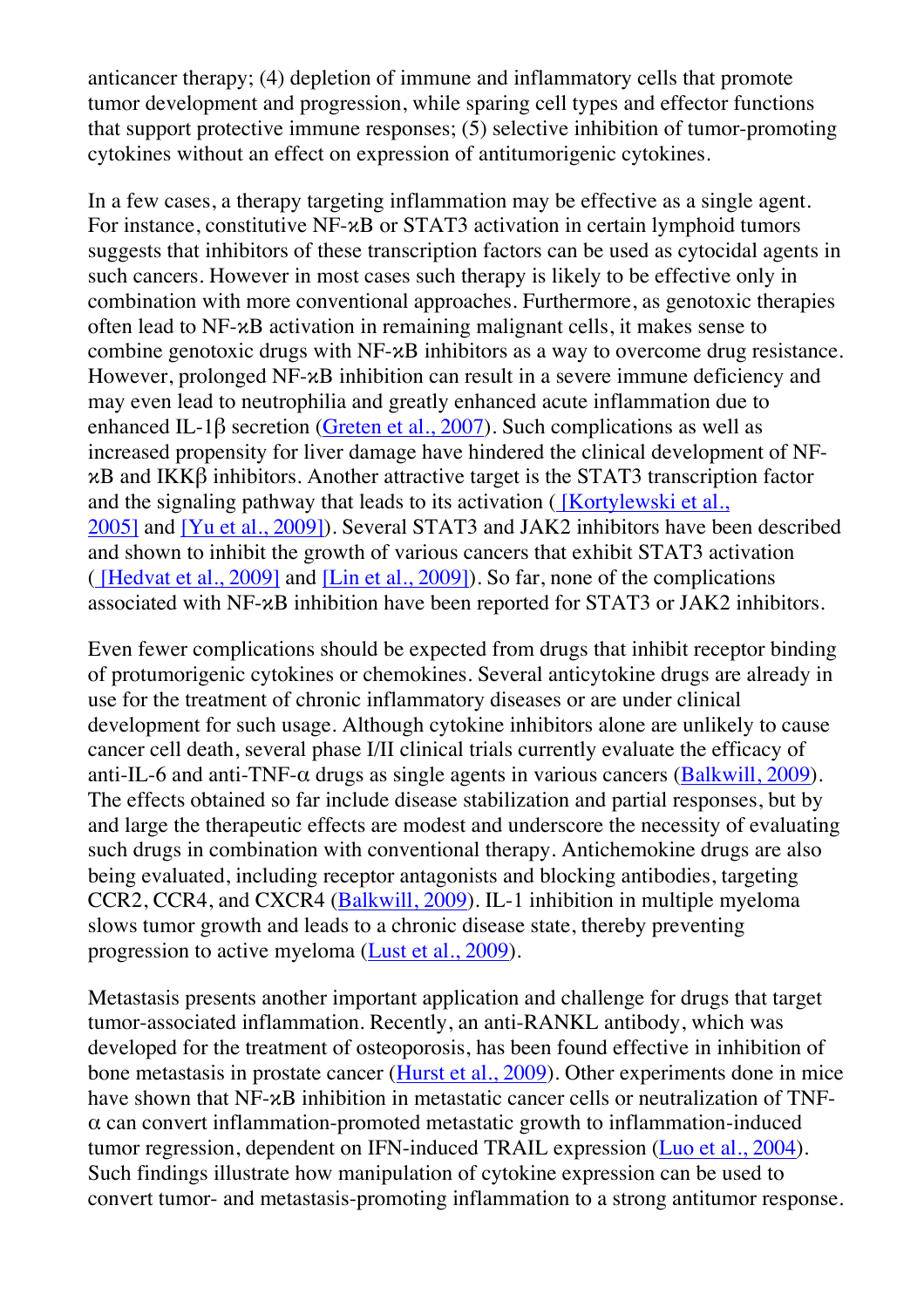## **Conclusions and Perspective**

Inflammation can affect every aspect of tumor development and progression as well as the response to therapy. In the past ten years, we have learned a great deal about the different mechanisms by which cancer and inflammation intersect, and the time is right to translate much of the basic knowledge gained thus far and use it to add new armaments to the arsenal of cancer therapeutics. Only by targeting every single aspect of cancer biology can we expect to make real gains in the fight against these currently incurable diseases. In addition to a combination of anti-inflammatory approaches that target the tumor microenvironment with more sophisticated and selective tumoricidal drugs, future therapies should also take notice of the natural genetic variation that affects inflammation and immunity. Such considerations are extremely important in the design of new preventive approaches to the reduction of cancer risk that need to be applied to large populations composed of relatively healthy individuals. Indeed, one of the major lessons learned from investigating the relationships between inflammation and cancer is that most cancers are preventable. Prevention is a much better and more economical way to fight cancer than treating an already advanced and often intractable disease, as is done at the present.

## Acknowledgments

We thank E. Koltsova for help with figure preparation. This work was supported by a Research Fellowship Award from the Crohn's and Colitis Foundation of America (CCFA #1762) to S.G; by grants from the Deutsche Forschungsgemeinschaft, Deutsche Krebshilfe, and the Association for International Cancer Research to F.R.G.; and by the National Institutes of Health and the American Association for Cancer Research to M.K., who is an American Cancer Society Research Professor.

## **References**

- 1. Aggarwal et al., 2009 B.B. Aggarwal, R.V. Vijayalekshmi, B. Sung. Targeting inflammatory pathways for prevention and therapy of cancer: short-term friend, long-term foe. Clin. Cancer Res., 15 (2009), pp. 425– 430
- 2. Ammirante et al., 2010 M. Ammirante, J.-L. Luo, S. Grivennikov, S. Nedospasov, M. Karin. B cell-derived lymphotoxin promotes castrationresistant prostate cancer. Nature, 464 (2010), pp. 302–305
- 3.
- o Andreu et al., 2010
- o P. Andreu, M. Johansson, N.I. Affara, F. Pucci, T. Tan, S. Junankar, L. Korets, J. Lam, D. Tawfik, D.G. DeNardo et al.
- o FcRgamma activation regulates inflammation-associated squamous carcinogenesis
- o Cancer Cell, 17 (2010), pp. 121–134
- $\circ$  Article  $\mathbb{Z}$  PDF (1482 K) |
- o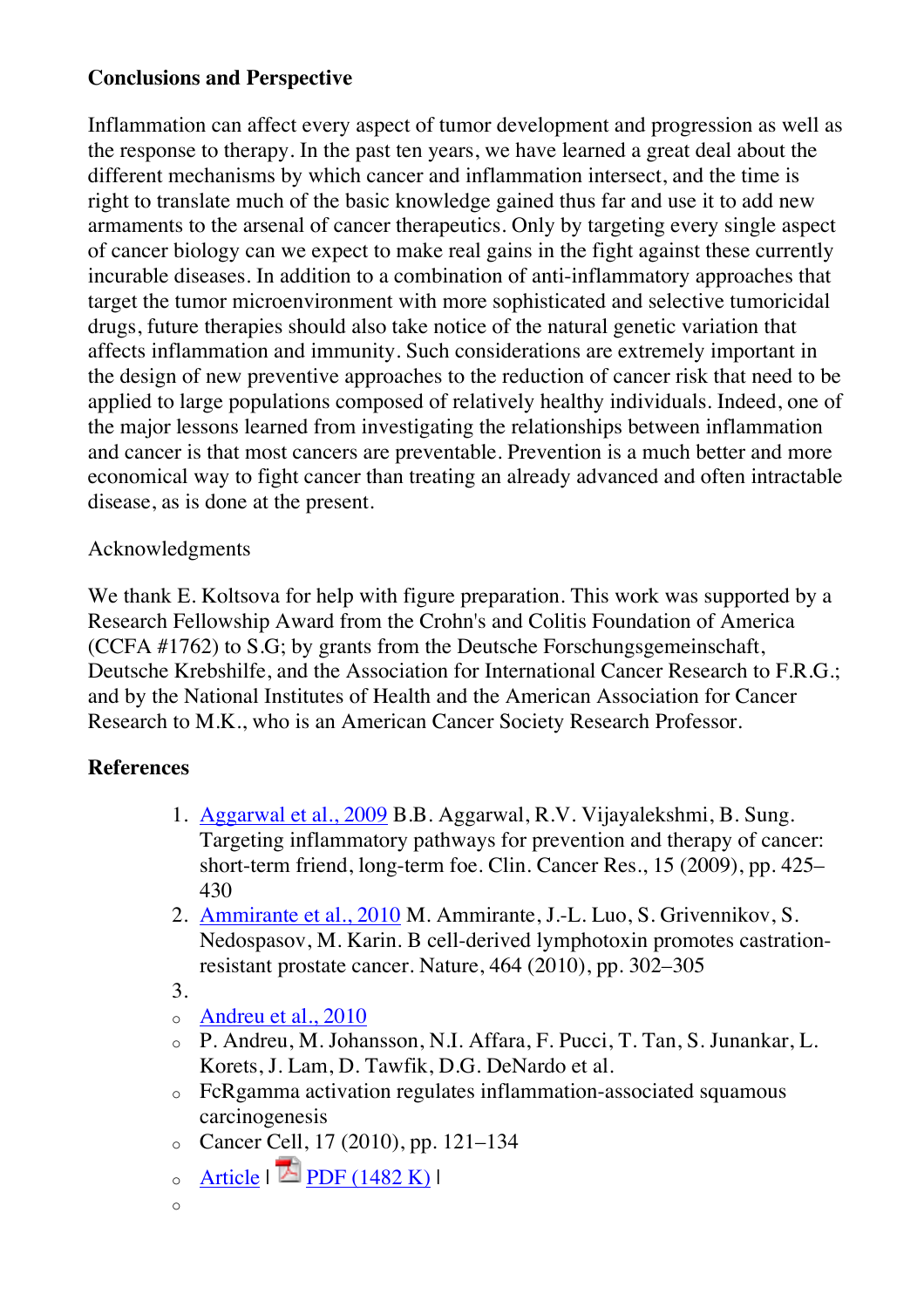- 4. Angel et al., 1987 P. Angel, M. Imagawa, R. Chiu, B. Stein, R.J. Imbra, H.J. Rahmsdorf, C. Jonat, P. Herrlich, M. Karin
- o Phorbol ester-inducible genes contain a common cis element recognized by a TPA-modulated trans-acting factor
- $\degree$  Cell, 49 (1987), pp. 729–739
- o Article  $|\mathbf{E}|\mathbf{PDF}(6943 \text{ K})|$
- 5.
- o Apetoh et al., 2007a
- o L. Apetoh, F. Ghiringhelli, A. Tesniere, A. Criollo, C. Ortiz, R. Lidereau, C. Mariette, N. Chaput, J.P. Mira, S. Delaloge et al.
- o The interaction between HMGB1 and TLR4 dictates the outcome of anticancer chemotherapy and radiotherapy
- o Immunol. Rev., 220 (2007), pp. 47–59
- 6.
- o Apetoh et al., 2007b
- o L. Apetoh, F. Ghiringhelli, A. Tesniere, M. Obeid, C. Ortiz, A. Criollo, G. Mignot, M.C. Maiuri, E. Ullrich, P. Saulnier et al.
- o Toll-like receptor 4-dependent contribution of the immune system to anticancer chemotherapy and radiotherapy
- $\circ$  Nat. Med., 13 (2007), pp. 1050–1059
- 器 o
- 7.
- o Aspord et al., 2007
- o C. Aspord, A. Pedroza-Gonzalez, M. Gallegos, S. Tindle, E.C. Burton, D. Su, F. Marches, J. Banchereau, A.K. Palucka
- o Breast cancer instructs dendritic cells to prime interleukin 13-secreting CD4+ T cells that facilitate tumor development
- o J. Exp. Med., 204 (2007), pp. 1037–1047
- 叢 o
- 8.
- o Balkwill, 2009
- o F. Balkwill
- o Tumour necrosis factor and cancer
- $\frac{1}{20}$  Nat. Rev. Cancer, 9 (2009), pp. 361–371
- o
- 9.
- o Becker et al., 2004
- o C. Becker, M.C. Fantini, C. Schramm, H.A. Lehr, S. Wirtz, A. Nikolaev, J. Burg, S. Strand, R. Kiesslich, S. Huber et al.
- o TGF-beta suppresses tumor progression in colon cancer by inhibition of IL-6 trans-signaling
- $\circ$  Immunity, 21 (2004), pp. 491–501
- 糕 o
- 10.
- $\circ$  Berg et al., 1996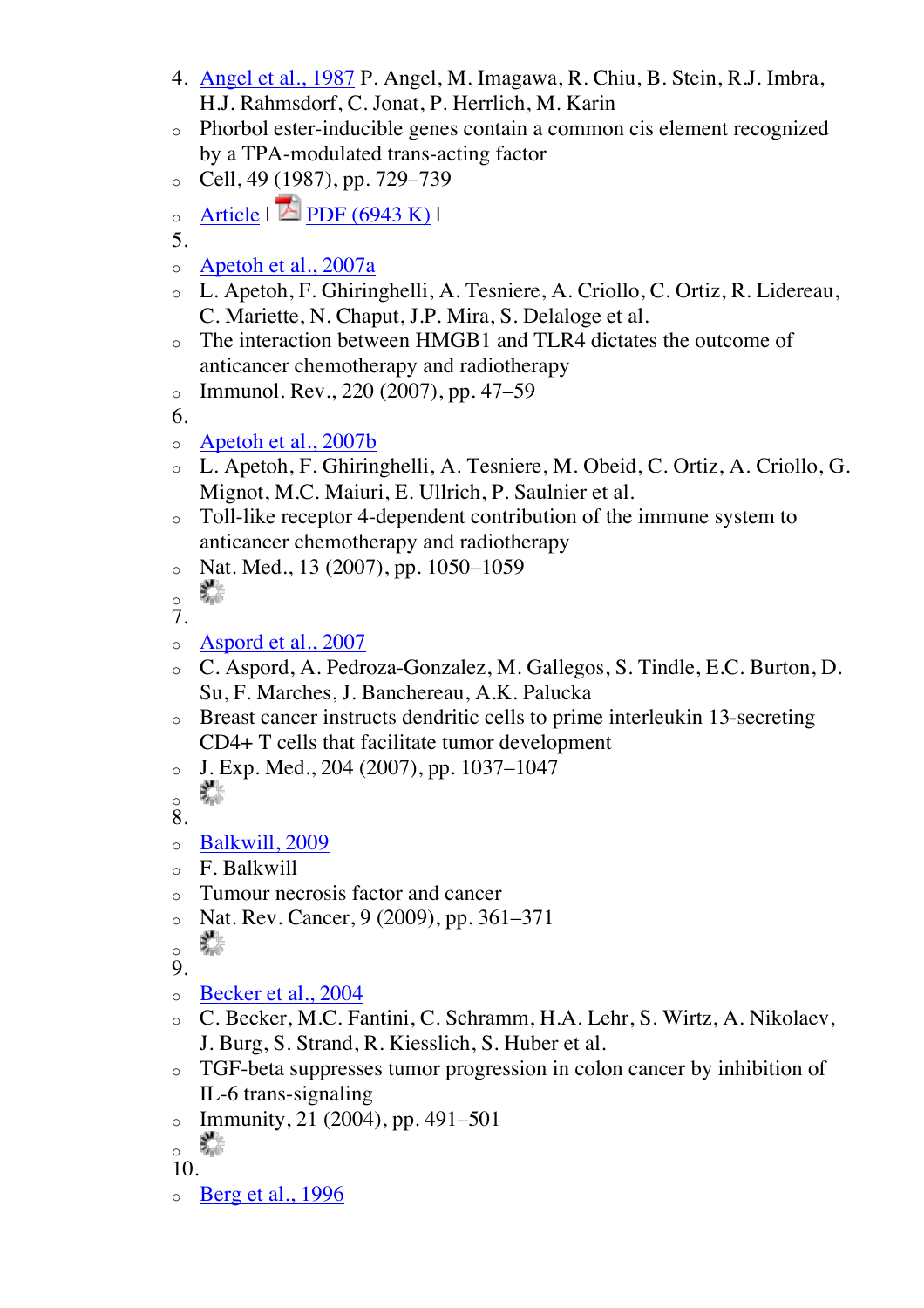- o D.J. Berg, N. Davidson, R. Kühn, W. Müller, S. Menon, G. Holland, L. Thompson-Snipes, M.W. Leach, D. Rennick
- o Enterocolitis and colon cancer in interleukin-10-deficient mice are associated with aberrant cytokine production and CD4(+) TH1-like responses
- $O$  J. Clin. Invest., 98 (1996), pp. 1010–1020

糕 o

11.

- o Bollrath et al., 2009
- o J. Bollrath, T.J. Phesse, V.A. von Burstin, T. Putoczki, M. Bennecke, T. Bateman, T. Nebelsiek, T. Lundgren-May, O. Canli, S. Schwitalla et al.
- o gp130-mediated Stat3 activation in enterocytes regulates cell survival and cell-cycle progression during colitis-associated tumorigenesis
- o Cancer Cell, 15 (2009), pp. 91–102
- $\circ$  Article |  $\triangle$  PDF (2274 K) |

12.

- o Bonecchi et al., 2009
- o R. Bonecchi, E. Galliera, E.M. Borroni, M.M. Corsi, M. Locati, A. Mantovani
- Chemokines and chemokine receptors: an overview
- $\circ$  Front. Biosci., 14 (2009), pp. 540–551

13.

- o Buckowitz et al., 2005
- o A. Buckowitz, H.P. Knaebel, A. Benner, H. Bläker, J. Gebert, P. Kienle, M. von Knebel Doeberitz, M. Kloor
- Microsatellite instability in colorectal cancer is associated with local lymphocyte infiltration and low frequency of distant metastases
- o Br. J. Cancer, 92 (2005), pp. 1746–1753

14.

- o Bui and Schreiber, 2007
- o J.D. Bui, R.D. Schreiber
- o Cancer immunosurveillance, immunoediting and inflammation: independent or interdependent processes?
- o Curr. Opin. Immunol., 19 (2007), pp. 203–208
- $\circ$  Article |  $\triangle$  PDF (276 K) |

15.

- o Calle, 2007
- o E.E. Calle
- o Obesity and cancer
- $\circ$  BMJ, 335 (2007), pp. 1107–1108

- o Chang et al., 2006
- o L. Chang, H. Kamata, G. Solinas, J.L. Luo, S. Maeda, K. Venuprasad, Y.C. Liu, M. Karin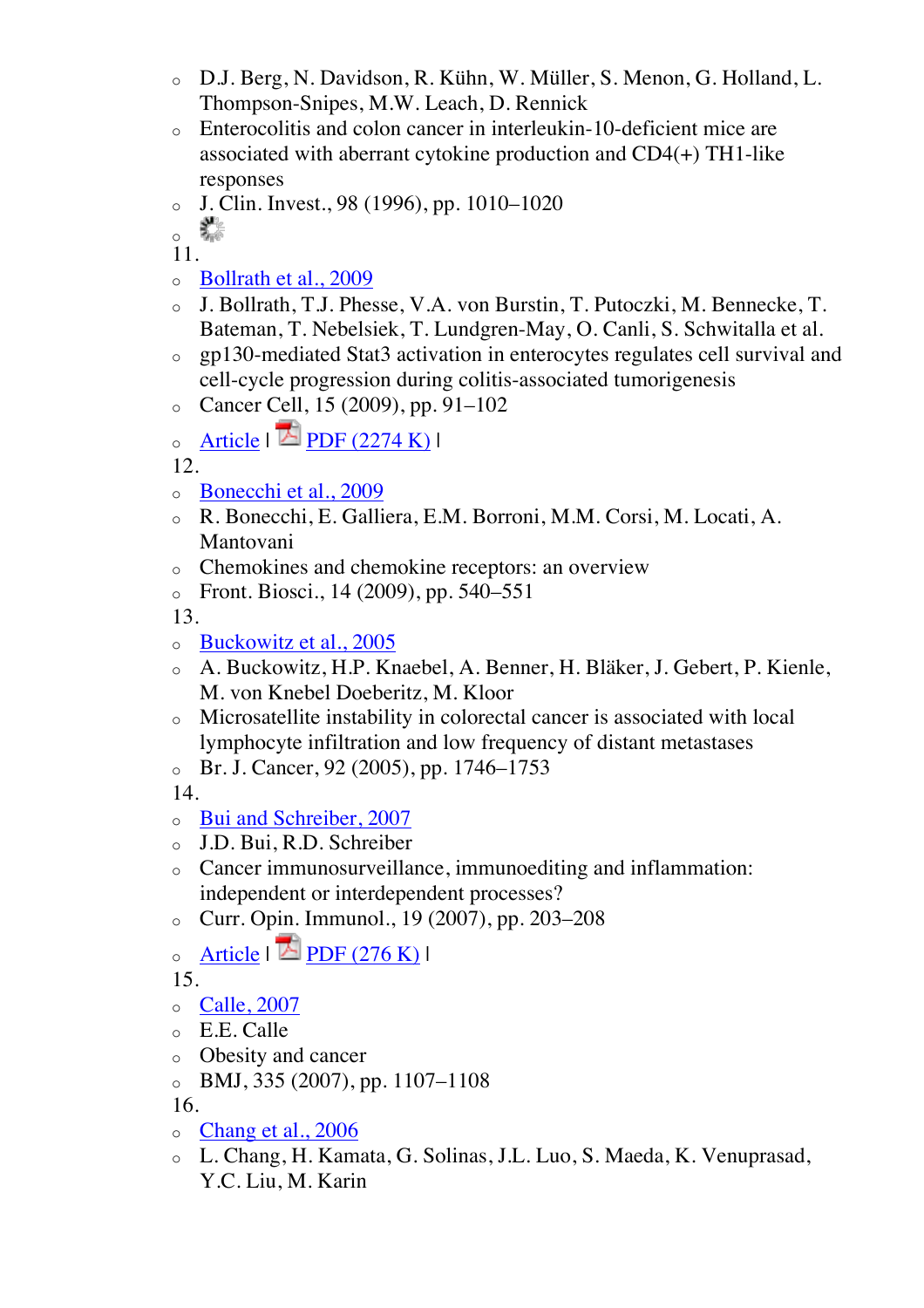- $\circ$  The E3 ubiquitin ligase itch couples JNK activation to TNF alphainduced cell death by inducing c-FLIP(L) turnover
- Cell, 124 (2006), pp. 601–613

```
\circ Article | \triangle PDF (961 K) |
```
- o Chen et al., 2008
- o X. Chen, H. Xu, P. Yuan, F. Fang, M. Huss, V.B. Vega, E. Wong, Y.L. Orlov, W. Zhang, J. Jiang et al.
- o Integration of external signaling pathways with the core transcriptional network in embryonic stem cells
- $\degree$  Cell, 133 (2008), pp. 1106–1117
- $\circ$  Article  $\mathbb{Z}$  PDF (1778 K) I

18.

- o Chiorazzi et al., 2005
- o N. Chiorazzi, K.R. Rai, M. Ferrarini
- o Chronic lymphocytic leukemia
- $N.$  Engl. J. Med., 352 (2005), pp. 804–815

o

- 19.
- o Colotta et al., 2009
- o F. Colotta, P. Allavena, A. Sica, C. Garlanda, A. Mantovani
- o Cancer-related inflammation, the seventh hallmark of cancer: links to genetic instability
- o Carcinogenesis, 30 (2009), pp. 1073–1081

20.

- o Condeelis and Pollard, 2006
- o J. Condeelis, J.W. Pollard
- o Macrophages: obligate partners for tumor cell migration, invasion, and metastasis
- o Cell, 124 (2006), pp. 263–266
- $\circ$  Article |  $\blacksquare$  PDF (649 K) |

21.

- o Cooper and Foster, 2009
- o C.S. Cooper, C.S. Foster
- o Concepts of epigenetics in prostate cancer development
- o Br. J. Cancer, 100 (2009), pp. 240–245
- ▓ o

- o Crowe et al., 2005
- o N.Y. Crowe, J.M. Coquet, S.P. Berzins, K. Kyparissoudis, R. Keating, D.G. Pellicci, Y. Hayakawa, D.I. Godfrey, M.J. Smyth
- o Differential antitumor immunity mediated by NKT cell subsets in vivo
- $J.$  Exp. Med., 202 (2005), pp. 1279–1288
- 聯 o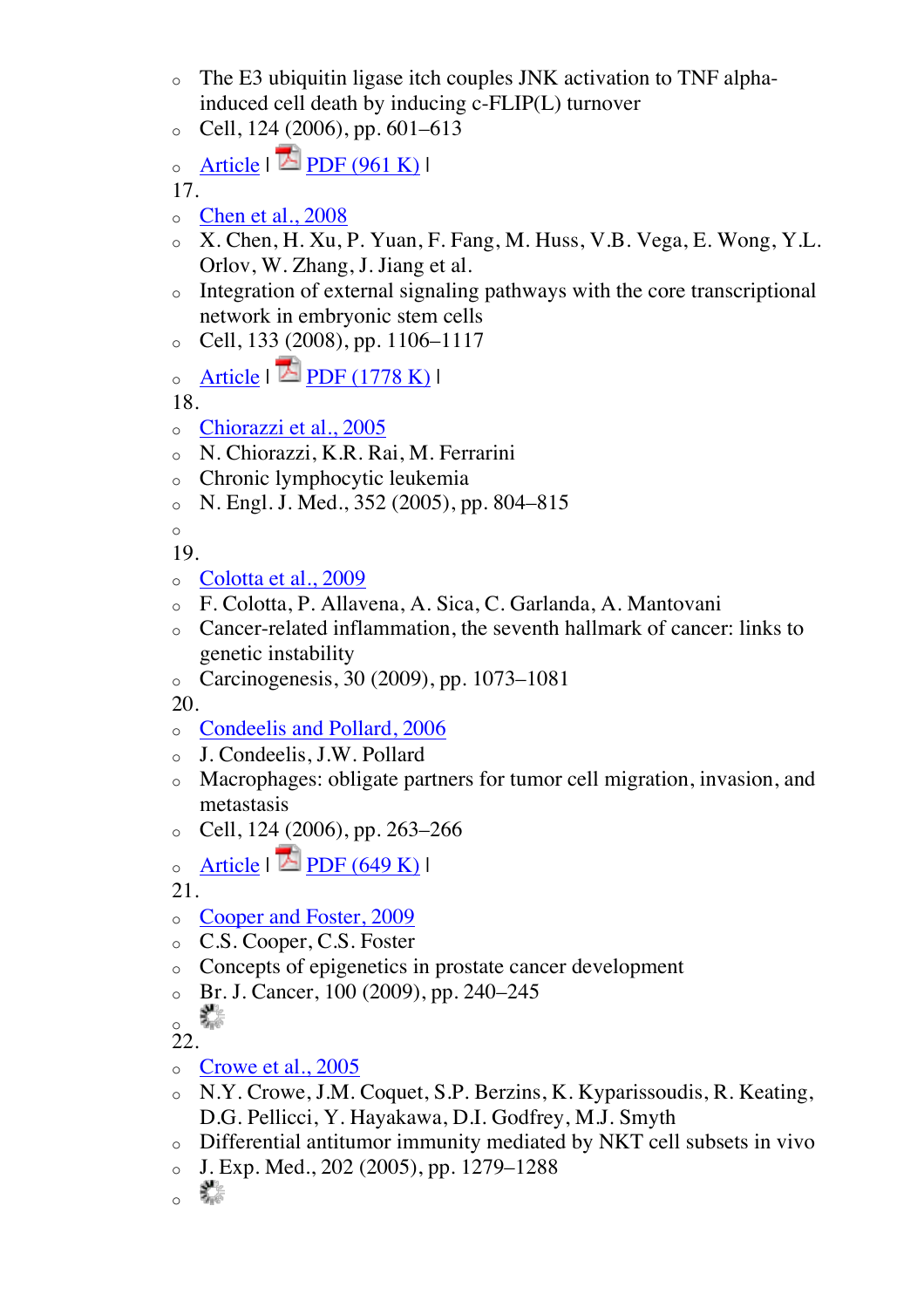- 23.
- o de Martel and Franceschi, 2009
- o C. de Martel, S. Franceschi
- o Infections and cancer: established associations and new hypotheses
- o Crit. Rev. Oncol. Hematol., 70 (2009), pp. 183–194

器 o

24.

- o De Santa et al., 2007
- o F. De Santa, M.G. Totaro, E. Prosperini, S. Notarbartolo, G. Testa, G. Natoli
- o The histone H3 lysine-27 demethylase Jmjd3 links inflammation to inhibition of polycomb-mediated gene silencing
- $\degree$  Cell, 130 (2007), pp. 1083–1094

器 o 25.

- o de Visser et al., 2006
- o K.E. de Visser, A. Eichten, L.M. Coussens
- o Paradoxical roles of the immune system during cancer development
- $\circ$  Nat. Rev. Cancer, 6 (2006), pp. 24–37

器 o

26.

- o Degenhardt et al., 2006
- o K. Degenhardt, R. Mathew, B. Beaudoin, K. Bray, D. Anderson, G. Chen, C. Mukherjee, Y. Shi, C. Gélinas, Y. Fan et al.
- o Autophagy promotes tumor cell survival and restricts necrosis, inflammation, and tumorigenesis
- o Cancer Cell, 10 (2006), pp. 51–64
- 壽 o

27.

- o DeNardo et al., 2009
- o D.G. DeNardo, J.B. Barreto, P. Andreu, L. Vasquez, D. Tawfik, N. Kolhatkar, L.M. Coussens
- $\circ$  CD4(+) T cells regulate pulmonary metastasis of mammary carcinomas by enhancing protumor properties of macrophages
- o Cancer Cell, 16 (2009), pp. 91–102

 $\frac{1}{2}$ 

28.

o Dostert et al., 2008

- o C. Dostert, V. Pétrilli, R. Van Bruggen, C. Steele, B.T. Mossman, J. Tschopp
- o Innate immune activation through Nalp3 inflammasome sensing of asbestos and silica
- $\degree$  Science, 320 (2008), pp. 674–677

<sup>▓</sup> o

<sup>29.</sup>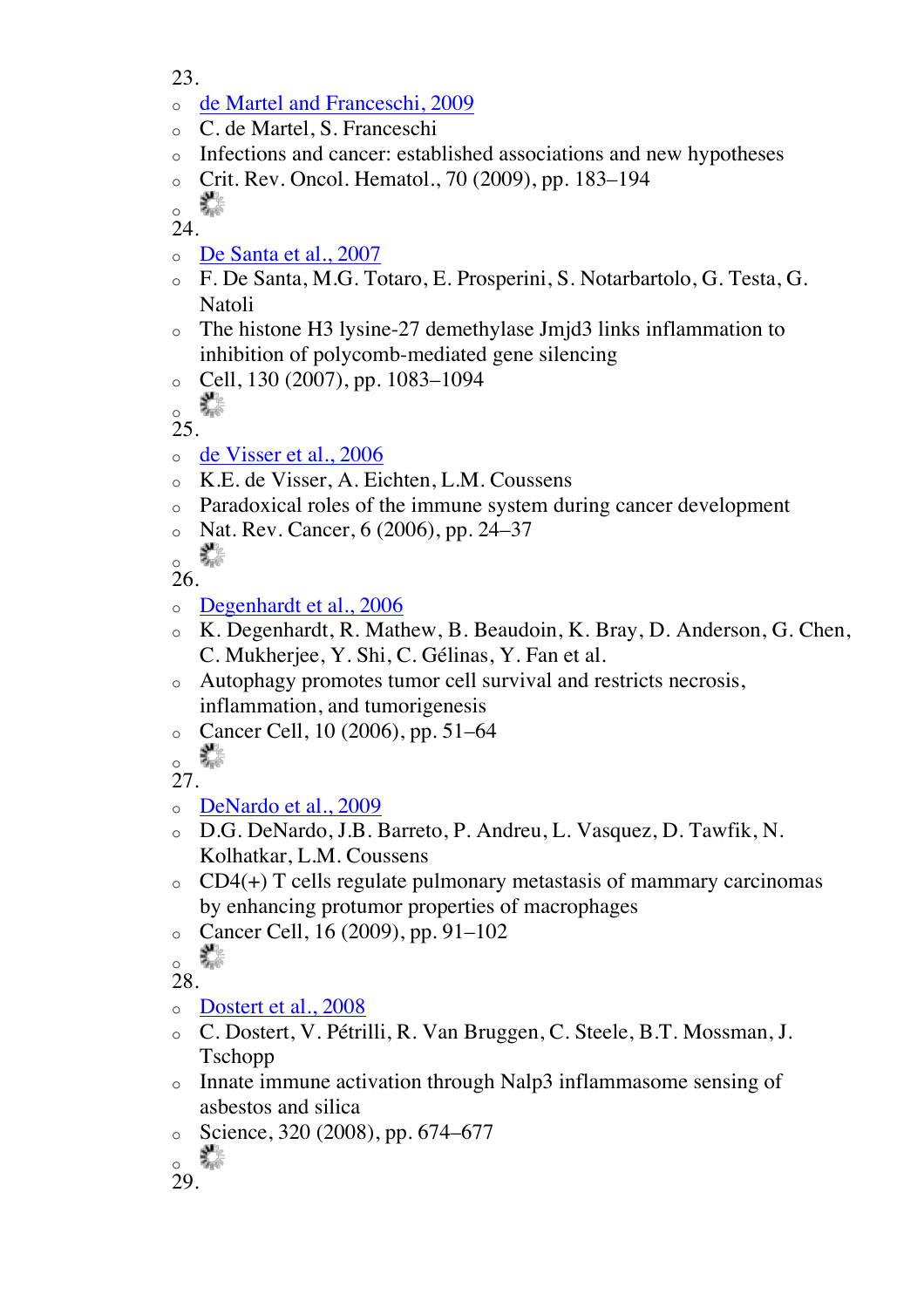- o Dougan and Dranoff, 2009
- o M. Dougan, G. Dranoff
- o Immune therapy for cancer
- Annu. Rev. Immunol., 27 (2009), pp. 83–117

毊 o

30.

- o Dunn et al., 2004
- o G.P. Dunn, L.J. Old, R.D. Schreiber
- o The immunobiology of cancer immunosurveillance and immunoediting
- $\circ$  Immunity, 21 (2004), pp. 137–148

R. o

31.

- $\circ$  Dunn et al., 2006
- o G.P. Dunn, C.M. Koebel, R.D. Schreiber
- o Interferons, immunity and cancer immunoediting
- $\circ$  Nat. Rev. Immunol., 6 (2006), pp. 836–848

‰ o

32.

- o Dvorak, 1986
- $\circ$  H.F. Dvorak
- o Tumors: wounds that do not heal. Similarities between tumor stroma generation and wound healing
- o N. Engl. J. Med., 315 (1986), pp. 1650–1659
- 器 o

33.

- o Edwards et al., 2009
- o R.A. Edwards, M. Witherspoon, K. Wang, K. Afrasiabi, T. Pham, L. Birnbaumer, S.M. Lipkin
- o Epigenetic repression of DNA mismatch repair by inflammation and hypoxia in inflammatory bowel disease-associated colorectal cancer
- o Cancer Res., 69 (2009), pp. 6423–6429

K. o

 $\overline{3}4$ 

- o Eferl and Wagner, 2003
- o R. Eferl, E.F. Wagner
- o AP-1: a double-edged sword in tumorigenesis
- o Nat. Rev. Cancer, 3 (2003), pp. 859–868
- 業 o

- o Enzler et al., 2003
- o T. Enzler, S. Gillessen, J.P. Manis, D. Ferguson, J. Fleming, F.W. Alt, M. Mihm, G. Dranoff
- o Deficiencies of GM-CSF and interferon gamma link inflammation and cancer
- $\circ$  J. Exp. Med., 197 (2003), pp. 1213–1219

$$
\circ \ \ \mathbb{Z}
$$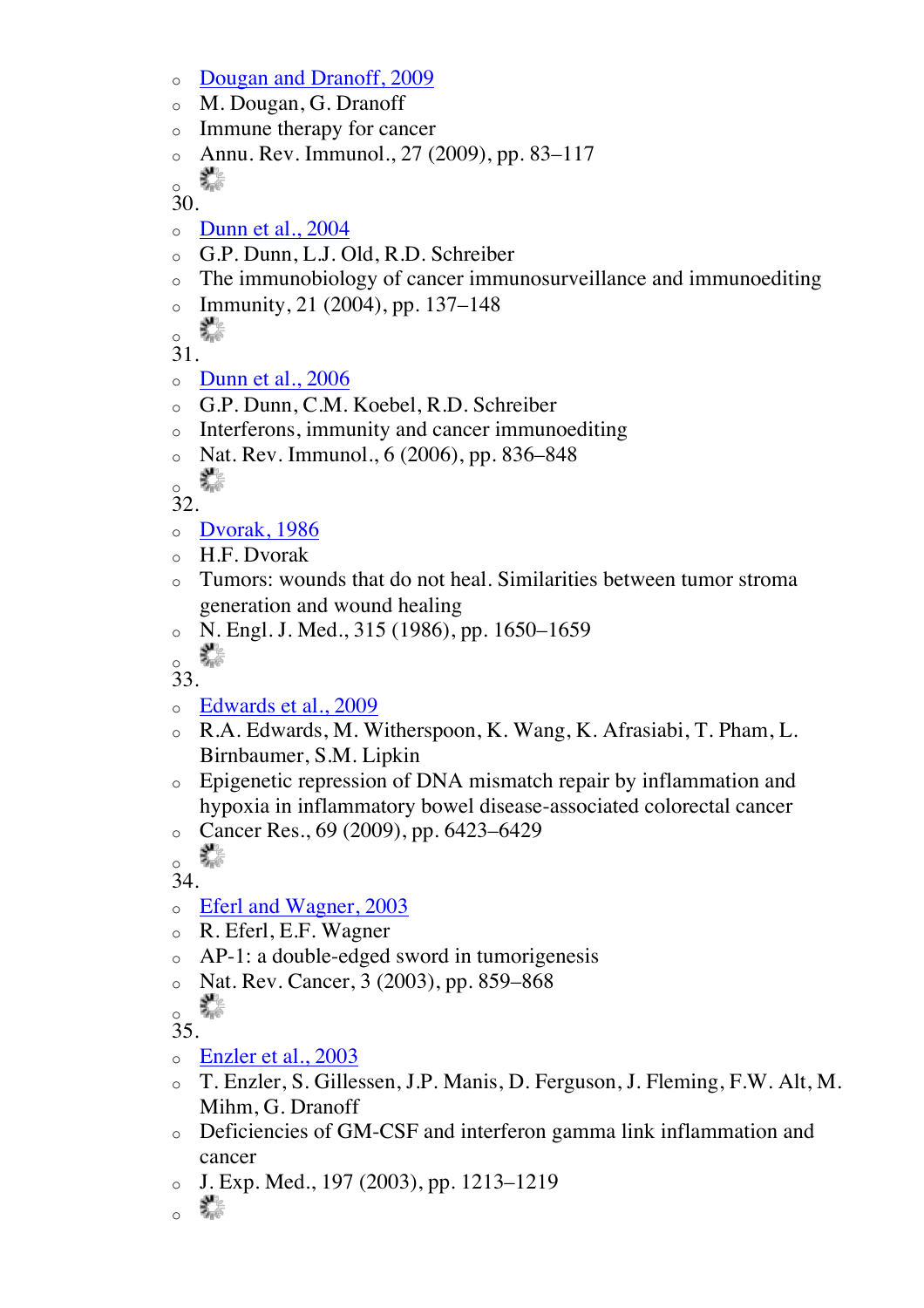- o Enzler et al., 2009
- o T. Enzler, A.P. Kater, W. Zhang, G.F. Widhopf 2nd, H.Y. Chuang, J. Lee, E. Avery, C.M. Croce, M. Karin, T.J. Kipps
- o Chronic lymphocytic leukemia of Emu-TCL1 transgenic mice undergoes rapid cell turnover that can be offset by extrinsic CD257 to accelerate disease progression
- o Blood, 114 (2009), pp. 4469–4476

叢 o

37.

- o Erdman et al., 2005
- o S.E. Erdman, J.J. Sohn, V.P. Rao, P.R. Nambiar, Z. Ge, J.G. Fox, D.B. Schauer
- o CD4+CD25+ regulatory lymphocytes induce regression of intestinal tumors in ApcMin/+ mice
- $\degree$  Cancer Res., 65 (2005), pp. 3998–4004

器 o

38.

- o Ernst et al., 2008
- o M. Ernst, M. Najdovska, D. Grail, T. Lundgren-May, M. Buchert, H. Tye, V.B. Matthews, J. Armes, P.S. Bhathal, N.R. Hughes et al.
- o STAT3 and STAT1 mediate IL-11-dependent and inflammationassociated gastric tumorigenesis in gp130 receptor mutant mice
- $\circ$  J. Clin. Invest., 118 (2008), pp. 1727–1738

器 o

- 39.
- o Ershler and Keller, 2000
- o W.B. Ershler, E.T. Keller
- o Age-associated increased interleukin-6 gene expression, late-life diseases, and frailty
- o Annu. Rev. Med., 51 (2000), pp. 245–270

蠹 o

40.

- o Fearon and Vogelstein, 1990
- o E.R. Fearon, B. Vogelstein
- o A genetic model for colorectal tumorigenesis
- $\degree$  Cell, 61 (1990), pp. 759–767

- o Ferreri et al., 2009
- o A.J. Ferreri, I. Ernberg, C. Copie-Bergman
- o Infectious agents and lymphoma development: molecular and clinical aspects
- J. Intern. Med., 265 (2009), pp. 421–438

叢 o

鵗 o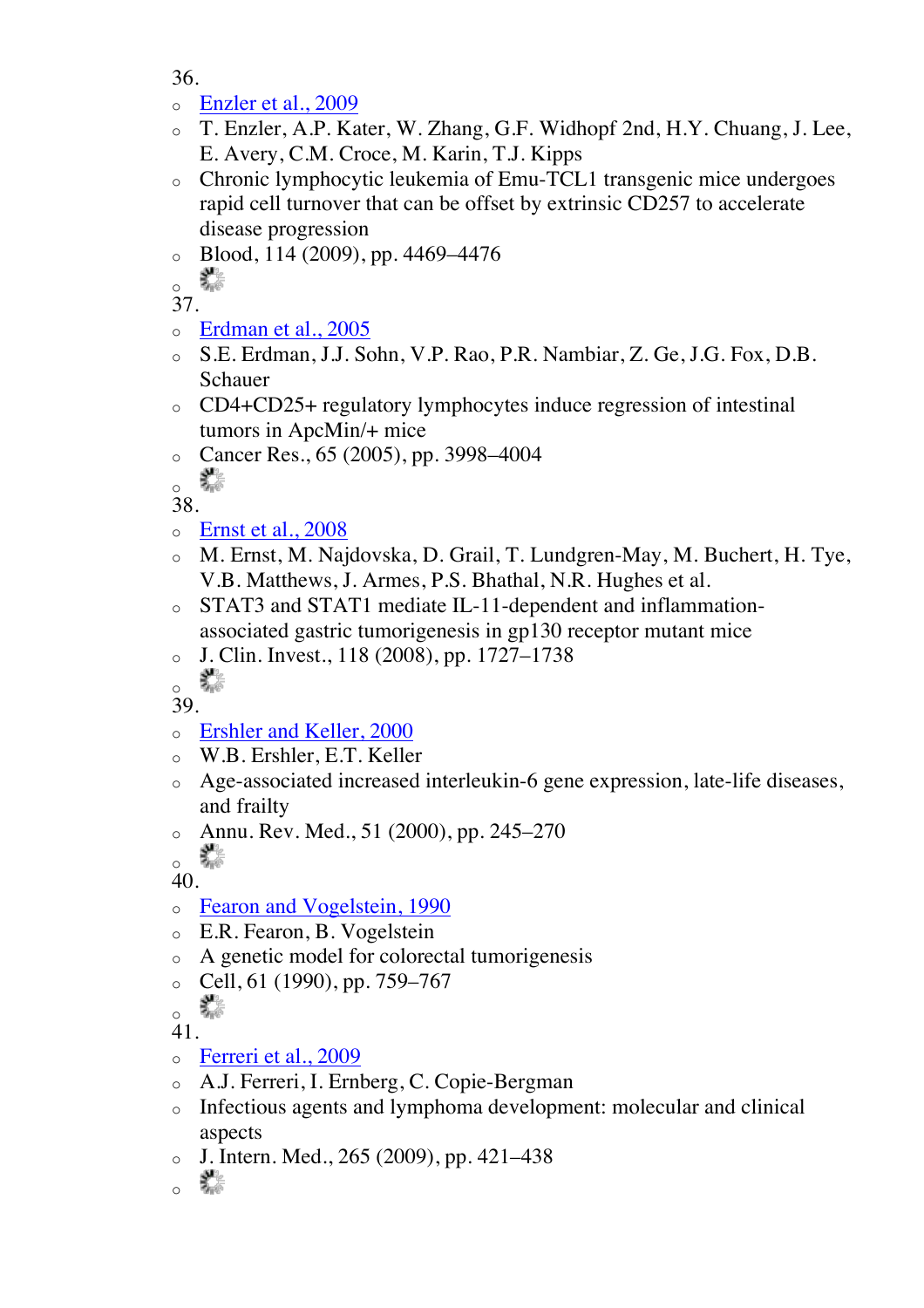- 42.
- o Fridlender et al., 2009
- o Z.G. Fridlender, J. Sun, S. Kim, V. Kapoor, G. Cheng, L. Ling, G.S. Worthen, S.M. Albelda
- o Polarization of tumor-associated neutrophil phenotype by TGF-beta: "N1" versus "N2" TAN
- o Cancer Cell, 16 (2009), pp. 183–194

▓ o

43.

- o Gabrilovich and Nagaraj, 2009
- o D.I. Gabrilovich, S. Nagaraj
- o Myeloid-derived suppressor cells as regulators of the immune system
- $\circ$  Nat. Rev. Immunol., 9 (2009), pp. 162–174

器 o 44.

- o Gallimore and Simon, 2008
- o A.M. Gallimore, A.K. Simon
- o Positive and negative influences of regulatory T cells on tumour immunity
- o Oncogene, 27 (2008), pp. 5886–5893

鬗 o

45.

- o Galon et al., 2006
- o J. Galon, A. Costes, F. Sanchez-Cabo, A. Kirilovsky, B. Mlecnik, C. Lagorce-Pagès, M. Tosolini, M. Camus, A. Berger, P. Wind et al.
- o Type, density, and location of immune cells within human colorectal tumors predict clinical outcome
- $\degree$  Science, 313 (2006), pp. 1960–1964

 $\frac{1}{2}$ 

46.

- $\circ$  Gao et al., 2007
- o S.P. Gao, K.G. Mark, K. Leslie, W. Pao, N. Motoi, W.L. Gerald, W.D. Travis, W. Bornmann, D. Veach, B. Clarkson, J.F. Bromberg
- o Mutations in the EGFR kinase domain mediate STAT3 activation via IL-6 production in human lung adenocarcinomas
- o J. Clin. Invest., 117 (2007), pp. 3846–3856

- o Ghiringhelli et al., 2009
- o F. Ghiringhelli, L. Apetoh, A. Tesniere, L. Aymeric, Y. Ma, C. Ortiz, K. Vermaelen, T. Panaretakis, G. Mignot, E. Ullrich et al.
- o Activation of the NLRP3 inflammasome in dendritic cells induces IL-1beta-dependent adaptive immunity against tumors
- Nat. Med., 15 (2009), pp. 1170–1178
- 叢 o

o Xe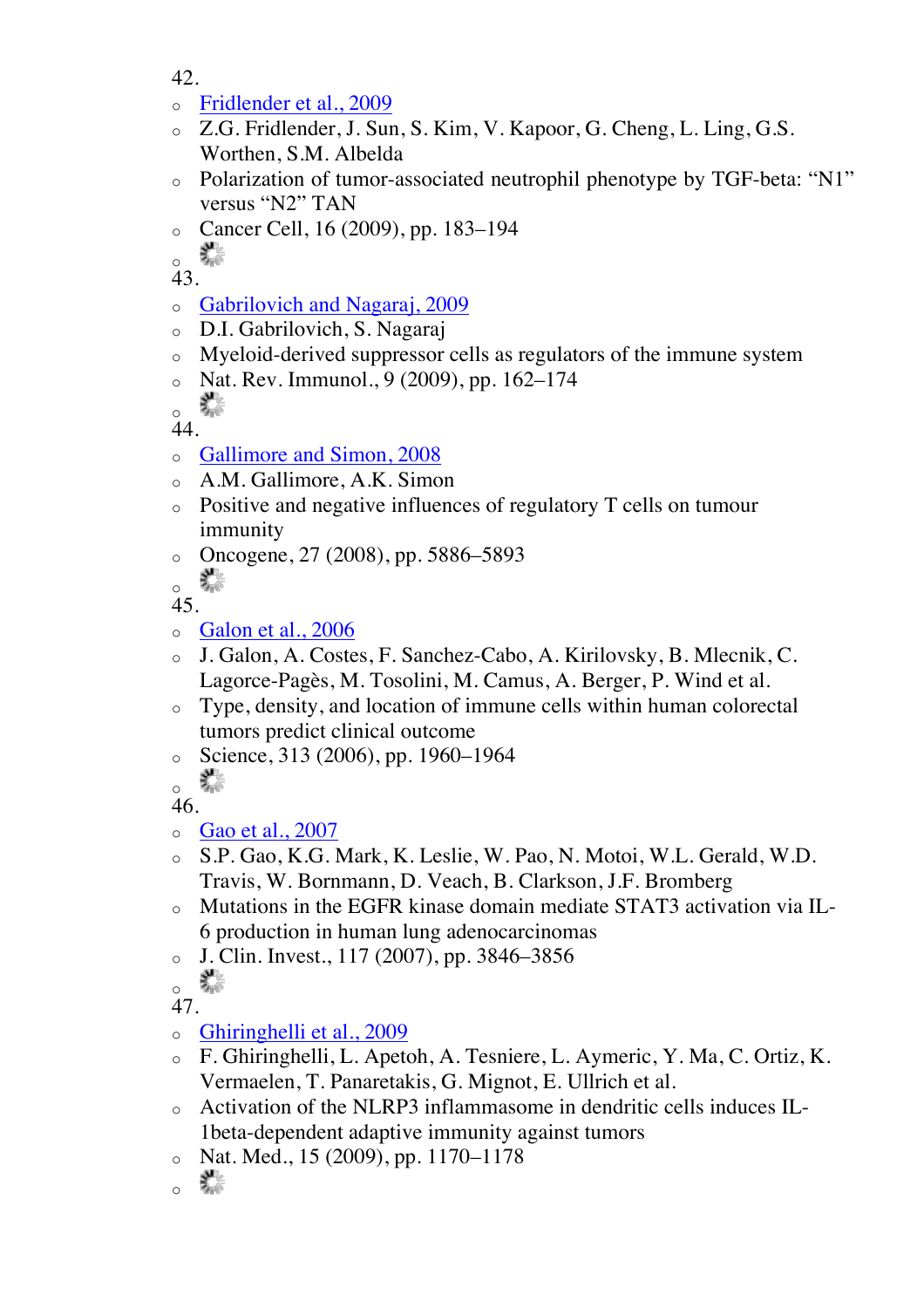- o Gierach et al., 2008
- o G.L. Gierach, J.V. Lacey Jr., A. Schatzkin, M.F. Leitzmann, D. Richesson, A.R. Hollenbeck, L.A. Brinton
- o Nonsteroidal anti-inflammatory drugs and breast cancer risk in the National Institutes of Health-AARP Diet and Health Study
- o Breast Cancer Res., 10 (2008), p. R38

▓ o

49.

- o Granziero et al., 2001
- o L. Granziero, P. Ghia, P. Circosta, D. Gottardi, G. Strola, M. Geuna, L. Montagna, P. Piccoli, M. Chilosi, F. Caligaris-Cappio
- o Survivin is expressed on CD40 stimulation and interfaces proliferation and apoptosis in B-cell chronic lymphocytic leukemia
- $\circ$  Blood, 97 (2001), pp. 2777–2783

器 o

- 50.
- o Greten et al., 2004
- o F.R. Greten, L. Eckmann, T.F. Greten, J.M. Park, Z.W. Li, L.J. Egan, M.F. Kagnoff, M. Karin
- o IKKbeta links inflammation and tumorigenesis in a mouse model of colitis-associated cancer
- $\degree$  Cell, 118 (2004), pp. 285–296
- 器 o

51.

- o Greten et al., 2007
- o F.R. Greten, M.C. Arkan, J. Bollrath, L.C. Hsu, J. Goode, C. Miething, S.I. Göktuna, M. Neuenhahn, J. Fierer, S. Paxian et al.
- o NF-kappaB is a negative regulator of IL-1beta secretion as revealed by genetic and pharmacological inhibition of IKKbeta
- $\degree$  Cell, 130 (2007), pp. 918–931

叢 o

52.

- o Grivennikov and Karin, 2010
- o S.I. Grivennikov, M. Karin
- o Dangerous liasons: STAT3 and NF-kappaB collaboration and crosstalk in cancer
- o Cytokine Growth Factor Rev., 1 (2010), pp. 11–19

毊 o

- 53.
- o Grivennikov et al., 2009
- o S. Grivennikov, E. Karin, J. Terzic, D. Mucida, G.Y. Yu, S. Vallabhapurapu, J. Scheller, S. Rose-John, H. Cheroutre, L. Eckmann, M. Karin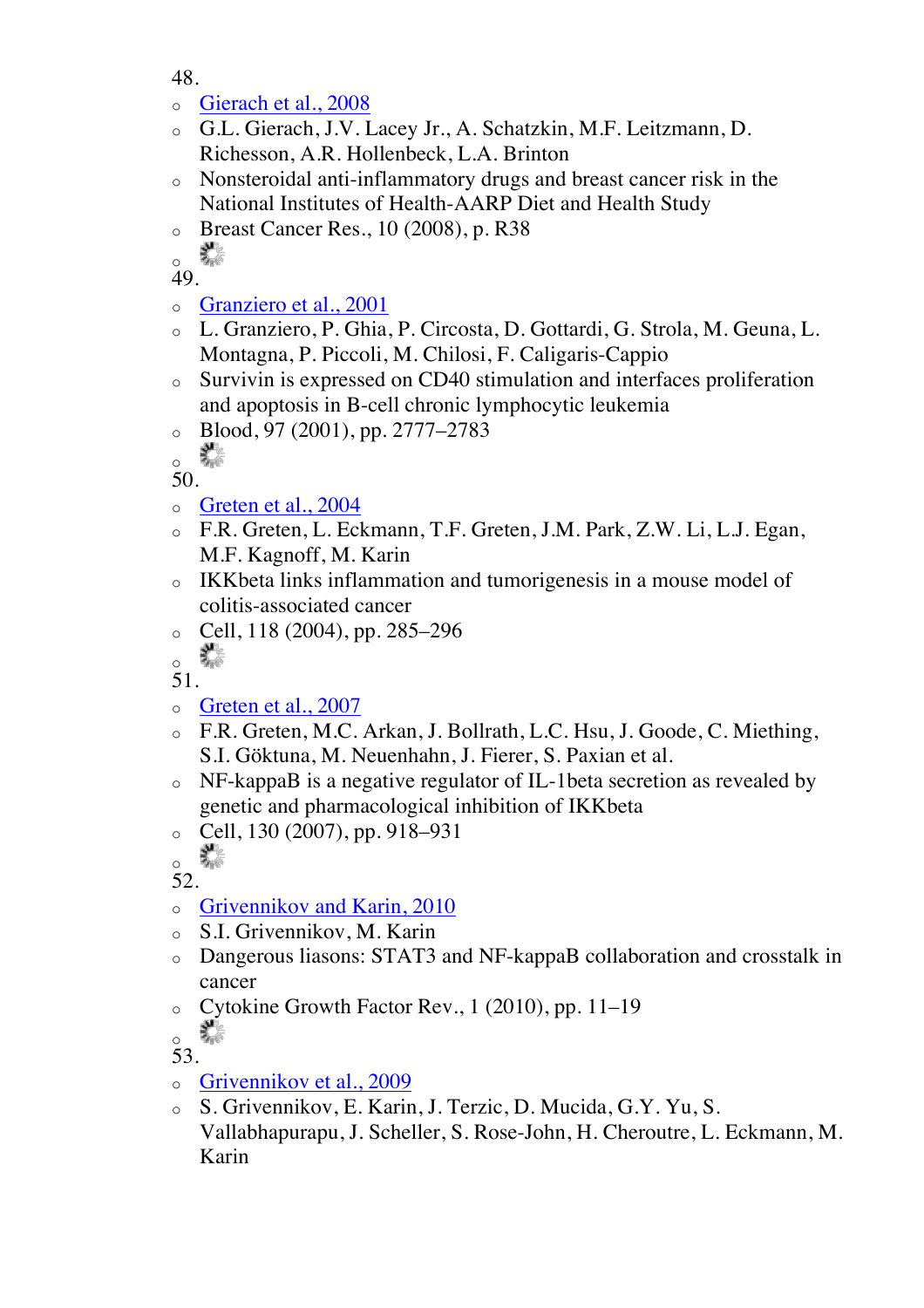- o IL-6 and Stat3 are required for survival of intestinal epithelial cells and development of colitis-associated cancer
- o Cancer Cell, 15 (2009), pp. 103–113

```
e.
o
```
- o Guerra et al., 2007
- o C. Guerra, A.J. Schuhmacher, M. Cañamero, P.J. Grippo, L. Verdaguer, L. Pérez-Gallego, P. Dubus, E.P. Sandgren, M. Barbacid
- o Chronic pancreatitis is essential for induction of pancreatic ductal adenocarcinoma by K-Ras oncogenes in adult mice
- o Cancer Cell, 11 (2007), pp. 291–302

```
鞣
o
```
55.

- o Guidoboni et al., 2001
- o M. Guidoboni, R. Gafà, A. Viel, C. Doglioni, A. Russo, A. Santini, L. Del Tin, E. Macrì, G. Lanza, M. Boiocchi, R. Dolcetti
- o Microsatellite instability and high content of activated cytotoxic lymphocytes identify colon cancer patients with a favorable prognosis
- o Am. J. Pathol., 159 (2001), pp. 297–304

o Xe

56.

- o Gupta and Dubois, 2001
- o R.A. Gupta, R.N. Dubois
- o Colorectal cancer prevention and treatment by inhibition of cyclooxygenase-2
- o Nat. Rev. Cancer, 1 (2001), pp. 11–21 ▓ o

57.

- $\circ$  Hahn et al., 2008
- o M.A. Hahn, T. Hahn, D.H. Lee, R.S. Esworthy, B.W. Kim, A.D. Riggs, F.F. Chu, G.P. Pfeifer
- o Methylation of polycomb target genes in intestinal cancer is mediated by inflammation
- o Cancer Res., 68 (2008), pp. 10280–10289

张 o

58.

- o Hanada et al., 2006
- o T. Hanada, T. Kobayashi, T. Chinen, K. Saeki, H. Takaki, K. Koga, Y. Minoda, T. Sanada, T. Yoshioka, H. Mimata et al.
- o IFNgamma-dependent, spontaneous development of colorectal carcinomas in SOCS1-deficient mice
- $J. Exp. Med., 203 (2006), pp. 1391-1397$

e. o

- 59.
- o Hanahan and Weinberg, 2000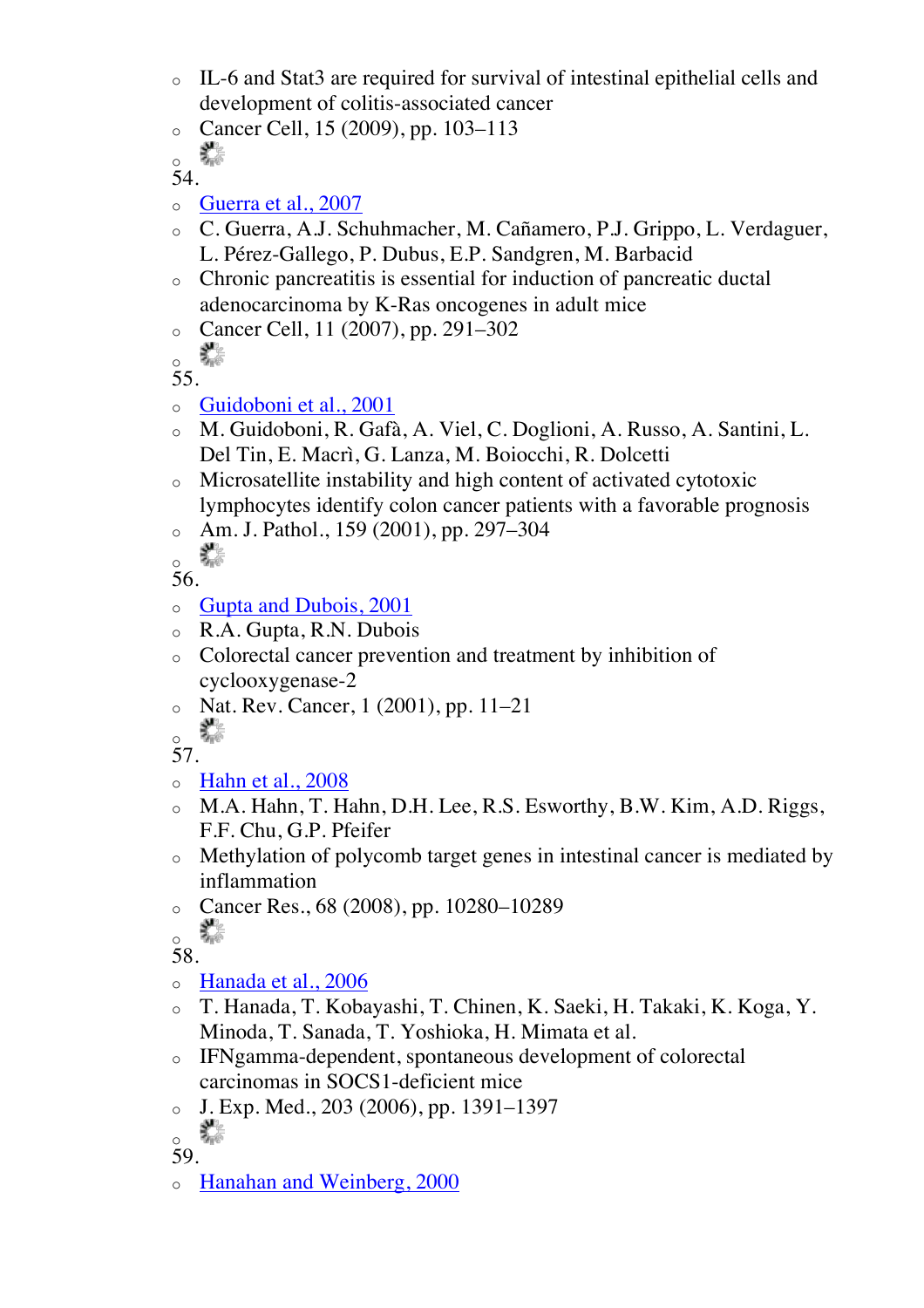- o D. Hanahan, R.A. Weinberg
- o The hallmarks of cancer
- $\degree$  Cell, 100 (2000), pp. 57–70
- $\frac{1}{2}$

- o Haybaeck et al., 2009
- o J. Haybaeck, N. Zeller, M.J. Wolf, A. Weber, U. Wagner, M.O. Kurrer, J. Bremer, G. Iezzi, R. Graf, P.A. Clavien et al.
- o A lymphotoxin-driven pathway to hepatocellular carcinoma
- o Cancer Cell, 16 (2009), pp. 295–308
- K. o

61.

- o Hedvat et al., 2009
- o M. Hedvat, D. Huszar, A. Herrmann, J.M. Gozgit, A. Schroeder, A. Sheehy, R. Buettner, D. Proia, C.M. Kowolik, H. Xin et al.
- o The JAK2 inhibitor AZD1480 potently blocks Stat3 signaling and oncogenesis in solid tumors
- o Cancer Cell, 16 (2009), pp. 487–497
- a de la contrada de la contrada de la contrada de la contrada de la contrada de la contrada de la contrada de<br>En la contrada de la contrada de la contrada de la contrada de la contrada de la contrada de la contrada de la o

62.

- o Hodge et al., 2005
- o D.R. Hodge, E.M. Hurt, W.L. Farrar
- o The role of IL-6 and STAT3 in inflammation and cancer
- $\epsilon$  Eur. J. Cancer, 41 (2005), pp. 2502–2512

R. o

63.

- o Hurst et al., 2009
- o L.C. Hurst, M.A. Badalamente, V.R. Hentz, R.N. Hotchkiss, F.T. Kaplan, R.A. Meals, T.M. Smith, J. Rodzvilla, CORD I Study Group
- o Injectable collagenase clostridium histolyticum for Dupuytren's contracture
- o N. Engl. J. Med., 361 (2009), pp. 968–979

 $\frac{1}{2}$ 

64.

- o Hussain et al., 2003
- o S.P. Hussain, L.J. Hofseth, C.C. Harris
- o Radical causes of cancer
- o Nat. Rev. Cancer, 3 (2003), pp. 276–285 R. o

- o Joyce and Pollard, 2009
- o J.A. Joyce, J.W. Pollard
- o Microenvironmental regulation of metastasis
- o Nat. Rev. Cancer, 9 (2009), pp. 239–252

```
器
o
```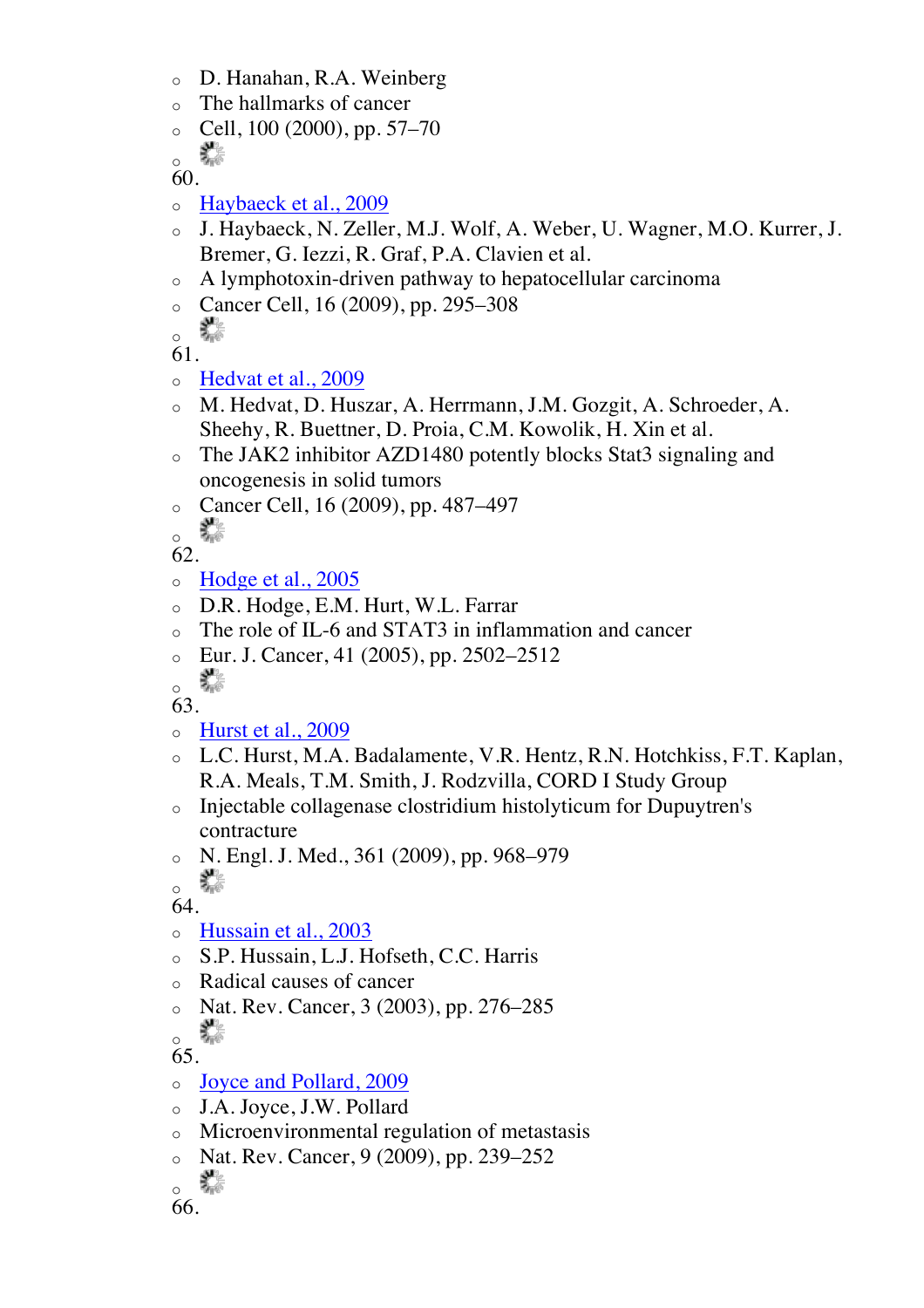- o Kalluri and Weinberg, 2009
- o R. Kalluri, R.A. Weinberg
- o The basics of epithelial-mesenchymal transition
- o J. Clin. Invest., 119 (2009), pp. 1420–1428
- R. o

- o Kaplan et al., 2005
- o R.N. Kaplan, R.D. Riba, S. Zacharoulis, A.H. Bramley, L. Vincent, C. Costa, D.D. MacDonald, D.K. Jin, K. Shido, S.A. Kerns et al.
- o VEGFR1-positive haematopoietic bone marrow progenitors initiate the pre-metastatic niche
- o Nature, 438 (2005), pp. 820–827
- 器 o

68.

- o Karin, 2006
- o M. Karin
- o Nuclear factor-kappaB in cancer development and progression
- $\circ$  Nature, 441 (2006), pp. 431–436
- 聯 o

69.

- o Kastritis et al., 2009
- o E. Kastritis, A. Palumbo, M.A. Dimopoulos
- o Treatment of relapsed/refractory multiple myeloma
- o Semin. Hematol., 46 (2009), pp. 143–157

叢 o

70.

- o Khasawneh et al., 2009
- o J. Khasawneh, M.D. Schulz, A. Walch, J. Rozman, M. Hrabe de Angelis, M. Klingenspor, A. Buck, M. Schwaiger, D. Saur, R.M. Schmid et al.
- o Inflammation and mitochondrial fatty acid beta-oxidation link obesity to early tumor promotion
- o Proc. Natl. Acad. Sci. USA, 106 (2009), pp. 3354–3359

叢 o

- o Kim et al., 2009
- o S. Kim, H. Takahashi, W.W. Lin, P. Descargues, S. Grivennikov, Y. Kim, J.L. Luo, M. Karin
- o Carcinoma-produced factors activate myeloid cells through TLR2 to stimulate metastasis
- $\circ$  Nature, 457 (2009), pp. 102–106

- o Kitamura et al., 2007
- o T. Kitamura, K. Kometani, H. Hashida, A. Matsunaga, H. Miyoshi, H. Hosogi, M. Aoki, M. Oshima, M. Hattori, A. Takabayashi et al.

t. o

<sup>72.</sup>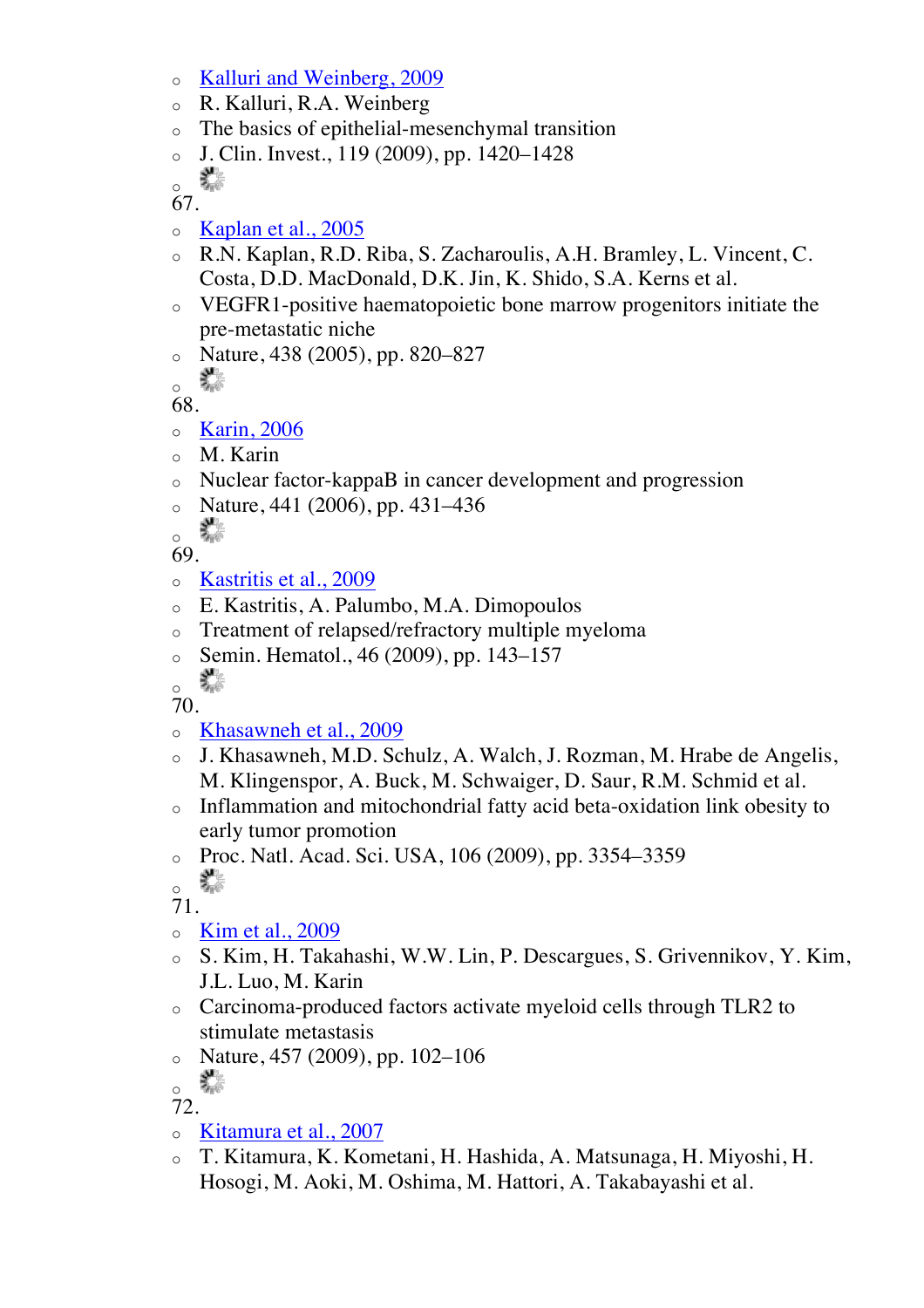- o SMAD4-deficient intestinal tumors recruit CCR1+ myeloid cells that promote invasion
- $\circ$  Nat. Genet., 39 (2007), pp. 467–475
- $\frac{1}{2}$

- o Koebel et al., 2007
- o C.M. Koebel, W. Vermi, J.B. Swann, N. Zerafa, S.J. Rodig, L.J. Old, M.J. Smyth, R.D. Schreiber
- o Adaptive immunity maintains occult cancer in an equilibrium state
- $\circ$  Nature, 450 (2007), pp. 903–907

 $\frac{1}{2}$ 

74.

- $\circ$  Kohrt et al., 2005
- o H.E. Kohrt, N. Nouri, K. Nowels, D. Johnson, S. Holmes, P.P. Lee
- o Profile of immune cells in axillary lymph nodes predicts disease-free survival in breast cancer
- o PLoS Med., 2 (2005), p. e284

 $\frac{1}{2}$ 

75.

- o Kortylewski et al., 2005
- o M. Kortylewski, M. Kujawski, T. Wang, S. Wei, S. Zhang, S. Pilon-Thomas, G. Niu, H. Kay, J. Mulé, W.G. Kerr et al.
- o Inhibiting Stat3 signaling in the hematopoietic system elicits multicomponent antitumor immunity
- $o$  Nat. Med., 11 (2005), pp. 1314–1321

。\*

- 76.
- o Kortylewski et al., 2009
- o M. Kortylewski, H. Xin, M. Kujawski, H. Lee, Y. Liu, T. Harris, C. Drake, D. Pardoll, H. Yu
- o Regulation of the IL-23 and IL-12 balance by Stat3 signaling in the tumor microenvironment
- o Cancer Cell, 15 (2009), pp. 114–123
- 30km<br>이 사용 o

77.

- o Kraus and Arber, 2009
- o S. Kraus, N. Arber
- o Inflammation and colorectal cancer
- o Curr. Opin. Pharmacol., 9 (2009), pp. 405–410

o

- 78.
- o Kujawski et al., 2008
- o M. Kujawski, M. Kortylewski, H. Lee, A. Herrmann, H. Kay, H. Yu
- o Stat3 mediates myeloid cell-dependent tumor angiogenesis in mice
- $O_{\odot}$  J. Clin. Invest., 118 (2008), pp. 3367–3377

R. o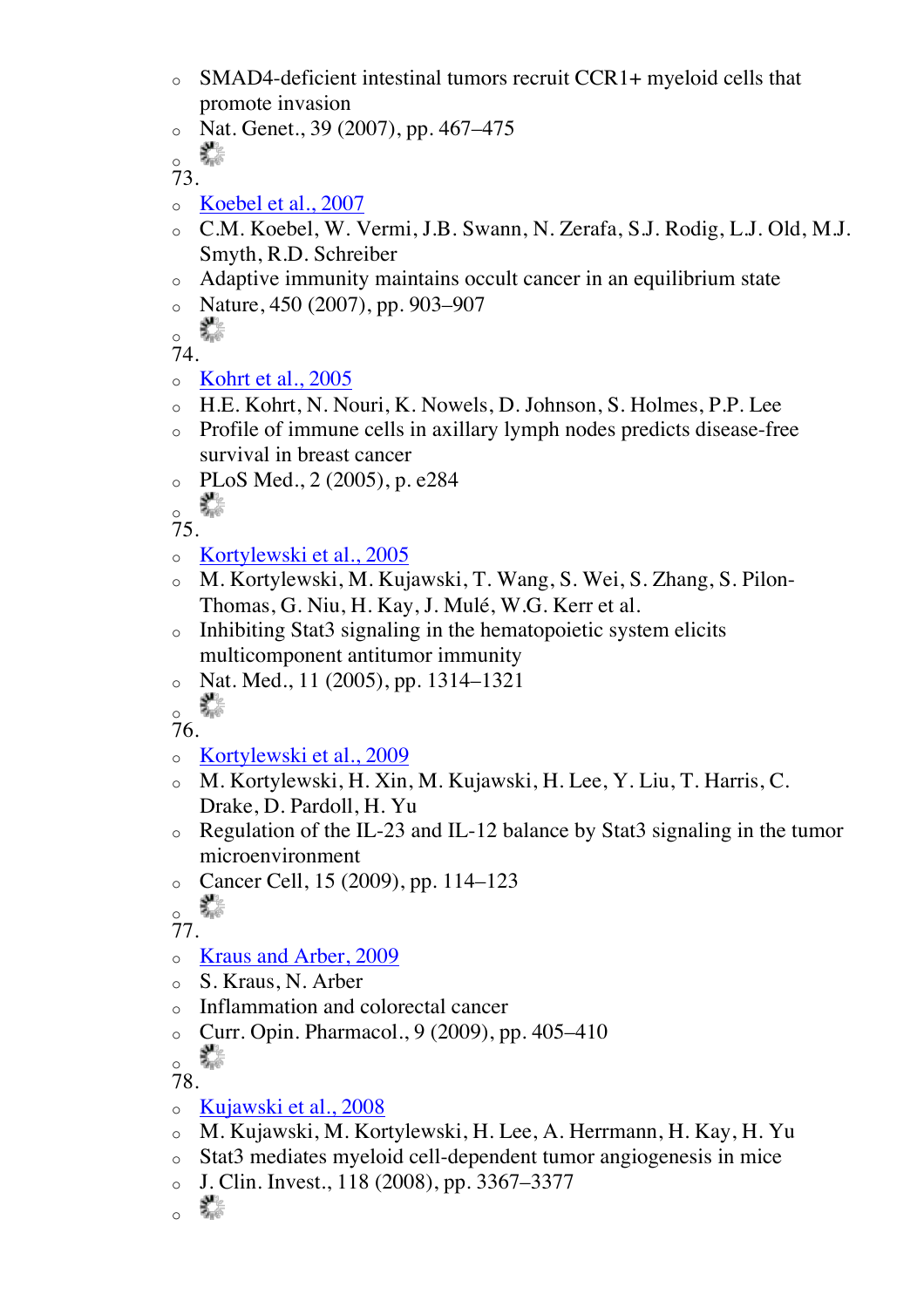- o Laghi et al., 2009
- o L. Laghi, P. Bianchi, E. Miranda, E. Balladore, V. Pacetti, F. Grizzi, P. Allavena, V. Torri, A. Repici, A. Santoro et al.
- o CD3+ cells at the invasive margin of deeply invading (pT3-T4) colorectal cancer and risk of post-surgical metastasis: a longitudinal study
- o Lancet Oncol., 10 (2009), pp. 877–884

▓ o

80.

- o Langowski et al., 2006
- J.L. Langowski, X. Zhang, L. Wu, J.D. Mattson, T. Chen, K. Smith, B. Basham, T. McClanahan, R.A. Kastelein, M. Oft
- o IL-23 promotes tumour incidence and growth
- $\circ$  Nature, 442 (2006), pp. 461–465

▓ o

81.

- o Langowski et al., 2007
- o J.L. Langowski, R.A. Kastelein, M. Oft
- o Swords into plowshares: IL-23 repurposes tumor immune surveillance
- o Trends Immunol., 28 (2007), pp. 207–212

联合 o

82.

- o Lewis and Pollard, 2006
- o C.E. Lewis, J.W. Pollard
- o Distinct role of macrophages in different tumor microenvironments
- o Cancer Res.,  $66 (2006)$ , pp.  $605-612$

R. o

- 83.
- o Liao et al., 2009
- o D. Liao, Y. Luo, D. Markowitz, R. Xiang, R.A. Reisfeld
- o Cancer associated fibroblasts promote tumor growth and metastasis by modulating the tumor immune microenvironment in a 4T1 murine breast cancer model
- o PLoS ONE, 4 (2009), p. e7965

稀 o

84.

- o Lin and Karin, 2007
- o W.W. Lin, M. Karin
- o A cytokine-mediated link between innate immunity, inflammation, and cancer
- $\circ$  J. Clin. Invest., 117 (2007), pp. 1175–1183

K. o

- 85.
- o Lin et al., 2009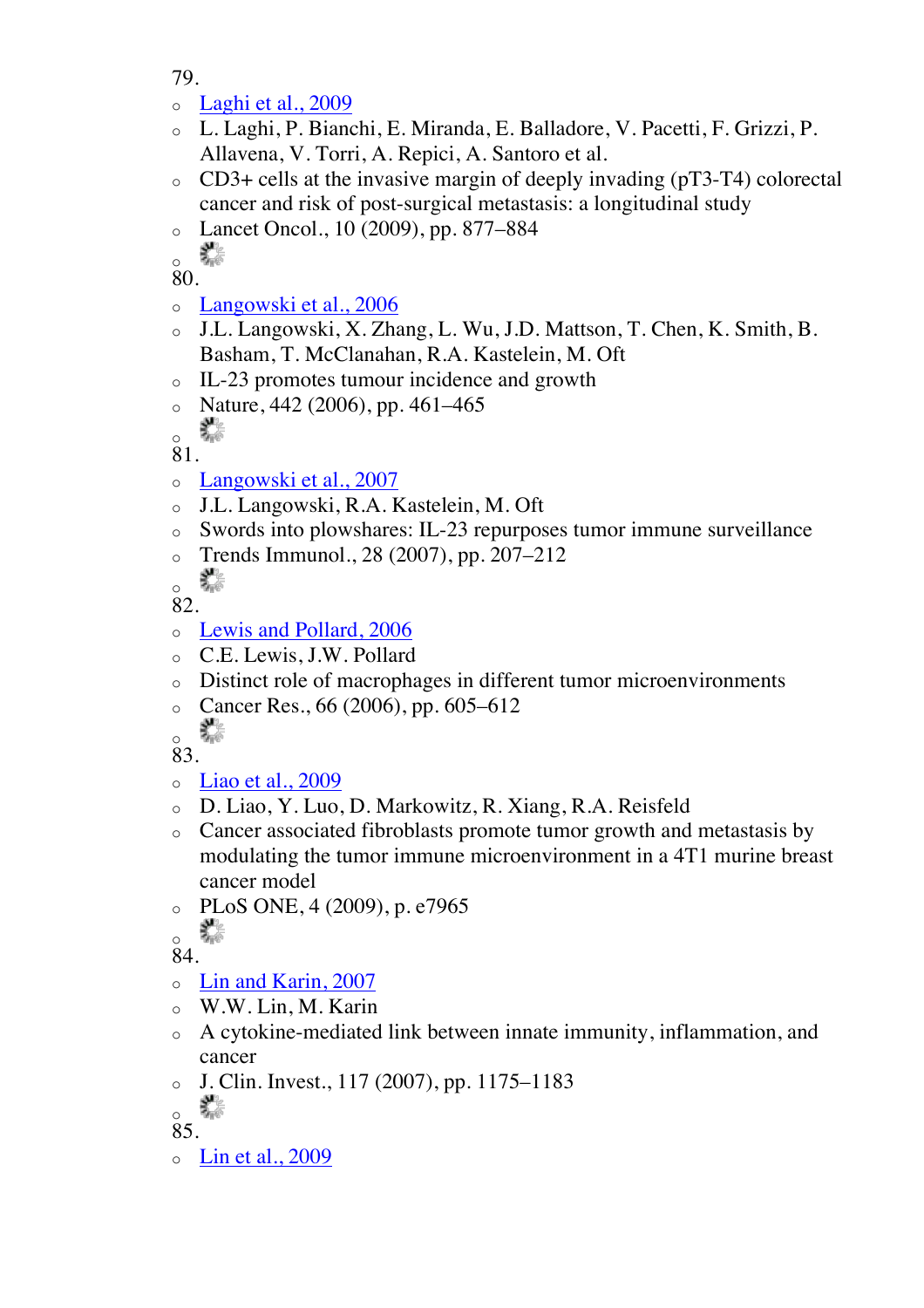- o L. Lin, R. Amin, G.I. Gallicano, E. Glasgow, W. Jogunoori, J.M. Jessup, M. Zasloff, J.L. Marshall, K. Shetty, L. Johnson et al.
- o The STAT3 inhibitor NSC 74859 is effective in hepatocellular cancers with disrupted TGF-beta signaling
- o Oncogene,  $28(2009)$ , pp. 961–972

▓ o

86.

- $\circ$  Liu et al., 2006
- o X. Liu, S.J. Plummer, N.L. Nock, G. Casey, J.S. Witte
- o Nonsteroidal antiinflammatory drugs and decreased risk of advanced prostate cancer: modification by lymphotoxin alpha
- Am. J. Epidemiol., 164 (2006), pp. 984–989

X, o

87.

- $\circ$  Luo et al., 2004
- o J.L. Luo, S. Maeda, L.C. Hsu, H. Yagita, M. Karin
- o Inhibition of NF-kappaB in cancer cells converts inflammation- induced tumor growth mediated by TNFalpha to TRAIL-mediated tumor regression
- o Cancer Cell, 6 (2004), pp. 297–305

88.

- $\circ$  Luo et al., 2007
- o J.L. Luo, W. Tan, J.M. Ricono, O. Korchynskyi, M. Zhang, S.L. Gonias, D.A. Cheresh, M. Karin
- o Nuclear cytokine-activated IKKalpha controls prostate cancer metastasis by repressing Maspin
- $\frac{1}{\sqrt{25}}$  Nature, 446 (2007), pp. 690–694

o

89.

- o Lust et al., 2009
- J.A. Lust, M.Q. Lacy, S.R. Zeldenrust, A. Dispenzieri, M.A. Gertz, T.E. Witzig, S. Kumar, S.R. Hayman, S.J. Russell, F.K. Buadi et al.
- o Induction of a chronic disease state in patients with smoldering or indolent multiple myeloma by targeting interleukin 1beta-induced interleukin 6 production and the myeloma proliferative component
- Mayo Clin. Proc., 84 (2009), pp. 114–122

- o Maeda et al., 2005
- o S. Maeda, H. Kamata, J.L. Luo, H. Leffert, M. Karin
- o IKKbeta couples hepatocyte death to cytokine-driven compensatory proliferation that promotes chemical hepatocarcinogenesis
- $\degree$  Cell, 121 (2005), pp. 977–990
- 鵗 o

联合 o

鈭 o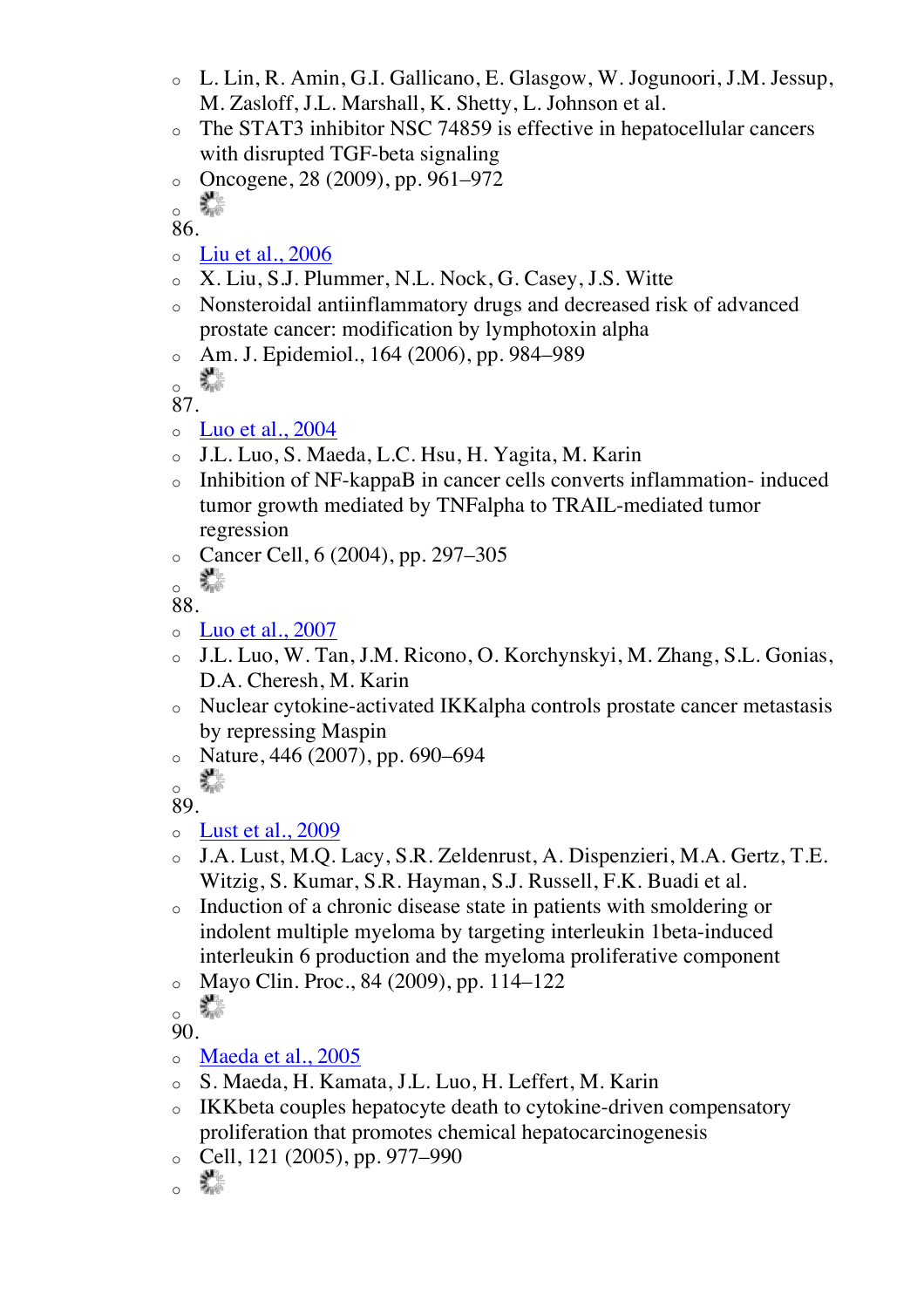- 91.
- o Mantovani et al., 2008
- o A. Mantovani, P. Allavena, A. Sica, F. Balkwill
- o Cancer-related inflammation
- $\circ$  Nature, 454 (2008), pp. 436–444

器 o

92.

- o Martin-Orozco et al., 2009
- o N. Martin-Orozco, P. Muranski, Y. Chung, X.O. Yang, T. Yamazaki, S. Lu, P. Hwu, N.P. Restifo, W.W. Overwijk, C. Dong
- o T helper 17 cells promote cytotoxic T cell activation in tumor immunity
- $\circ$  Immunity, 31 (2009), pp. 787–798
- X, o

93.

- o McDonald et al., 2009
- o B. McDonald, J. Spicer, B. Giannais, L. Fallavollita, P. Brodt, L.E. Ferri
- o Systemic inflammation increases cancer cell adhesion to hepatic sinusoids by neutrophil mediated mechanisms
- o Int. J. Cancer,  $125 (2009)$ , pp. 1298–1305

▓ o

94.

- o Meira et al., 2008
- o L.B. Meira, J.M. Bugni, S.L. Green, C.W. Lee, B. Pang, D. Borenshtein, B.H. Rickman, A.B. Rogers, C.A. Moroski-Erkul, J.L. McFaline et al.
- o DNA damage induced by chronic inflammation contributes to colon carcinogenesis in mice
- o J. Clin. Invest., 118 (2008), pp. 2516–2525
- 壽 o

95.

- o Moore et al., 1999
- o R.J. Moore, D.M. Owens, G. Stamp, C. Arnott, F. Burke, N. East, H. Holdsworth, L. Turner, B. Rollins, M. Pasparakis et al.
- o Mice deficient in tumor necrosis factor-alpha are resistant to skin carcinogenesis
- o Nat. Med., 5 (1999), pp. 828–831

高 o

96.

- o Murdoch et al., 2008
- o C. Murdoch, M. Muthana, S.B. Coffelt, C.E. Lewis
- o The role of myeloid cells in the promotion of tumour angiogenesis
- o Nat. Rev. Cancer, 8 (2008), pp. 618–631

器 o

97.

o Musteanu et al., 2010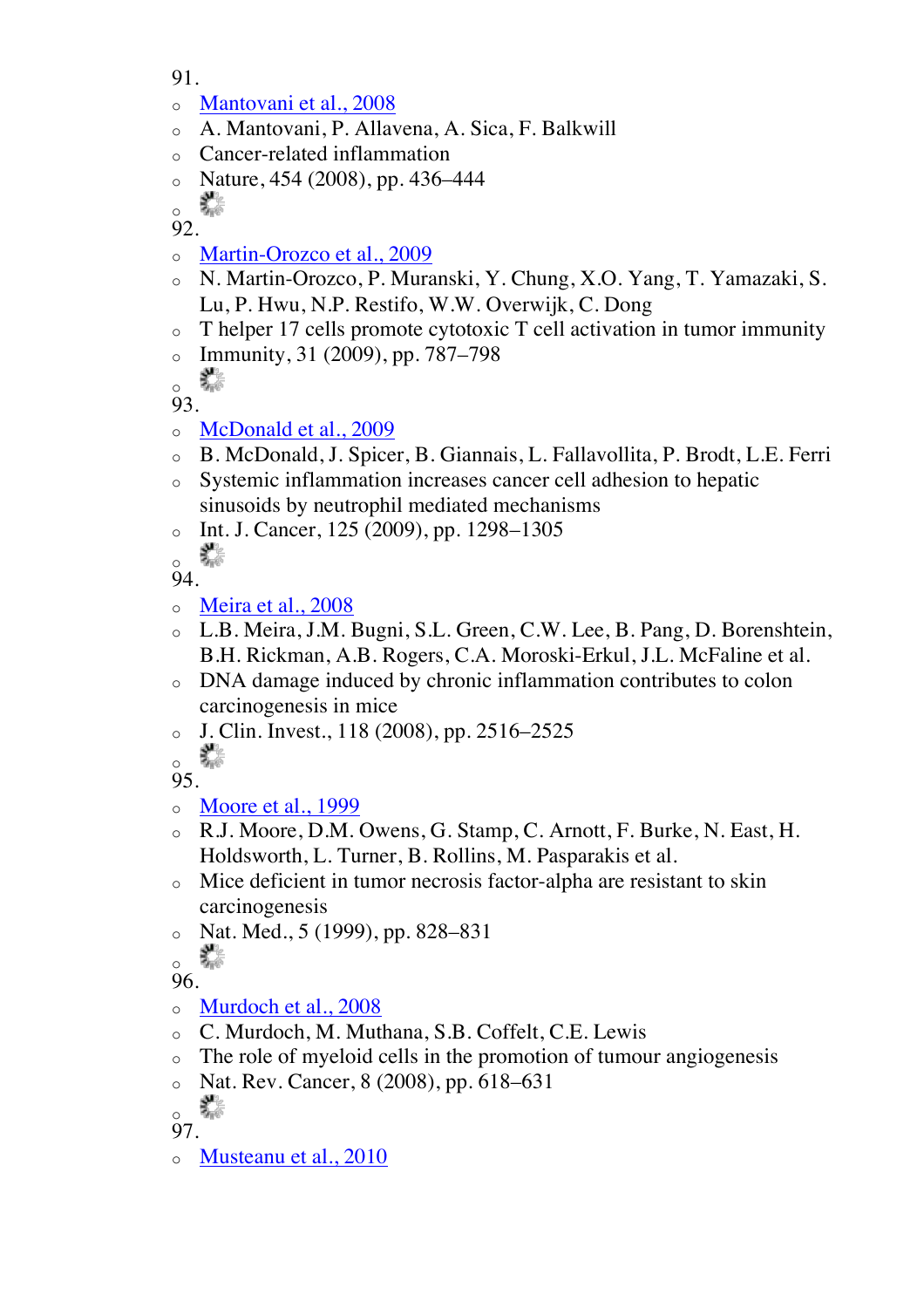- o M. Musteanu, L. Blaas, M. Mair, M. Schlederer, M. Bilban, S. Tauber, H. Esterbauer, M. Mueller, E. Casanova, L. Kenner et al.
- $\circ$  Stat3 is a negative regulator of intestinal tumor progression in Apc(Min) mice
- $\circ$  Gastroenterology, 138 (2010), pp. 1003–1011

▓ o

98.

- o Naugler et al., 2007
- o W.E. Naugler, T. Sakurai, S. Kim, S. Maeda, K. Kim, A.M. Elsharkawy, M. Karin
- o Gender disparity in liver cancer due to sex differences in MyD88 dependent IL-6 production
- $\degree$  Science, 317 (2007), pp. 121–124

器 o

- 99.
- o Nguyen et al., 2009
- o D.X. Nguyen, P.D. Bos, J. Massagué
- o Metastasis: from dissemination to organ-specific colonization
- o Nat. Rev. Cancer, 9 (2009), pp. 274–284

o Xe

100.

- o Nickoloff et al., 2005
- o B.J. Nickoloff, Y. Ben-Neriah, E. Pikarsky
- Inflammation and cancer: is the link as simple as we think?
- $\circ$  J. Invest. Dermatol., 124 (2005), pp. x-xiv
- e de la provincia de la provincia de la provincia de la provincia de la provincia de la provincia de la provincia de la provincia de la provincia de la provincia de la provincia de la provincia de la provincia de la provin o

101.

- o O'Reilly et al., 2009
- o L.A. O'Reilly, L. Tai, L. Lee, E.A. Kruse, S. Grabow, W.D. Fairlie, N.M. Haynes, D.M. Tarlinton, J.G. Zhang, G.T. Belz et al.
- o Membrane-bound Fas ligand only is essential for Fas-induced apoptosis
- $\circ$  Nature, 461 (2009), pp. 659–663

 $\frac{1}{2}$ 

102.

- o Oguma et al., 2008
- o K. Oguma, H. Oshima, M. Aoki, R. Uchio, K. Naka, S. Nakamura, A. Hirao, H. Saya, M.M. Taketo, M. Oshima
- o Activated macrophages promote Wnt signalling through tumour necrosis factor-alpha in gastric tumour cells
- $\circ$  EMBO J., 27 (2008), pp. 1671–1681

- o Okayasu et al., 1996
- o I. Okayasu, T. Ohkusa, K. Kajiura, J. Kanno, S. Sakamoto

o **o**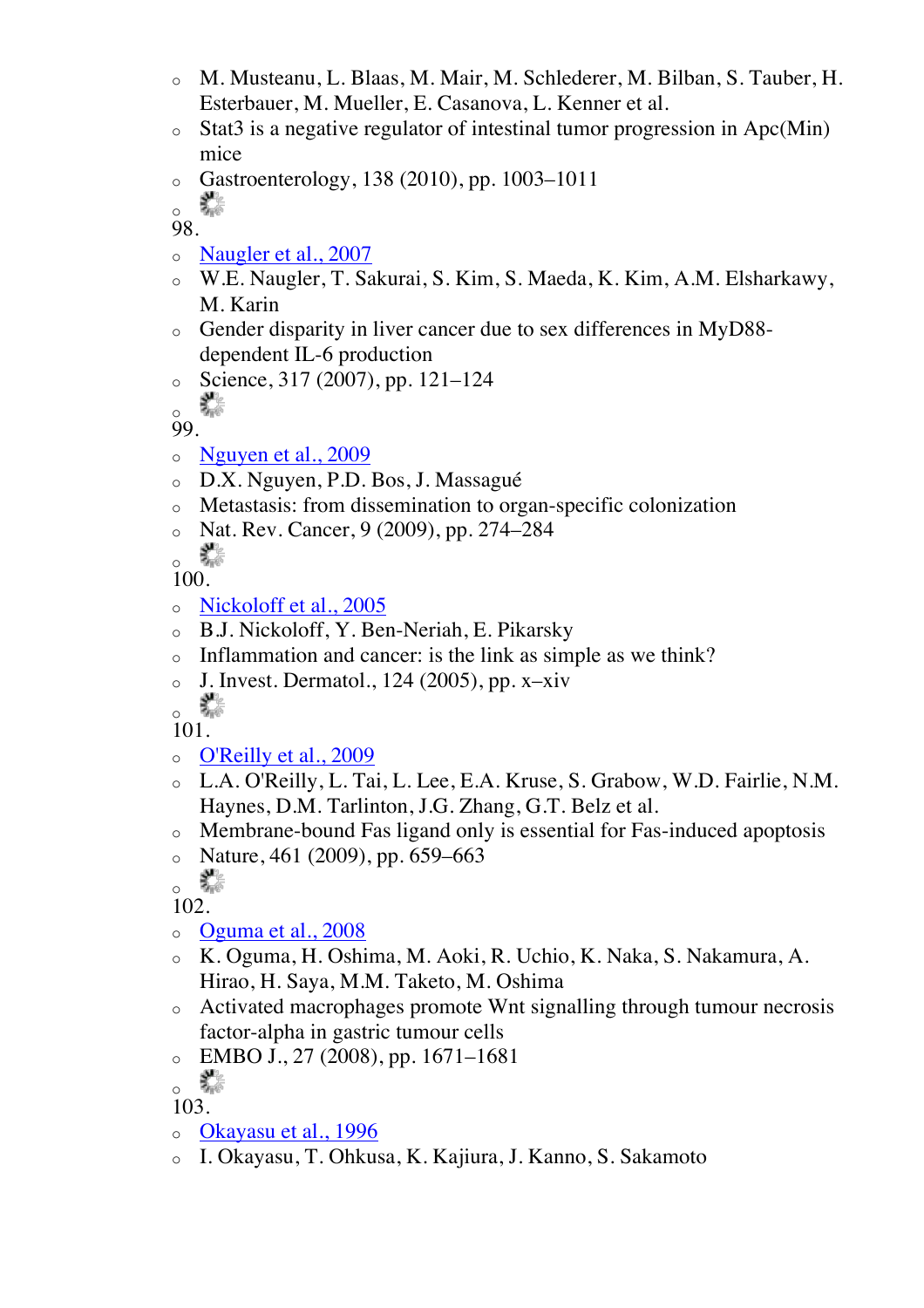- o Promotion of colorectal neoplasia in experimental murine ulcerative colitis
- $\circ$  Gut, 39 (1996), pp. 87–92

o X

104.

- o Okazaki et al., 2007
- o I.M. Okazaki, A. Kotani, T. Honjo
- o Role of AID in tumorigenesis
- o Adv. Immunol., 94 (2007), pp. 245–273

鶩 o

105.

- o Orimo and Weinberg, 2006
- o A. Orimo, R.A. Weinberg
- o Stromal fibroblasts in cancer: a novel tumor-promoting cell type
- $\degree$  Cell Cycle, 5 (2006), pp. 1597–1601

K. o

- 106.
- o Orimo et al., 2005
- o A. Orimo, P.B. Gupta, D.C. Sgroi, F. Arenzana-Seisdedos, T. Delaunay, R. Naeem, V.J. Carey, A.L. Richardson, R.A. Weinberg
- o Stromal fibroblasts present in invasive human breast carcinomas promote tumor growth and angiogenesis through elevated SDF-1/CXCL12 secretion
- $\degree$  Cell, 121 (2005), pp. 335–348

 $\frac{1}{2}$ 

107.

- o Pagès et al., 2005
- o F. Pagès, A. Berger, M. Camus, F. Sanchez-Cabo, A. Costes, R. Molidor, B. Mlecnik, A. Kirilovsky, M. Nilsson, D. Damotte et al.
- o Effector memory T cells, early metastasis, and survival in colorectal cancer
- $N.$  Engl. J. Med., 353 (2005), pp. 2654–2666

。\*\*

108.

- o Palucka et al., 2007
- o A.K. Palucka, H. Ueno, J.W. Fay, J. Banchereau
- o Taming cancer by inducing immunity via dendritic cells
- o Immunol. Rev., 220 (2007), pp. 129–150
- R. o

- o Palumbo et al., 2007
- o J.S. Palumbo, K.E. Talmage, J.V. Massari, C.M. La Jeunesse, M.J. Flick, K.W. Kombrinck, Z. Hu, K.A. Barney, J.L. Degen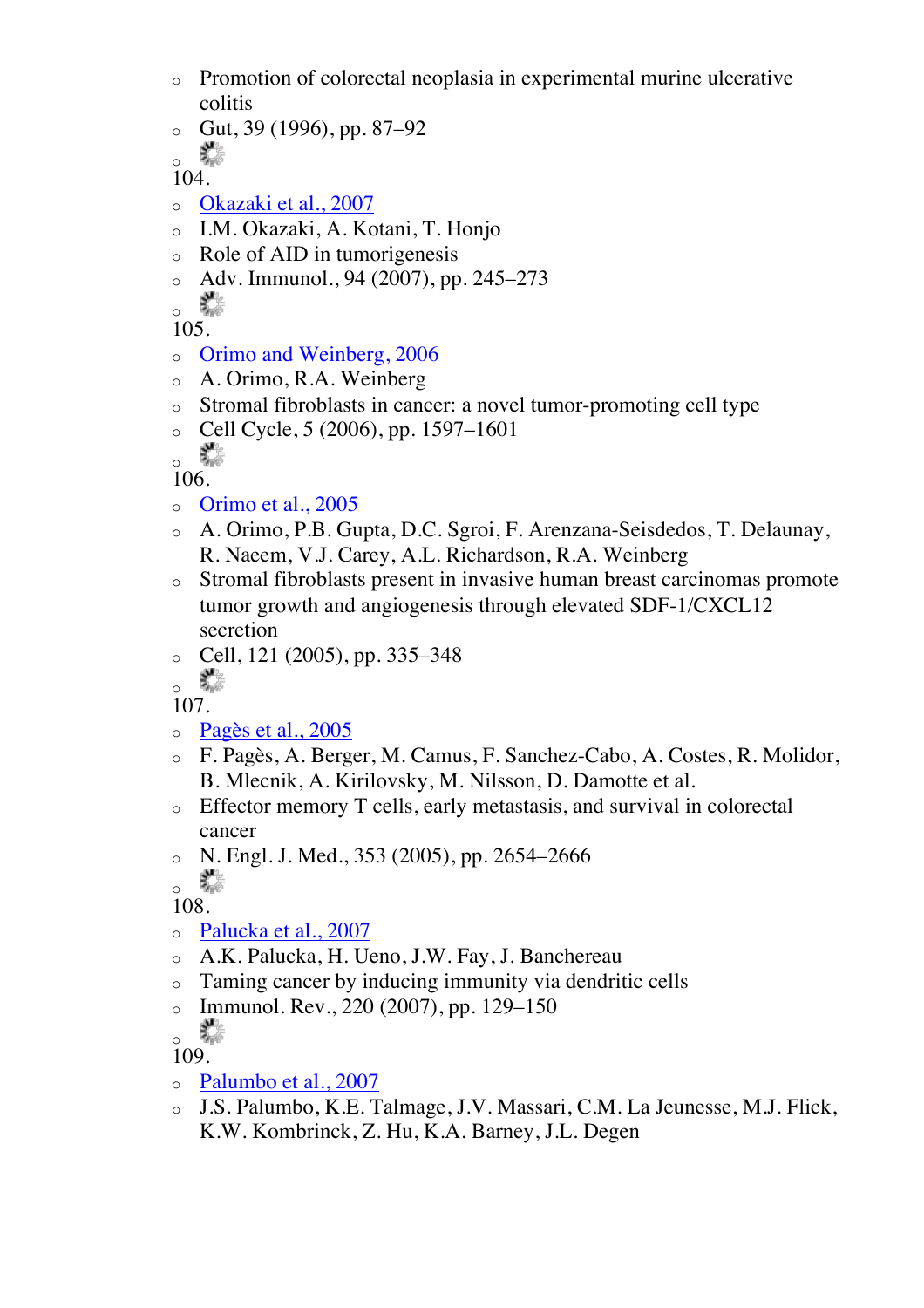- o Tumor cell-associated tissue factor and circulating hemostatic factors cooperate to increase metastatic potential through natural killer celldependent and-independent mechanisms
- $\circ$  Blood, 110 (2007), pp. 133–141
- 聯 o

- o Park et al., 2010
- o E.J. Park, J.H. Lee, G.Y. Yu, G. He, S.R. Ali, R.G. Holzer, C.H. Osterreicher, H. Takahashi, M. Karin
- o Dietary and genetic obesity promote liver inflammation and tumorigenesis by enhancing IL-6 and TNF expression
- $\degree$  Cell, 140 (2010), pp. 197–208
- o Xe

111.

- o Pedersen et al., 2002
- o I.M. Pedersen, S. Kitada, L.M. Leoni, J.M. Zapata, J.G. Karras, N. Tsukada, T.J. Kipps, Y.S. Choi, F. Bennett, J.C. Reed
- o Protection of CLL B cells by a follicular dendritic cell line is dependent on induction of Mcl-1
- $\circ$  Blood, 100 (2002), pp. 1795–1801

112.

- o Pikarsky et al., 2004
- o E. Pikarsky, R.M. Porat, I. Stein, R. Abramovitch, S. Amit, S. Kasem, E. Gutkovich-Pyest, S. Urieli-Shoval, E. Galun, Y. Ben-Neriah
- o NF-kappaB functions as a tumour promoter in inflammation-associated cancer
- $\circ$  Nature, 431 (2004), pp. 461–466

o **W** 

113.

- o Polyak and Weinberg, 2009
- o K. Polyak, R.A. Weinberg
- o Transitions between epithelial and mesenchymal states: acquisition of malignant and stem cell traits
- o Nat. Rev. Cancer, 9 (2009), pp. 265–273

 $\frac{1}{2}$ 

- o Popivanova et al., 2008
- o B.K. Popivanova, K. Kitamura, Y. Wu, T. Kondo, T. Kagaya, S. Kaneko, M. Oshima, C. Fujii, N. Mukaida
- o Blocking TNF-alpha in mice reduces colorectal carcinogenesis associated with chronic colitis
- $\circ$  J. Clin. Invest., 118 (2008), pp. 560–570

K. o

 $\frac{1}{2}$ 

<sup>115.</sup>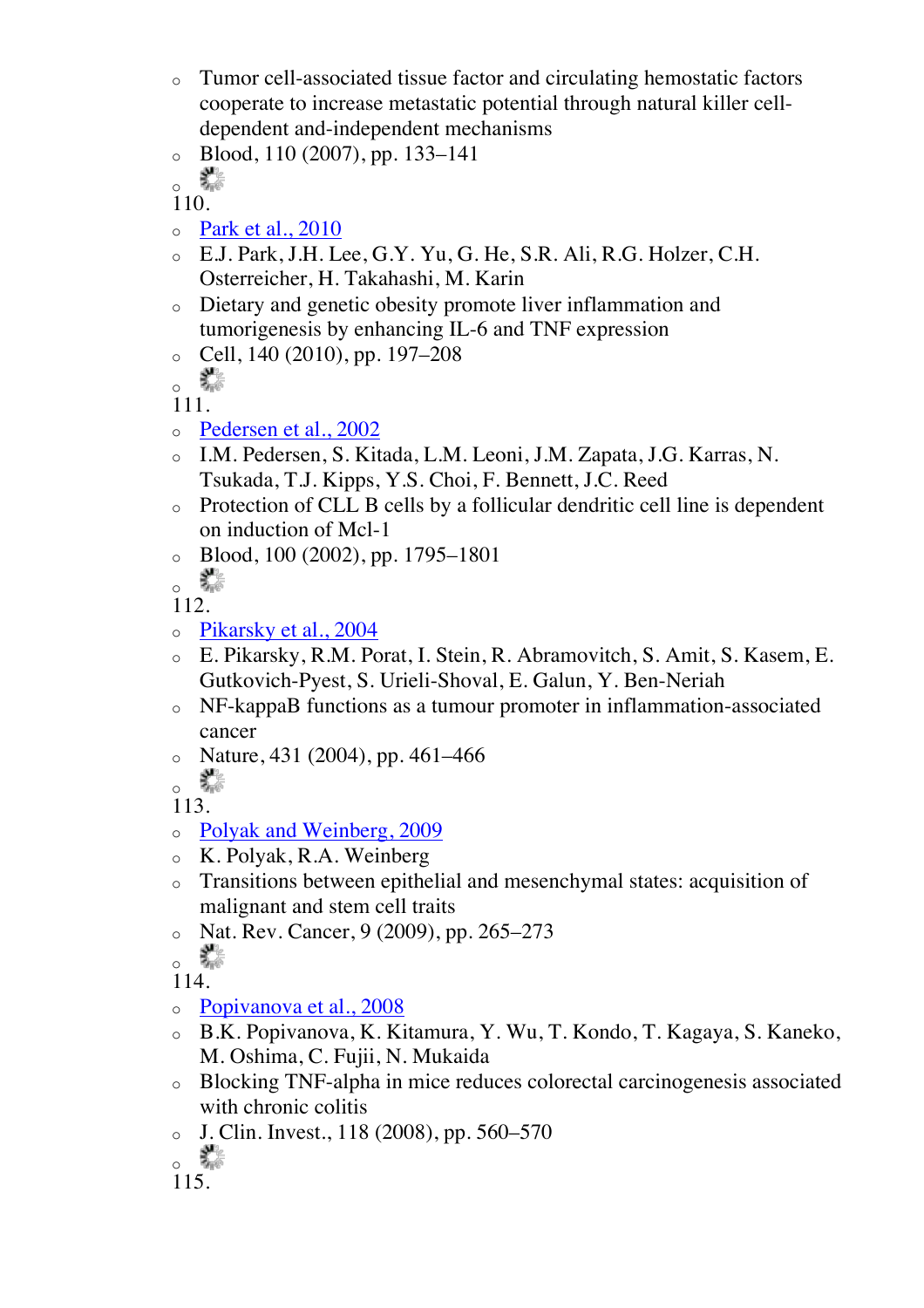- o Punturieri et al., 2009
- o A. Punturieri, E. Szabo, T.L. Croxton, S.D. Shapiro, S.M. Dubinett
- o Lung cancer and chronic obstructive pulmonary disease: needs and opportunities for integrated research
- o J. Natl. Cancer Inst., 101 (2009), pp. 554–559

器 o

116.

- o Rakoff-Nahoum and Medzhitov, 2009
- o S. Rakoff-Nahoum, R. Medzhitov
- o Toll-like receptors and cancer
- o Nat. Rev. Cancer, 9 (2009), pp. 57–63

器 o

117.

- $\circ$  Rius et al., 2008
- o J. Rius, M. Guma, C. Schachtrup, K. Akassoglou, A.S. Zinkernagel, V. Nizet, R.S. Johnson, G.G. Haddad, M. Karin
- o NF-kappaB links innate immunity to the hypoxic response through transcriptional regulation of HIF-1alpha
- $\circ$  Nature, 453 (2008), pp. 807–811

o

118.

- o Roberts et al., 2007
- S.J. Roberts, B.Y. Ng, R.B. Filler, J. Lewis, E.J. Glusac, A.C. Hayday, R.E. Tigelaar, M. Girardi
- o Characterizing tumor-promoting T cells in chemically induced cutaneous carcinogenesis
- o Proc. Natl. Acad. Sci. USA, 104 (2007), pp. 6770–6775
- K. o

119.

- o Rodier et al., 2009
- o F. Rodier, J.P. Coppé, C.K. Patil, W.A. Hoeijmakers, D.P. Muñoz, S.R. Raza, A. Freund, E. Campeau, A.R. Davalos, J. Campisi
- o Persistent DNA damage signalling triggers senescence-associated inflammatory cytokine secretion
- o Nat. Cell Biol., 11 (2009), pp. 973–979

 $\frac{1}{2}$ 

- o Ruzankina et al., 2009
- o Y. Ruzankina, D.W. Schoppy, A. Asare, C.E. Clark, R.H. Vonderheide, E.J. Brown
- o Tissue regenerative delays and synthetic lethality in adult mice after combined deletion of Atr and Trp53
- o Nat. Genet., 41 (2009), pp. 1144–1149

 $\frac{1}{2}$ 

<sup>121.</sup>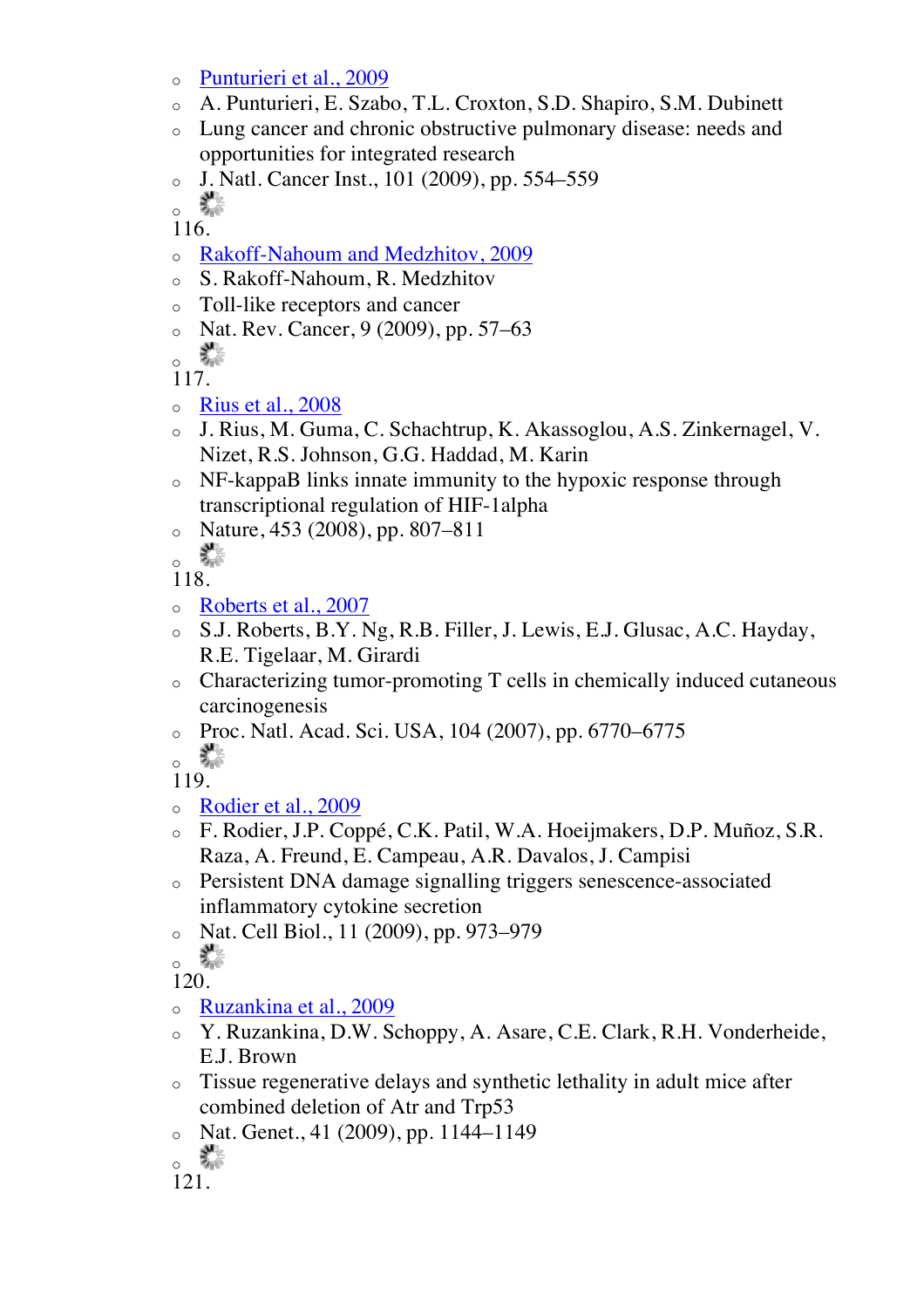- o Sakurai et al., 2008
- o T. Sakurai, G. He, A. Matsuzawa, G.Y. Yu, S. Maeda, G. Hardiman, M. Karin
- o Hepatocyte necrosis induced by oxidative stress and IL-1 alpha release mediate carcinogen-induced compensatory proliferation and liver tumorigenesis
- $\circ$  Cancer Cell, 14 (2008), pp. 156–165

o X

122.

- o Shankaran et al., 2001
- o V. Shankaran, H. Ikeda, A.T. Bruce, J.M. White, P.E. Swanson, L.J. Old, R.D. Schreiber
- o IFNgamma and lymphocytes prevent primary tumour development and shape tumour immunogenicity
- $\circ$  Nature, 410 (2001), pp. 1107–1111

o ste

- 123.
- o Shibata et al., 2010
- o W. Shibata, S. Takaishi, S. Muthupalani, D.M. Pritchard, M.T. Whary, A.B. Rogers, J.G. Fox, K.S. Betz, K.H. Kaestner, M. Karin, T.C. Wang
- o Conditional deletion of IkappaB-kinase beta accelerates Helicobacterdependent gastric apoptosis, proliferation and preneoplasia
- o Gastroenterology, 138 (2010), pp. 1022–1034
- o X

124.

- o Shime et al., 2008
- o H. Shime, M. Yabu, T. Akazawa, K. Kodama, M. Matsumoto, T. Seya, N. Inoue
- o Tumor-secreted lactic acid promotes IL-23/IL-17 proinflammatory pathway
- o J. Immunol., 180 (2008), pp. 7175–7183

 $125$ 

- o Shojaei et al., 2007
- o F. Shojaei, X. Wu, A.K. Malik, C. Zhong, M.E. Baldwin, S. Schanz, G. Fuh, H.P. Gerber, N. Ferrara
- o Tumor refractoriness to anti-VEGF treatment is mediated by CD11b+Gr1+ myeloid cells
- $\circ$  Nat. Biotechnol., 25 (2007), pp. 911–920

 $\frac{1}{2}$ 

- 126.
- o Sica et al., 2008
- o A. Sica, P. Allavena, A. Mantovani
- o Cancer related inflammation: the macrophage connection
- o Cancer Lett., 267 (2008), pp. 204–215

 $\frac{1}{2}$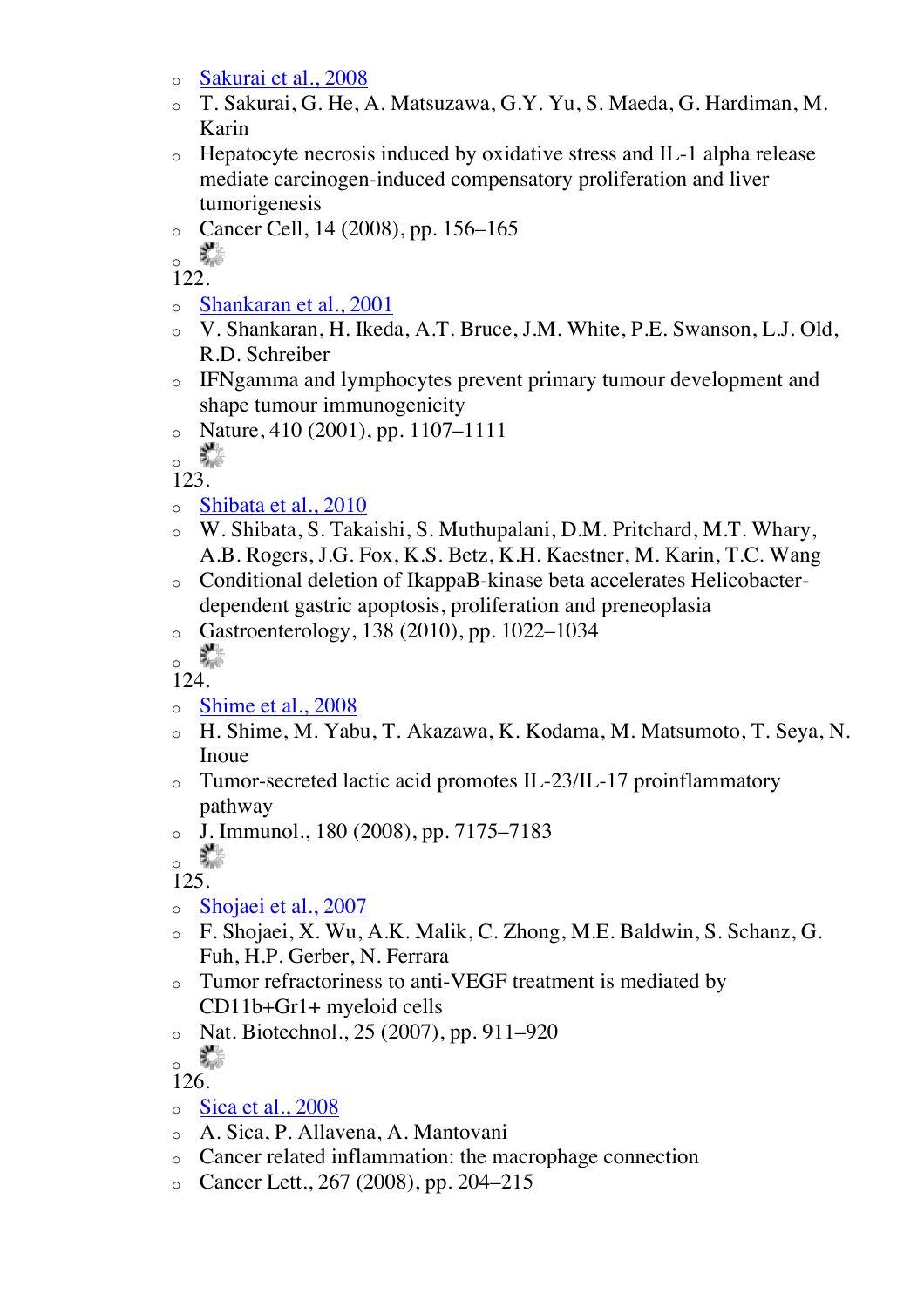o 127.

## o Sieweke et al., 1990

- M.H. Sieweke, N.L. Thompson, M.B. Sporn, M.J. Bissell
- o Mediation of wound-related Rous sarcoma virus tumorigenesis by TGFbeta
- $\circ$  Science, 248 (1990), pp. 1656–1660

鶩 o

128.

- $\circ$  Smyth et al., 2000
- o M.J. Smyth, K.Y. Thia, S.E. Street, E. Cretney, J.A. Trapani, M. Taniguchi, T. Kawano, S.B. Pelikan, N.Y. Crowe, D.I. Godfrey
- o Differential tumor surveillance by natural killer (NK) and NKT cells
- $J.$  Exp. Med., 191 (2000), pp. 661–668

o X

129.

- o Smyth et al., 2003
- o M.J. Smyth, K. Takeda, Y. Hayakawa, J.J. Peschon, M.R. van den Brink, H. Yagita
- o Nature's TRAIL—on a path to cancer immunotherapy
- $\circ$  Immunity, 18 (2003), pp. 1–6

o Xe

130.

- o Smyth et al., 2006
- o M.J. Smyth, G.P. Dunn, R.D. Schreiber
- o Cancer immunosurveillance and immunoediting: the roles of immunity in suppressing tumor development and shaping tumor immunogenicity
- o Adv. Immunol., 90 (2006), pp. 1–50

 $\frac{1}{2}$ 

131.

- o Soucek et al., 2007
- o L. Soucek, E.R. Lawlor, D. Soto, K. Shchors, L.B. Swigart, G.I. Evan
- o Mast cells are required for angiogenesis and macroscopic expansion of Myc-induced pancreatic islet tumors
- $\circ$  Nat. Med., 13 (2007), pp. 1211–1218

o **with** 

132.

- o Sparmann and Bar-Sagi, 2004
- A. Sparmann, D. Bar-Sagi
- o Ras-induced interleukin-8 expression plays acriticalrole in tumor growth and angiogenesis
- $\circ$  Cancer Cell, 6 (2004), pp. 447–458

o **de** 

133.

o Stockmann et al., 2008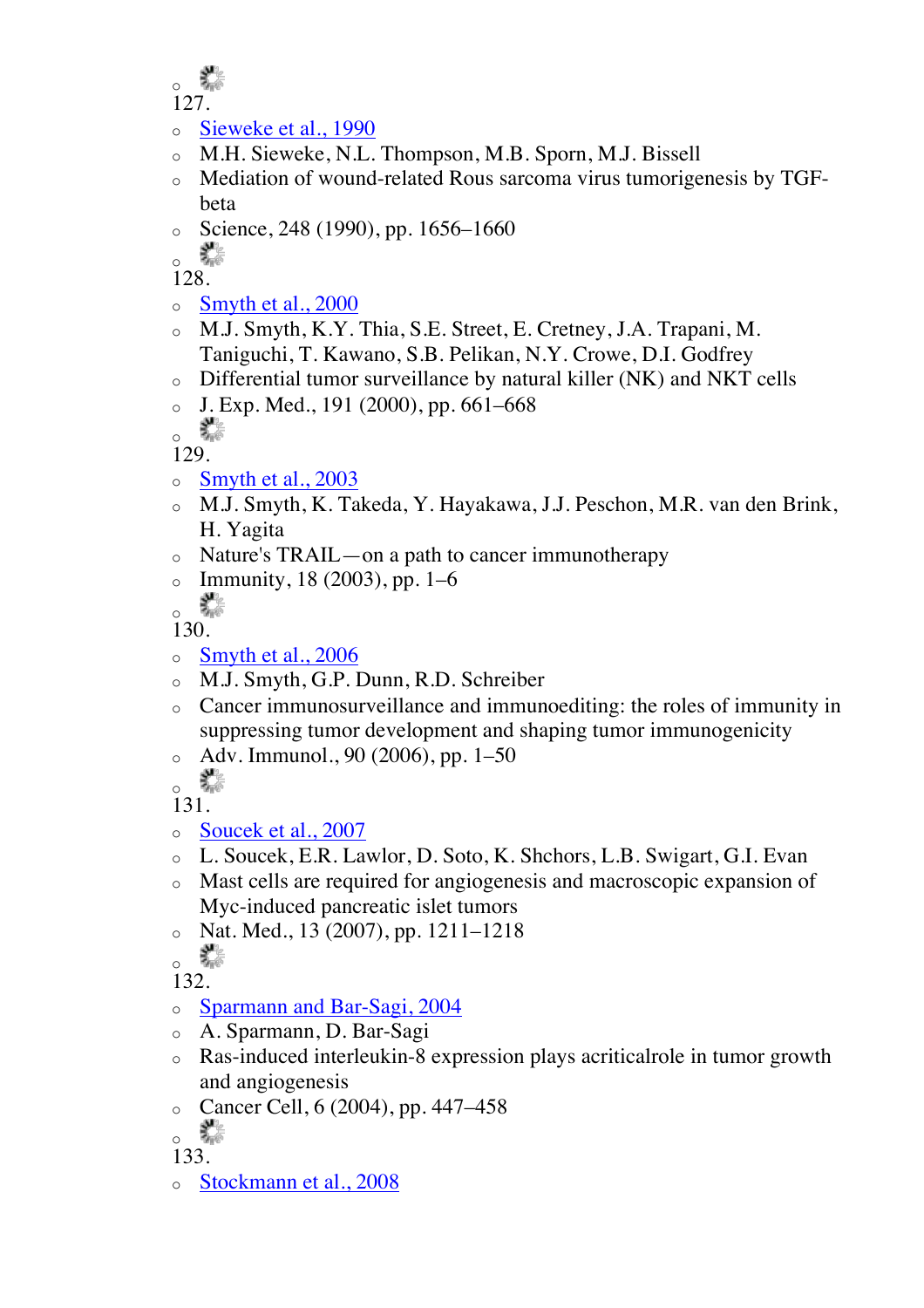- o C. Stockmann, A. Doedens, A. Weidemann, N. Zhang, N. Takeda, J.I. Greenberg, D.A. Cheresh, R.S. Johnson
- o Deletion of vascular endothelial growth factor in myeloid cells accelerates tumorigenesis
- $\circ$  Nature, 456 (2008), pp. 814–818

 $\frac{1}{2}$ 

134.

- o Strid et al., 2008
- o J. Strid, S.J. Roberts, R.B. Filler, J.M. Lewis, B.Y. Kwong, W. Schpero, D.H. Kaplan, A.C. Hayday, M. Girardi
- o Acute upregulation of an NKG2D ligand promotes rapid reorganization of a local immune compartment with pleiotropic effects on carcinogenesis
- o Nat. Immunol., 9 (2008), pp. 146–154

 $\frac{1}{2}$ 

- 135.
- o Swann and Smyth, 2007
- o J.B. Swann, M.J. Smyth
- o Immune surveillance of tumors
- $\circ$  J. Clin. Invest., 117 (2007), pp. 1137–1146

高 o

136.

- o Swann et al., 2008
- o J.B. Swann, M.D. Vesely, A. Silva, J. Sharkey, S. Akira, R.D. Schreiber, M.J. Smyth
- o Demonstration of inflammation-induced cancer and cancer immunoediting during primary tumorigenesis
- o Proc. Natl. Acad. Sci. USA, 105 (2008), pp. 652–656

o **W** 

137.

- o Swann et al., 2009
- o J.B. Swann, A.P. Uldrich, S. van Dommelen, J. Sharkey, W.K. Murray, D.I. Godfrey, M.J. Smyth
- o Type I natural killer T cells suppress tumors caused by p53 loss in mice
- $\circ$  Blood, 113 (2009), pp. 6382–6385

138.

- o Takahashi et al., 2010
- o H. Takahashi, H. Ogata, R. Nishigaki, D.H. Broide, M. Karin
- o Tobacco smoke promotes lung tumorigenesis by triggering IKKbeta and JNK1-dependent inflammation
- o Cancer Cell, 17 (2010), pp. 89–97

o Sta

139.

o Takai et al., 2009

 $\frac{1}{2}$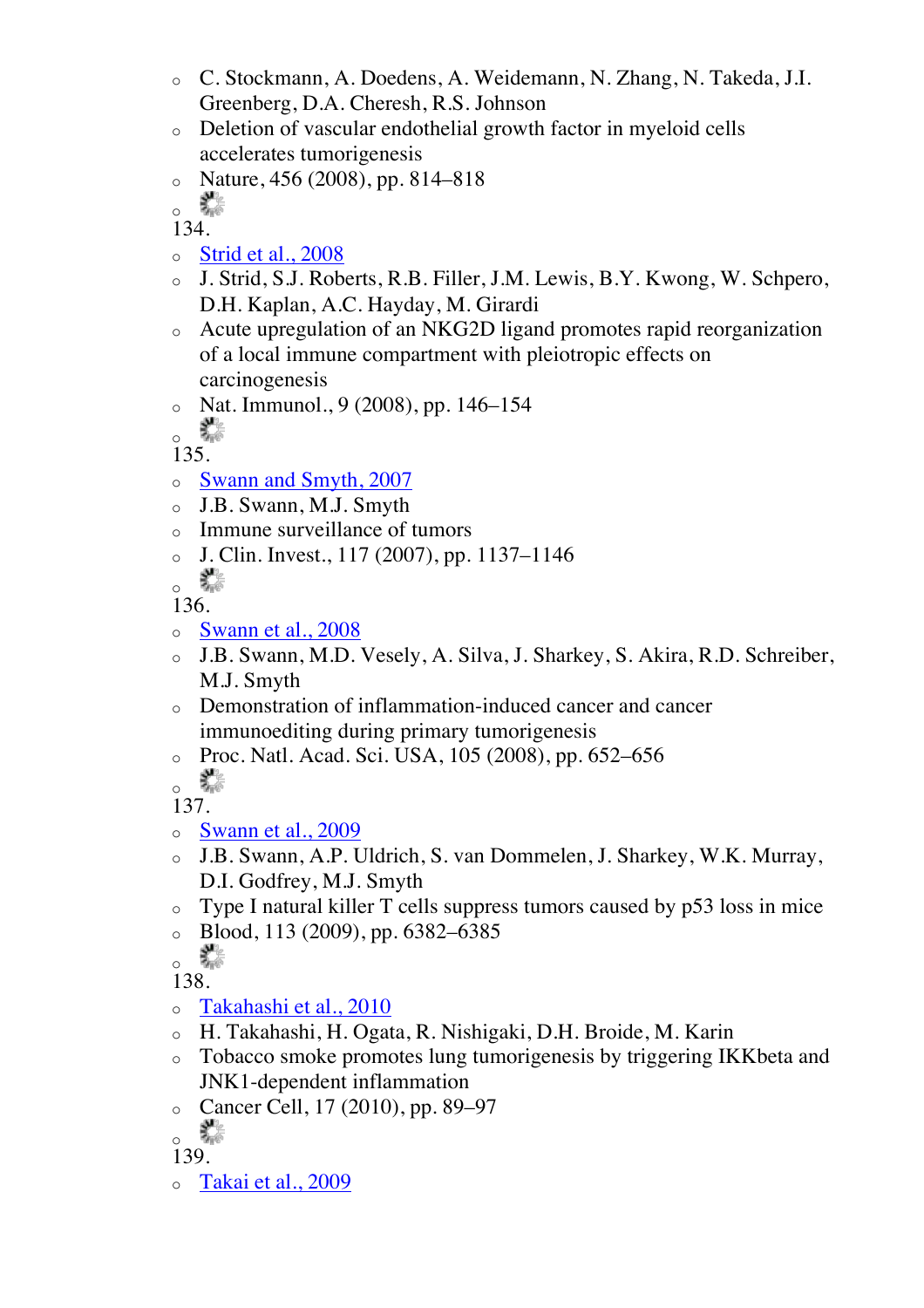- o A. Takai, T. Toyoshima, M. Uemura, Y. Kitawaki, H. Marusawa, H. Hiai, S. Yamada, I.M. Okazaki, T. Honjo, T. Chiba, K. Kinoshita
- o A novel mouse model of hepatocarcinogenesis triggered by AID causing deleterious p53 mutations
- o Oncogene, 28 (2009), pp. 469–478

叢 o

140.

- o Trinchieri et al., 2003
- o G. Trinchieri, S. Pflanz, R.A. Kastelein
- o The IL-12 family of heterodimeric cytokines: new players in the regulation of T cell responses
- $\circ$  Immunity, 19 (2003), pp. 641–644
- $\frac{1}{2}$

141.

- o Tu et al., 2008
- o S. Tu, G. Bhagat, G. Cui, S. Takaishi, E.A. Kurt-Jones, B. Rickman, K.S. Betz, M. Penz-Oesterreicher, O. Bjorkdahl, J.G. Fox, T.C. Wang
- o Overexpression of interleukin-1beta induces gastric inflammation and cancer and mobilizes myeloid-derived suppressor cells in mice
- o Cancer Cell, 14 (2008), pp. 408–419

K. o

142.

- o Tuncman et al., 2006
- o G. Tuncman, J. Hirosumi, G. Solinas, L. Chang, M. Karin, G.S. Hotamisligil
- o Functional in vivo interactions between JNK1 and JNK2 isoforms in obesity and insulin resistance
- o Proc. Natl. Acad. Sci. USA, 103 (2006), pp. 10741–10746  $\frac{1}{2}$

143.

- o Umar et al., 2009
- o S. Umar, S. Sarkar, Y. Wang, P. Singh
- o Functional cross-talk between beta-catenin and NFkappaB signaling pathways in colonic crypts of mice in response to progastrin
- o J. Biol. Chem., 284 (2009), pp. 22274–22284

 $\frac{1}{2}$ 

144.

- o Vakkila and Lotze, 2004
- o J. Vakkila, M.T. Lotze
- o Inflammation and necrosis promote tumour growth
- $\circ$  Nat. Rev. Immunol., 4 (2004), pp. 641–648

o <del>w</del>

- 145.
- o Waldner and Neurath, 2009
- o M.J. Waldner, M.F. Neurath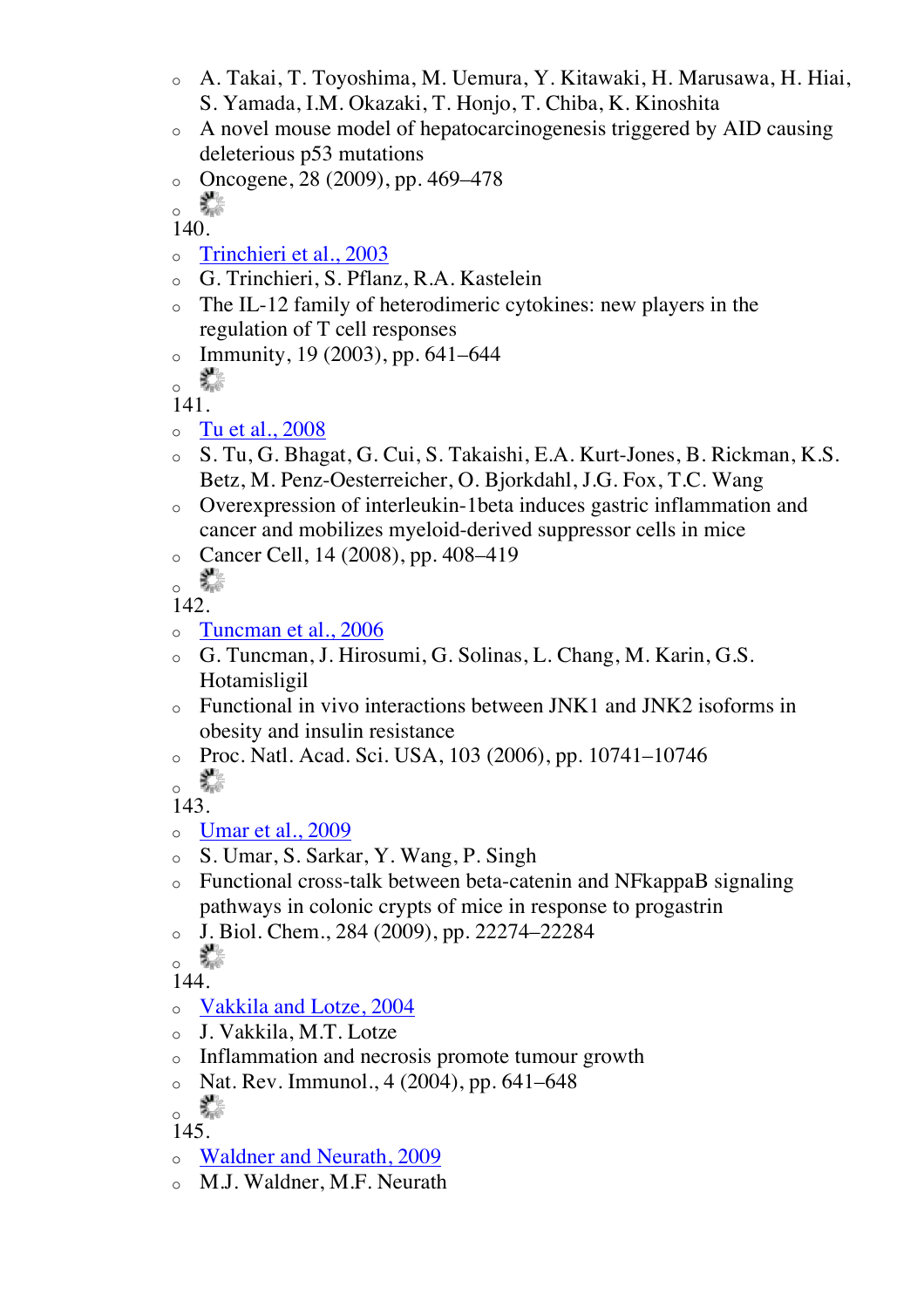- o Colitis-associated cancer: the role of T cells in tumor development
- o Semin. Immunopathol., 31 (2009), pp. 249–256

K. o 146.

- $\circ$  Wang et al., 2009
- o L. Wang, T. Yi, M. Kortylewski, D.M. Pardoll, D. Zeng, H. Yu
- o IL-17 can promote tumor growth through an IL-6-Stat3 signaling pathway
- $J.$  Exp. Med., 206 (2009), pp. 1457–1464

63 o

147.

- o Wong et al., 2009
- o V.W. Wong, J. Yu, A.S. Cheng, G.L. Wong, H.Y. Chan, E.S. Chu, E.K. Ng, F.K. Chan, J.J. Sung, H.L. Chan
- o High serum interleukin-6 level predicts future hepatocellular carcinoma development in patients with chronic hepatitis B
- $\circ$  Int. J. Cancer, 124 (2009), pp. 2766–2770

o **Ma** 

148.

- $\circ$  Wu et al., 2009a
- o S. Wu, K.J. Rhee, E. Albesiano, S. Rabizadeh, X. Wu, H.R. Yen, D.L. Huso, F.L. Brancati, E. Wick, F. McAllister et al.
- o A human colonic commensal promotes colon tumorigenesis via activation of T helper type 17 T cell responses
- $\circ$  Nat. Med., 15 (2009), pp. 1016–1022

o X

149.

- o Wu et al., 2009b
- o Y. Wu, J. Deng, P.G. Rychahou, S. Qiu, B.M. Evers, B.P. Zhou
- o Stabilization of snail by NF-kappaB is required for inflammation-induced cell migration and invasion
- o Cancer Cell, 15 (2009), pp. 416–428

。\*\*

150.

- o Yang and Weinberg, 2008
- o J. Yang, R.A. Weinberg
- o Epithelial-mesenchymal transition: at the crossroads of development and tumor metastasis
- o Dev. Cell, 14 (2008), pp. 818–829
- $\frac{1}{2}$

- $\circ$  Yang et al., 2008
- o L. Yang, J. Huang, X. Ren, A.E. Gorska, A. Chytil, M. Aakre, D.P. Carbone, L.M. Matrisian, A. Richmond, P.C. Lin, H.L. Moses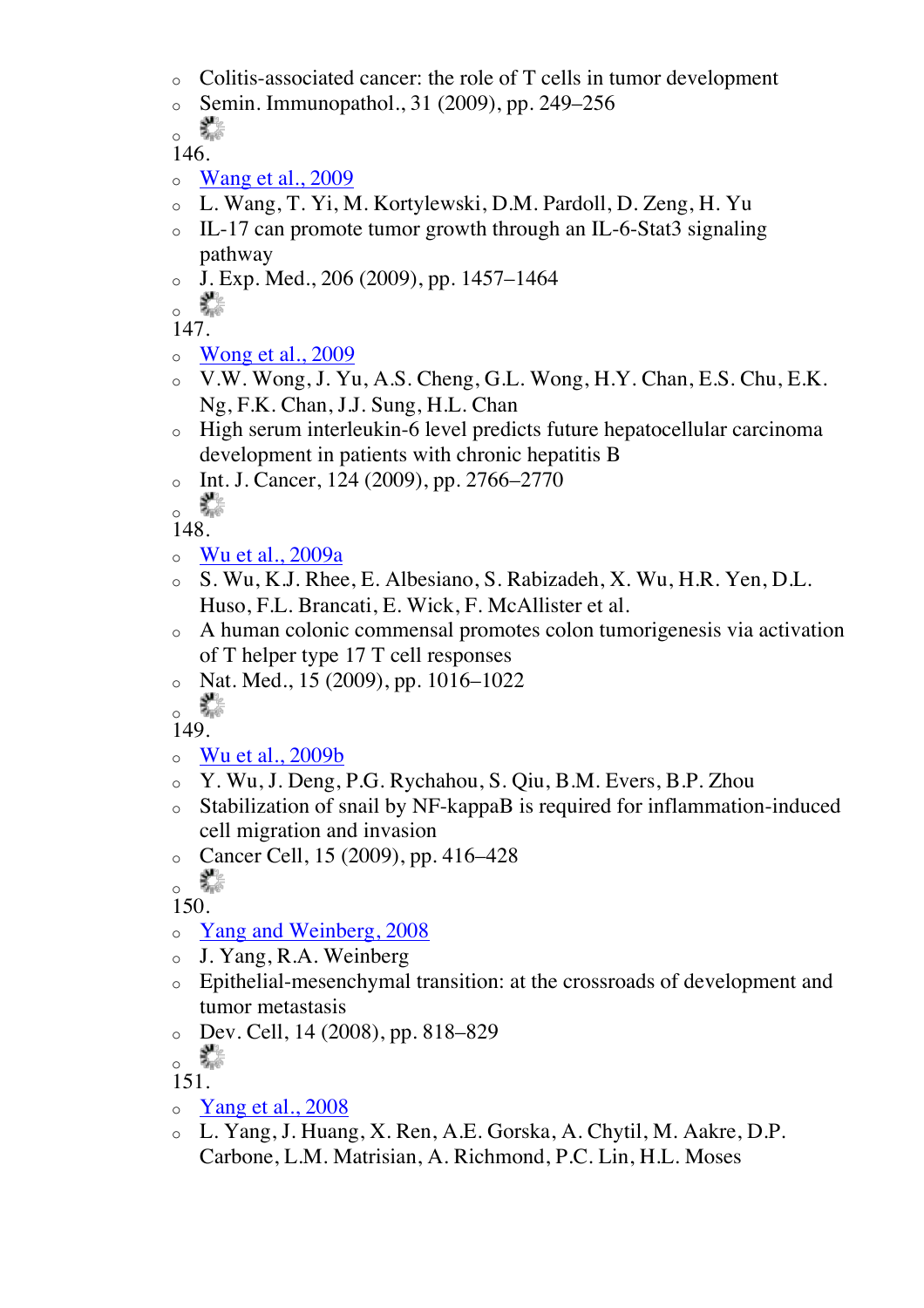- o Abrogation of TGF beta signaling in mammary carcinomas recruits Gr-1+CD11b+ myeloid cells that promote metastasis
- o Cancer Cell, 13 (2008), pp. 23–35
- $\circ$   $\frac{90}{90}$

- o Yu et al., 2007
- o H. Yu, M. Kortylewski, D. Pardoll
- o Crosstalk between cancer and immune cells: role of STAT3 in the tumour microenvironment
- $\circ$  Nat. Rev. Immunol., 7 (2007), pp. 41–51

o ste

153.

- o Yu et al., 2009
- o H. Yu, D. Pardoll, R. Jove
- o STATs in cancerinflammation and immunity: a leading role for STAT3
- o Nat. Rev. Cancer, 9 (2009), pp. 798–809
- o View Record in Scopus

| Cited By in Scopus (221)

154.

- $\circ$  Zhang et al., 2004
- o J.Y. Zhang, C.L. Green, S. Tao, P.A. Khavari
- o NF-kappaB RelA opposes epidermal proliferation driven by TNFR1 and JNK
- $\circ$  Genes Dev., 18 (2004), pp. 17–22
- o View Record in Scopus

| Cited By in Scopus (54)

155.

- o Zhang et al., 2007
- o B. Zhang, N.A. Bowerman, J.K. Salama, H. Schmidt, M.T. Spiotto, A. Schietinger, P. Yu, Y.X. Fu, R.R. Weichselbaum, D.A. Rowley et al.
- o Induced sensitization of tumor stroma leads to eradication of established cancer by T cells
- $\circ$  J. Exp. Med., 204 (2007), pp. 49–55
- o View Record in Scopus

| Cited By in Scopus (78)

- o Zheng et al., 2007
- o L. Zheng, H. Dai, M. Zhou, M. Li, P. Singh, J. Qiu, W. Tsark, Q. Huang, K. Kernstine, X. Zhang et al.
- o Fen1 mutations result in autoimmunity, chronic inflammation and cancers